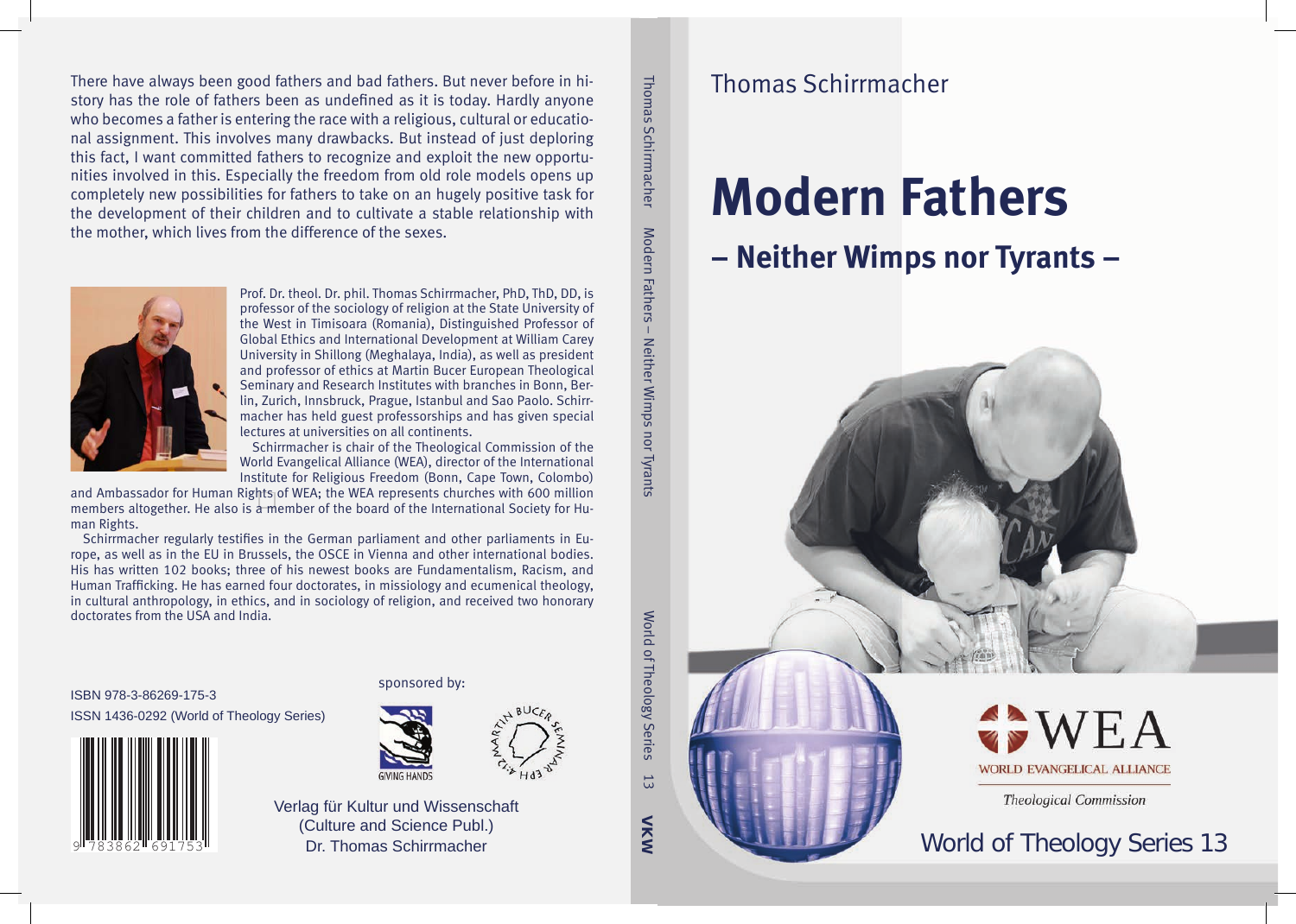Thomas Schirrmacher

# **Modern Fathers**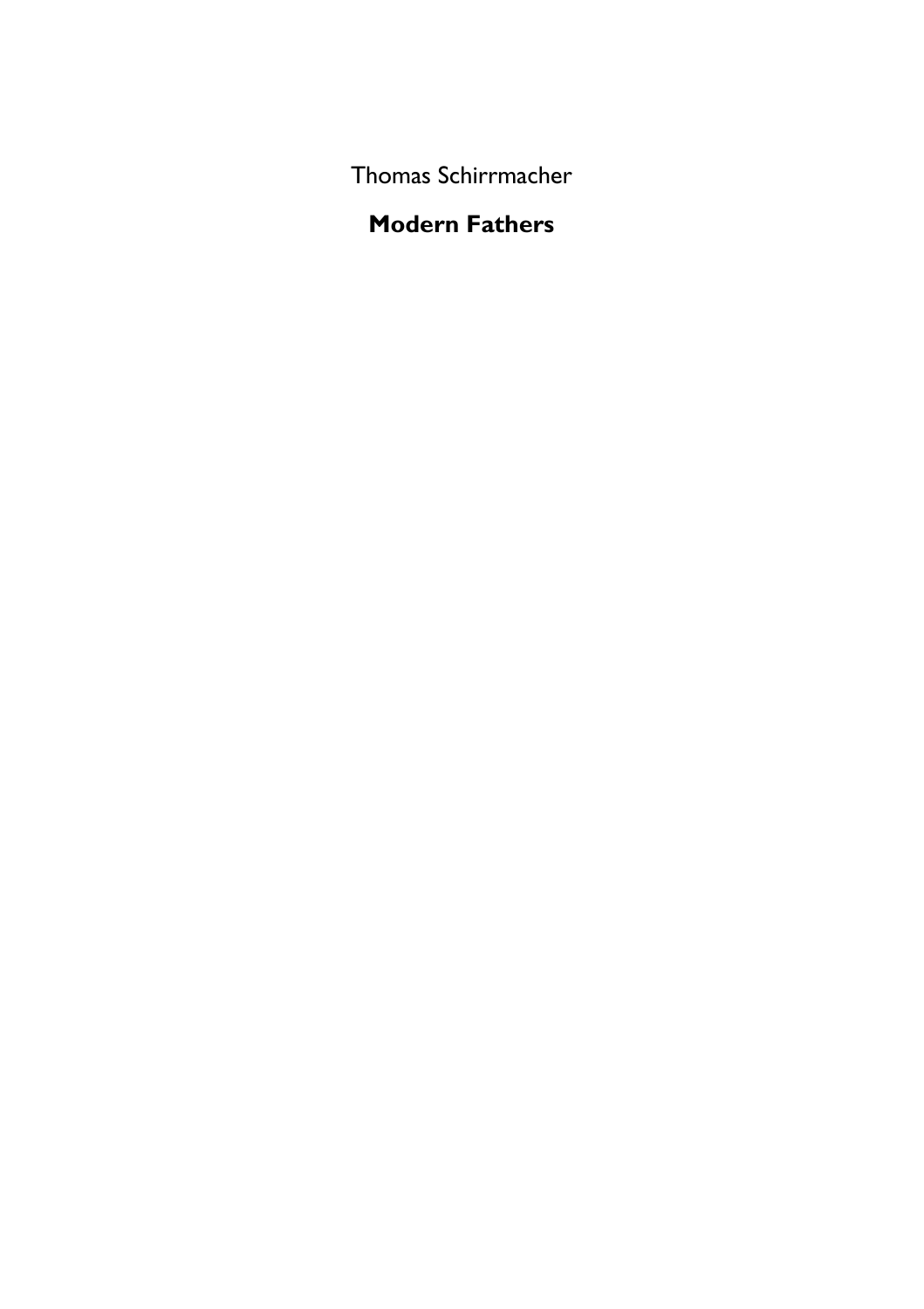# **World of Theology Series**

# **Published by the Theological Commission of the World Evangelical Alliance**

# Volume 13

| Vol 1  | Thomas K. Johnson: The First Step in Missions Training: How<br>our Neighbors are Wrestling with God's General Revelation       |
|--------|--------------------------------------------------------------------------------------------------------------------------------|
| Vol 2  | Thomas K. Johnson: Christian Ethics in Secular Cultures                                                                        |
| Vol 3  | David Parker: Discerning the Obedience of Faith: A Short Histo-<br>ry of the World Evangelical Alliance Theological Commission |
| Vol 4  | Thomas Schirrmacher (Ed.): William Carey: Theologian -<br>Linguist - Social Reformer                                           |
| Vol 5  | Thomas Schirrmacher: Advocate of Love - Martin Bucer as<br>Theologian and Pastor                                               |
| Vol 6  | Thomas Schirrmacher: Culture of Shame / Culture of Guilt                                                                       |
| Vol 7  | Thomas Schirrmacher: The Koran and the Bible                                                                                   |
| Vol 8  | Thomas Schirrmacher (Ed.): The Humanisation of Slavery in<br>the Old Testament                                                 |
| Vol 9  | Jim Harries: New Foundations for Appreciating Africa:<br>Beyond Religious and Secular Deceptions                               |
| Vol 10 | Thomas Schirrmacher: Missio Dei - God's Missional Nature                                                                       |
| Vol 11 | Thomas Schirrmacher: Biblical Foundations for 21st Century<br>World Mission                                                    |
| Vol 12 | William Wagner, Mark Wagner: Can Evangelicals Truly<br>Change the World? How Seven Philosophical and Religious                 |
|        | Movements Are Growing                                                                                                          |
| Vol 13 | Thomas Schirrmacher: Modern Fathers                                                                                            |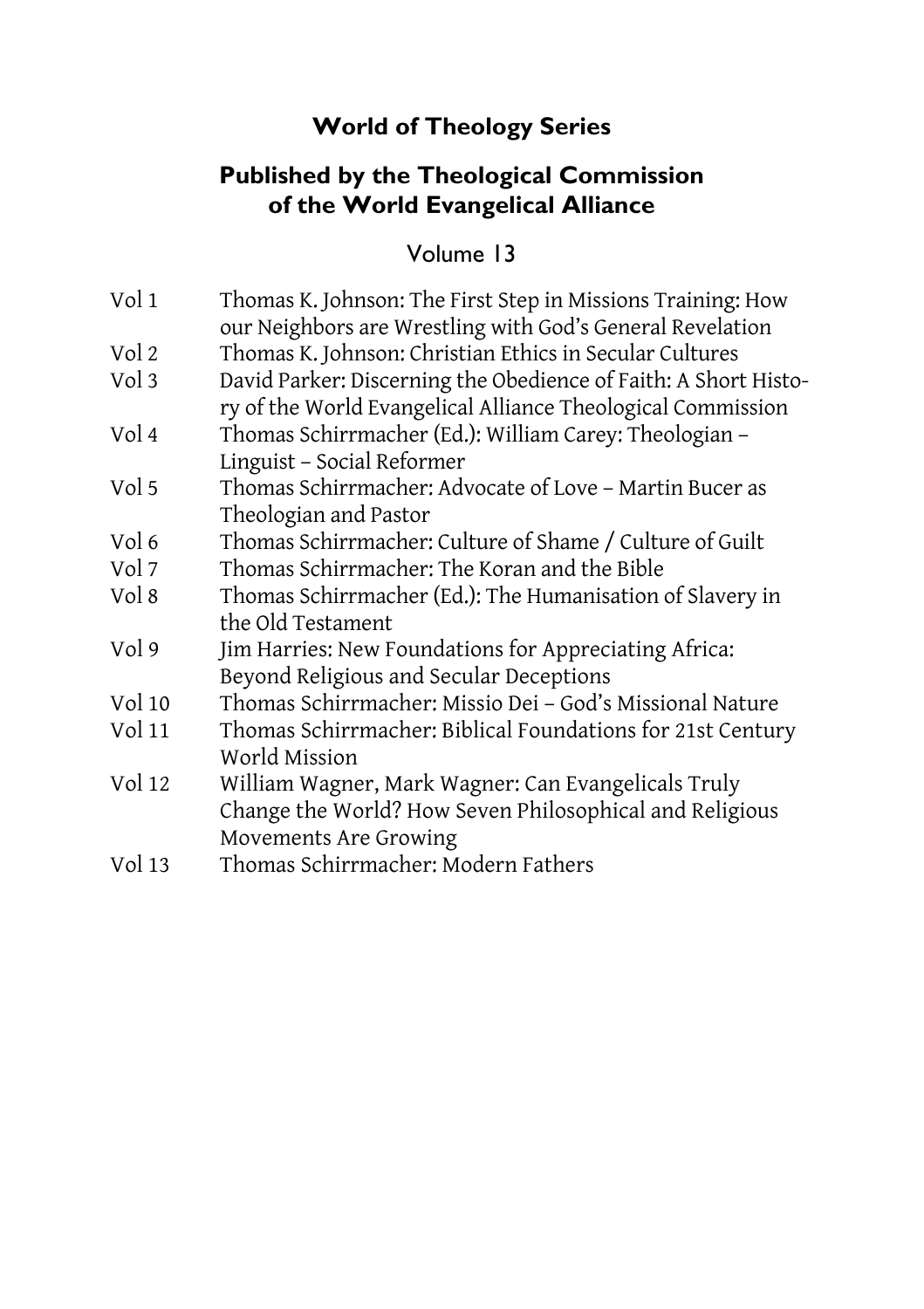# **Thomas Schirrmacher Modern Fathers Neither Wimps nor Tyrants**

Translated by Richard McClary Edited and Revised by Thomas K. Johnson

> Verlag für Kultur und Wissenschaft Culture and Science Publ. Bonn 2019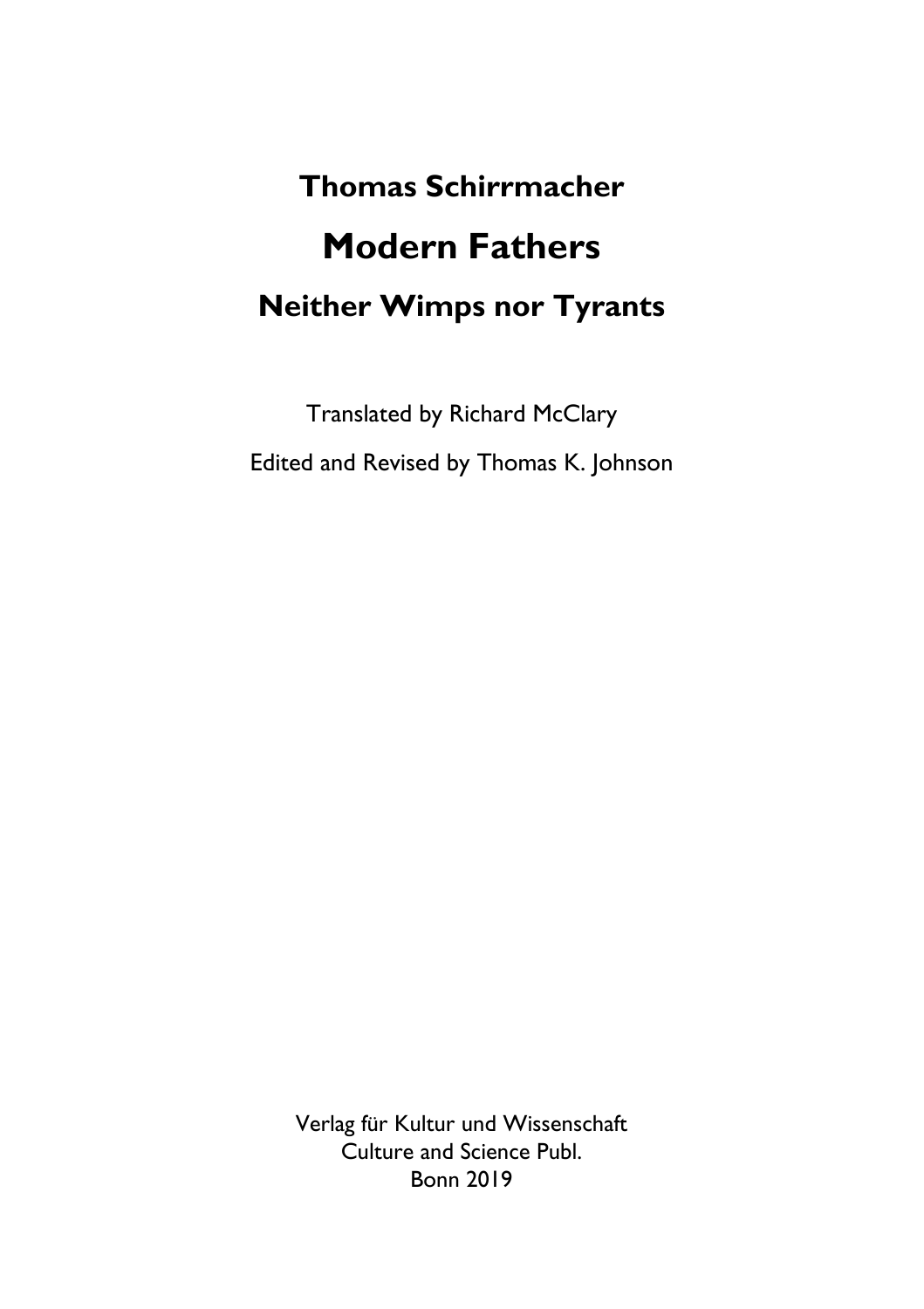**Bibliographic information published by the Deutsche Nationalbibliothek** 

The Deutsche Nationalbibliothek lists this publication in the Deutsche Nationalbibliografie; detailed bibliographic data are available in the Internet at http://dnb.d-nb.de

> © Copyright 2019 by Verlag für Kultur und Wissenschaft (Culture and Science Publ.) Prof. Dr. Thomas Schirrmacher Friedrichstraße 38, D-53111 Bonn Fax +49 / 228 / 9650389 www.vkwonline.com / info@vkwonline.com

# ISSN 1436-0292 ISBN 978-3-86269-175-3

Cover: PPP\_7606 by rockpointepics/Flickr, CC BY 2.0

Printed in Germany

Cover design: HCB Verlagsservice Beese, Friedensallee 76, 22765 Hamburg www.rvbeese.de / info@rvbeese.de

Production: CPI Books / Buch Bücher.de GmbH, 96158 Birkach www.cpi-print.de / info.birkach@cpi-print.de

Publishing Distribution Center: SCM-Verlagsgruppe D-71087 Holzgerlingen, Tel. 07031/7414-177 Fax -119 https://händler.scm-verlagsgruppe.de catalog for book stores: www.vkwonline.com

Private costumers: in any book store or at www.vkwonline.com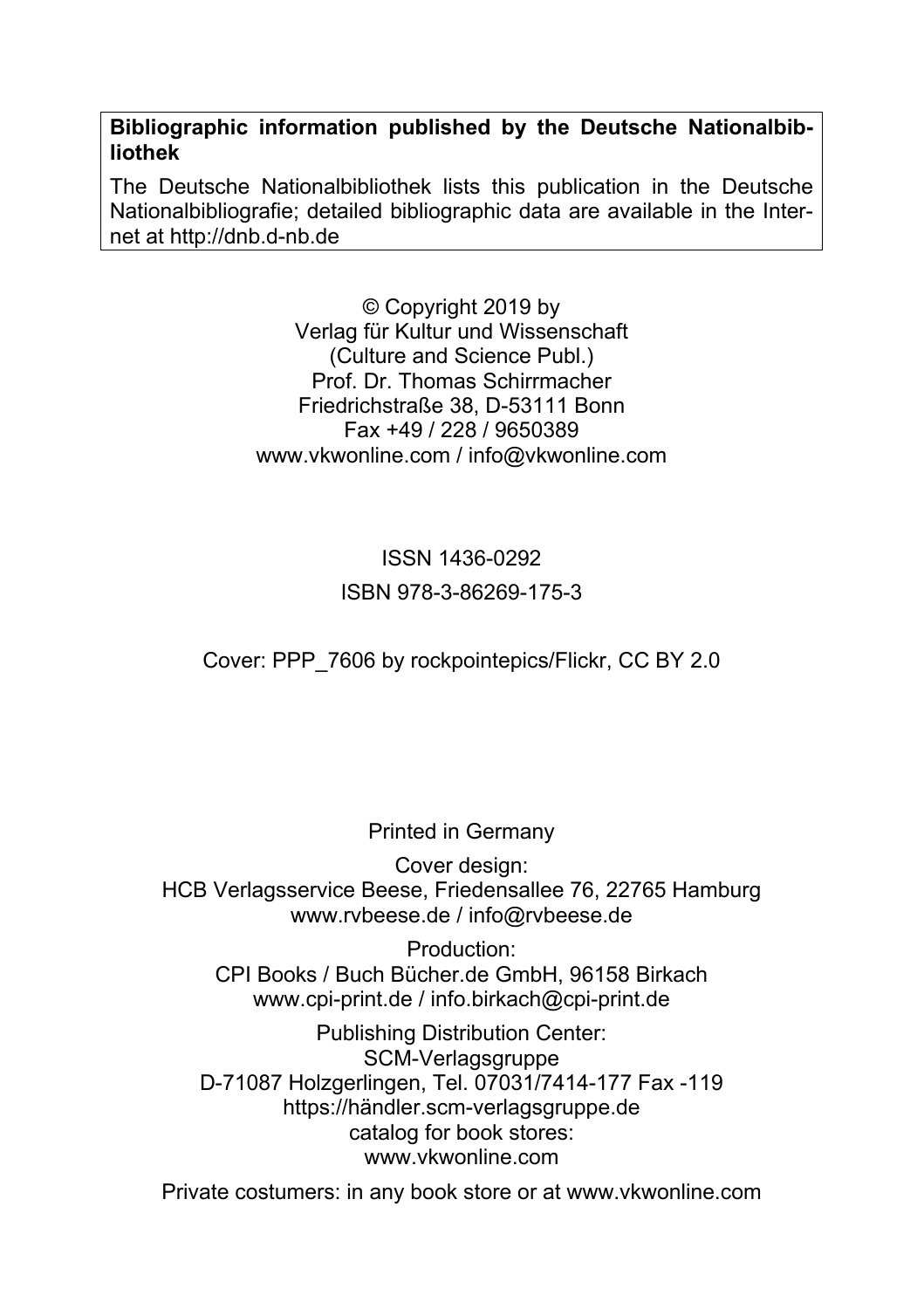# **Contents**

| L. |    |                                                                       |  |
|----|----|-----------------------------------------------------------------------|--|
|    |    |                                                                       |  |
|    |    | What this book should achieve and what it is not meant to             |  |
|    |    |                                                                       |  |
|    |    | From a Christian Point of View: "Papa & Co." (Interview               |  |
|    |    |                                                                       |  |
|    |    |                                                                       |  |
|    |    | Excursus from a Christian Point of View: Authority between a          |  |
|    |    |                                                                       |  |
|    | 2. | The Comeback of the Father in Father Research 19                      |  |
|    |    |                                                                       |  |
|    |    | The devastating influence of scientific theories21                    |  |
|    |    |                                                                       |  |
|    |    |                                                                       |  |
|    |    |                                                                       |  |
|    |    |                                                                       |  |
|    |    |                                                                       |  |
|    |    |                                                                       |  |
|    |    |                                                                       |  |
|    |    |                                                                       |  |
|    |    |                                                                       |  |
|    |    | Triangulation - being independent of the mother through the<br>father |  |
|    |    |                                                                       |  |
|    |    | Men are different; fathers conduct child-rearing differently32        |  |
|    |    | Excursis from a Christian Point of View: Teaching Prayer and          |  |
|    |    |                                                                       |  |
|    |    | Recommendations for fathers who want to "father" children37           |  |
|    |    |                                                                       |  |
|    |    |                                                                       |  |
|    |    |                                                                       |  |
|    |    |                                                                       |  |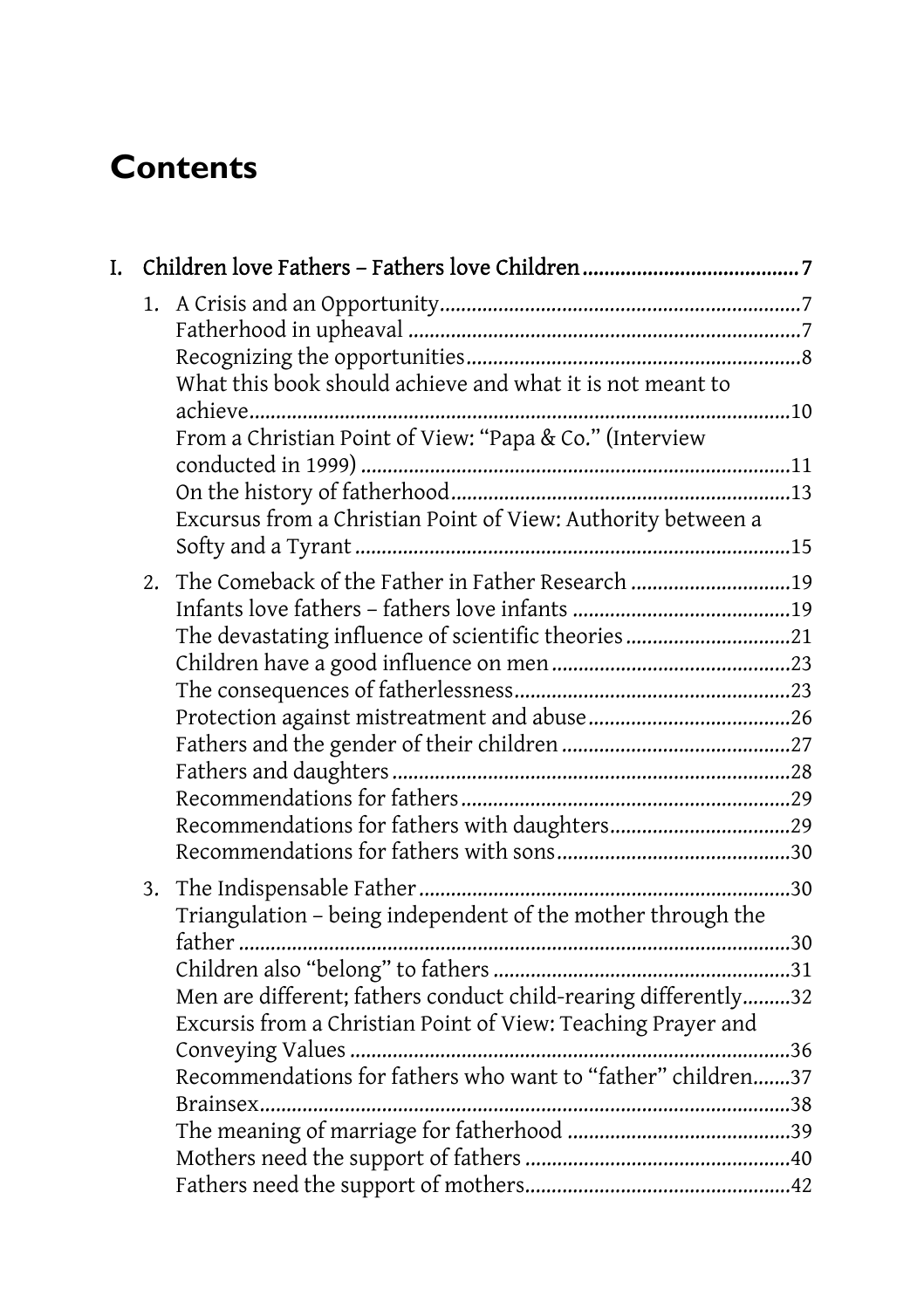|  |  | Invest in the family as in education and career. 43<br>Excursus from a Christian Point of View: The Task of the Father |  |  |
|--|--|------------------------------------------------------------------------------------------------------------------------|--|--|
|  |  | Father in the Bible - Provider or Child-Rearer?47                                                                      |  |  |
|  |  |                                                                                                                        |  |  |
|  |  |                                                                                                                        |  |  |
|  |  |                                                                                                                        |  |  |
|  |  |                                                                                                                        |  |  |
|  |  | The Importance of Fathers and Families and the Dangers of                                                              |  |  |
|  |  |                                                                                                                        |  |  |
|  |  |                                                                                                                        |  |  |
|  |  | Practical Tips for "Expectant Fathers;" Advice for Phases of                                                           |  |  |
|  |  |                                                                                                                        |  |  |
|  |  | Christian Guidebooks and Aids, Research on Christian Families  64                                                      |  |  |
|  |  | Compatibility of Fatherhood /Parenthood and Career                                                                     |  |  |
|  |  |                                                                                                                        |  |  |
|  |  |                                                                                                                        |  |  |
|  |  | Differences between Men and Women; Being a Man 68                                                                      |  |  |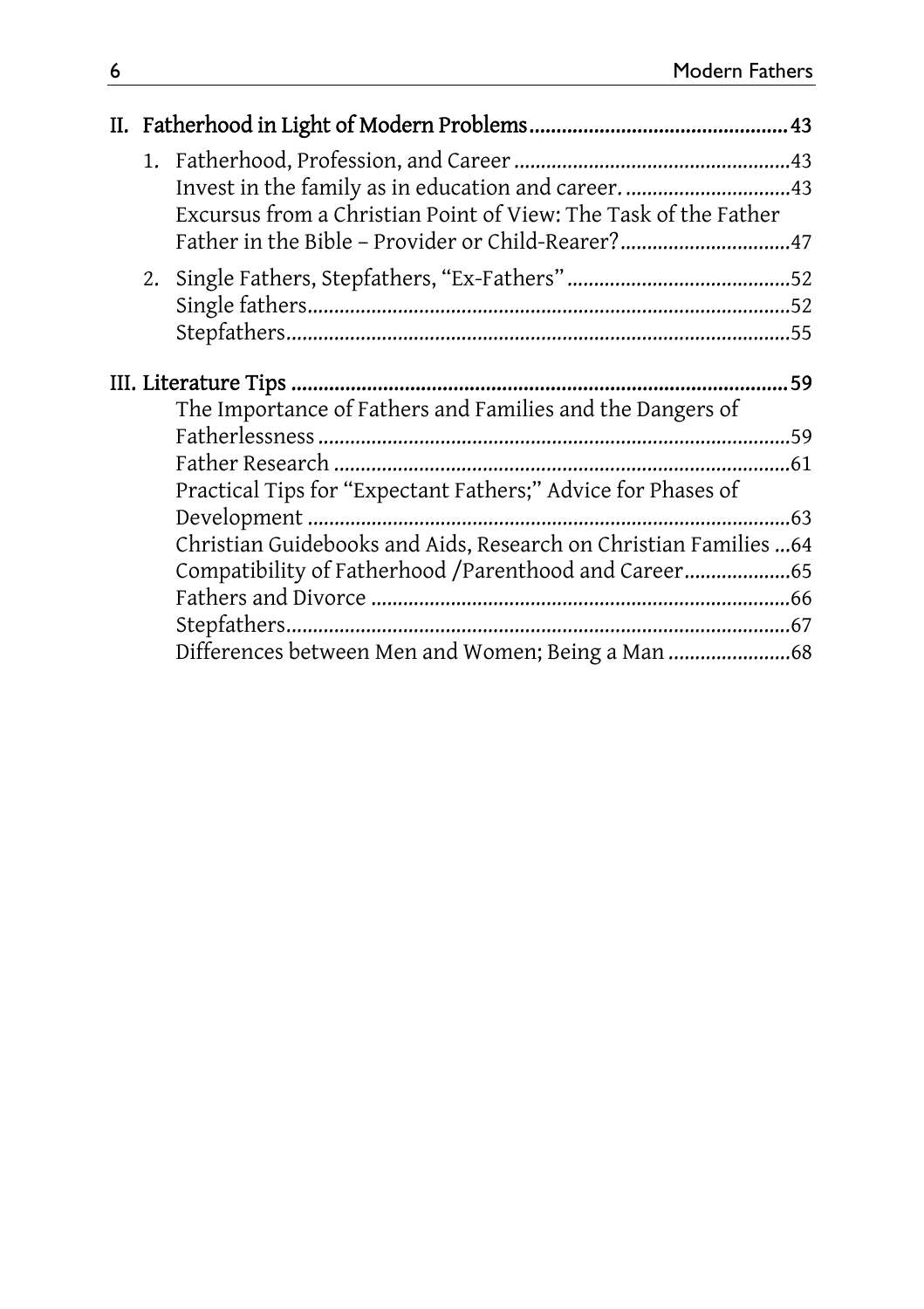# **I. Children love Fathers – Fathers love Children**

# **1. A Crisis and an Opportunity**

## **Fatherhood in upheaval**

It is an old myth which is not becoming any truer as it ages: Men were not made for children, because child-rearing is a woman's thing. On the other hand, what is actually correct is the following: Fathers and children are made for each other! There is nothing which can fulfill a man more than successful fatherhood! For that reason, this book will above all have to do with the opportunities social upheaval offers fathers.

I stood there with a friend after a worship service, conversing, and we both had our little children on our arms. An older woman came to us and said: "Gosh, you have it good, and your children have it good!" In the conversation which developed she told us that as a mother she had earlier been convinced that children had better not be left alone with men. If she had to go to the hospital, she gave her children to relatives and not to the father. This was not only due to the fact that the father worked. Rather, and above all, it had to do with worries she had about the child. Her husband, however, did not protest against it. He considered himself incapable. Of course, in the case of an emergency he could deal with the child, but in the normal course of things they were better placed with a female relative. Nowadays, in her opinion, she knows that it was a mistake to keep the children away from their father, and she is glad to see that younger fathers have it simpler nowadays.

But do they really have it easier nowadays? According to a study by the Institute of Social Research in Frankfurt, 65% of all fathers are more or less insecure. Germany's Family Ministry has presented similar results. For that reason, women write books such as *Mr. Undecided: Why Men are not good for Anything* (English translation of the title)<sup>1</sup> but have little to offer other than complaints. "The self-image of many men and fathers has become brittle. They no longer know what they should think of themselves. In the case of many, the insecurity is papered over with professional achievements or is suppressed by fleeing to distractions. And yet it noticeably gnaws at the understanding men have of themselves! . . . All this blurring of the male ego is the result of a long history of atmos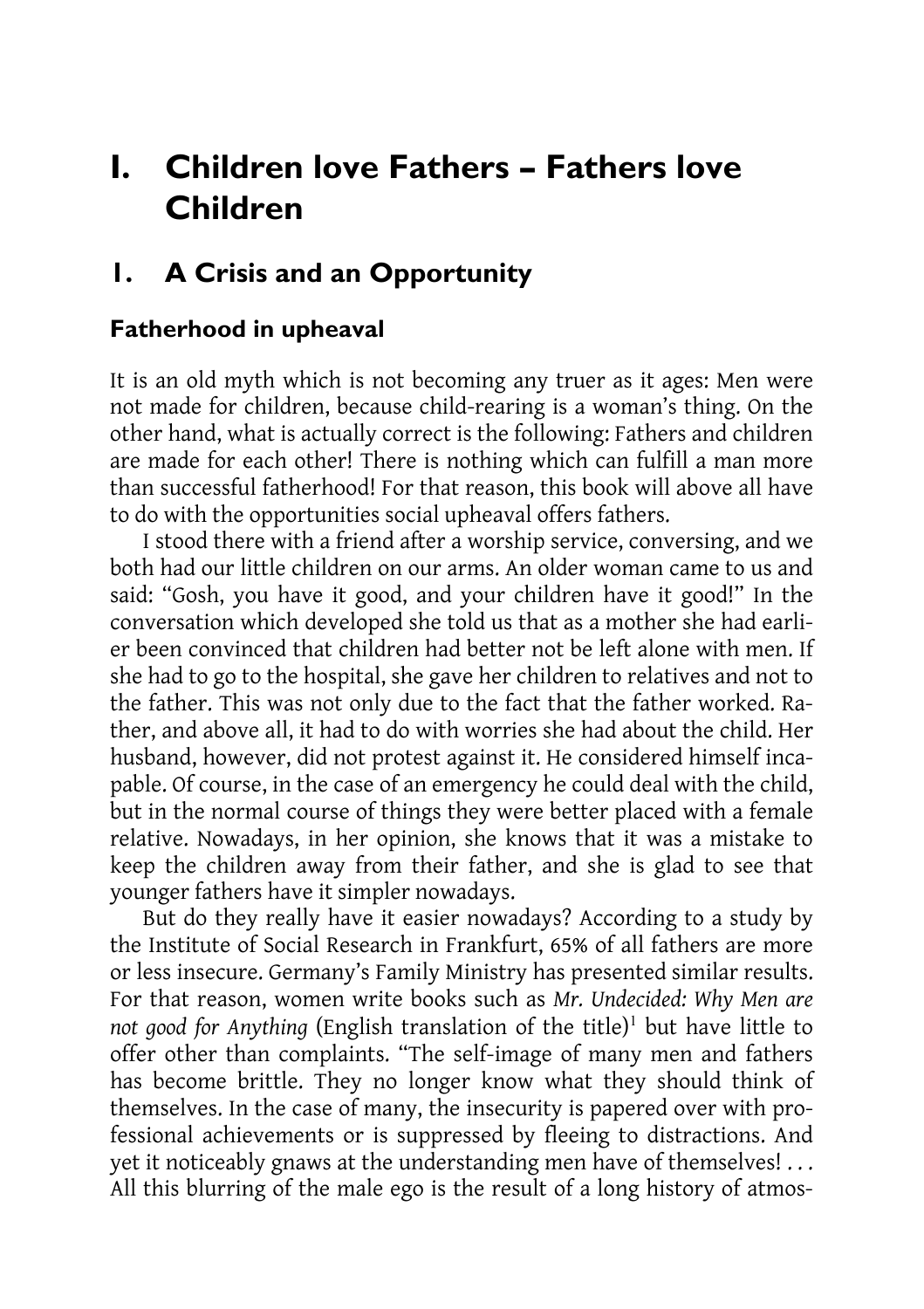pheric disturbances . . . For two centuries the conception of who fathers are has been devalued,"<sup>2</sup> such that fathers' efforts are less and less appreciated in society.

"Last century's incipient women's movement and its resuscitation at the end of the 1960s has led to profound changes in patriarchal social structures. As necessary as this revolutionary upheaval was, in like manner the polarization of gender has escalated, in particular by modifications to the traditional family. Within the framework of the liberation movement of men and women, the consequences for children have practically fallen out of focus. The serious problem of the increasing disintegration of the family constitutes a definitive loss of fathers for millions of children growing up."<sup>3</sup> In particular, since the principle of "irreconcilable differences" in divorce law has come to be dominant, there are thousands of children who are automatically awarded to their mothers (up to around 1850 they were automatically and likewise unjustly awarded to their fathers!). Fathers are frequently largely deprived of their rights but have to continue to supply the means of living for the children. The number of children who are children of divorce and are growing up without fathers reaches into the hundreds of thousands. It is time that fathers to be "equally entitled" and not automatically denied any capacity for child rearing. In a peculiar way, there is namely an encounter between the old division of roles (the man working outside of the home with no responsibility for child-rearing while the woman cares for the children) and feminist thoughts (the man is guilty of everything and had better keep his hands off the children).

At the same time, European Union Family Ministers are calling for fathers to take on a more active role in caring for children. They are calling upon companies to provide more latitude to parents and to fathers. This is, they maintain, also in their own interest, as the most qualified talent, in the form of fathers, often drains off: "Europe needs its fathers."<sup>4</sup>

Parents have to arrange and decide much more with each other today than they used to. Hardly anything is prescribed. The number of possibilities in all areas of life has increased enormously. When in the process the tasks and roles as father and mother are completely unclear because traditional and (post-)modern role models are mixed, misunderstandings, dissatisfaction, and contention are predestined to arise.

#### **Recognizing the opportunities**

It is actually nothing other than rehabilitating what it means to be a father. Of course, while doing so, it cannot be a matter of reviving the dic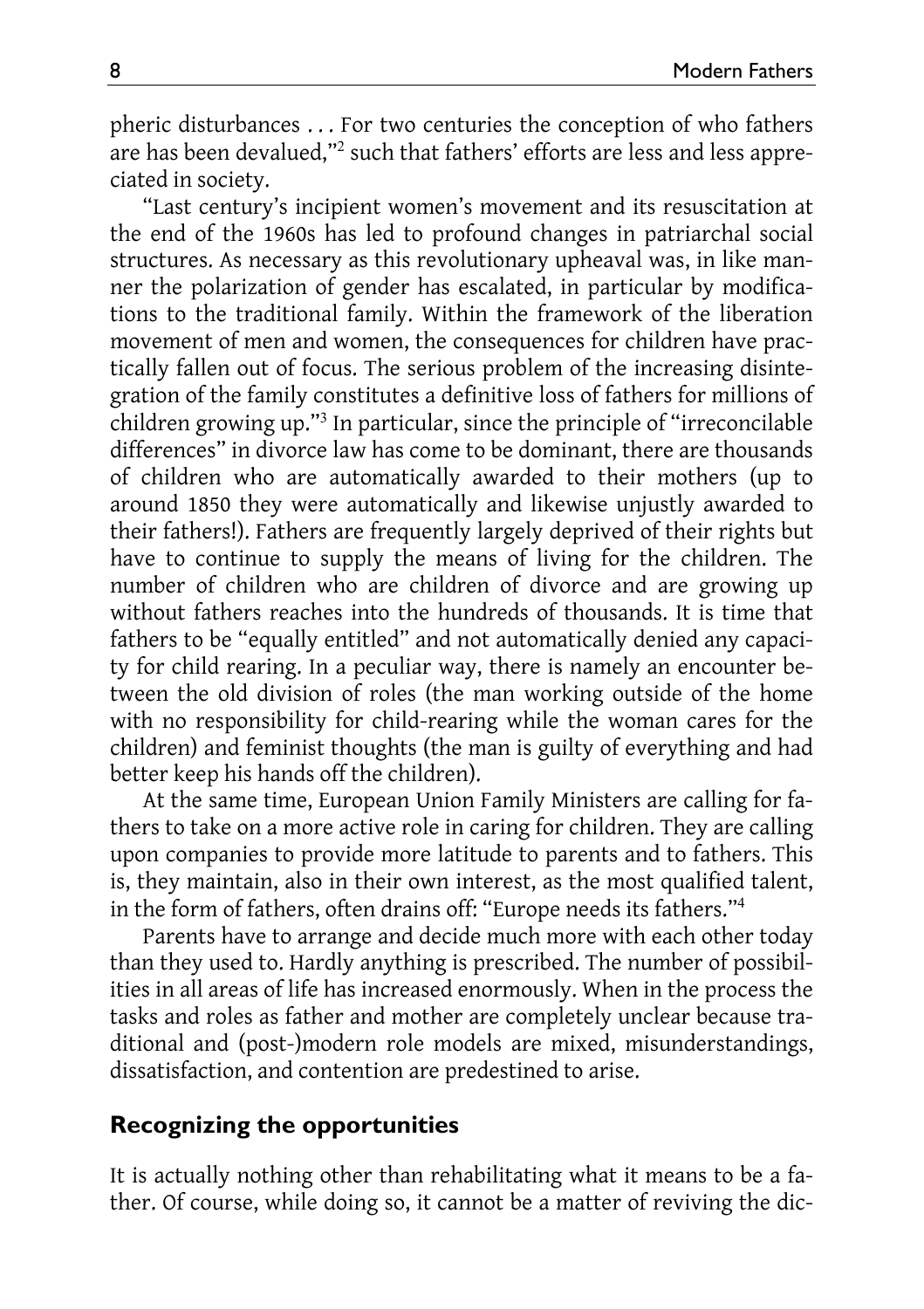tatorial picture of a father or of reducing the father to the function of a breadwinner. No, it is a matter of fathers fulfilling their responsibility to provide for and to protect, and it is a matter of fathers carefully but assertively introducing children into the world and having them mature into self-reliance.

For 200 years the meaning of fathers has all too often been played down, talked down, viewed as superfluous by science, or depicted as dangerous. And yet, that has changed nothing about the fact that an involved, loving father, as well as good social standing on the part of the father, has opened more opportunities in life than anything else. Thus, it is necessary not only to complain but rather to see that as a good opportunity for fathers! Most female Nobel Prize Laureates were encouraged by their fathers from the time they were small. These fathers believed in them and encouraged them in their research.

In this book what matters to me is to not to look at the crisis of fatherhood but rather to look at the big opportunities for fatherhood involved when having to and being permitted to rethink through tasks fathers face. "Never before were the opportunities so great for fathers to themselves define their roles and tasks according to their individual abilities and strengths (together with their partners)."<sup>5</sup>

I agree with Ian Banks: "As far as taking care of children is concerned, life for a father used to be much simpler. Simpler, but less satisfying."<sup>6</sup> For that reason, I would like to say the following to all men who are uncertain as to whether they want to enter into the adventure of fatherhood, or if they are already fathers but balk at complete commitment: "If you count yourselves among the unwilling or undecided fathers, then make yourselves aware that every charity organization of significance and name which works with children unrelentingly emphasizes the decisive role of the father and of his relationship to the children. The research findings of a number of acutely intelligent people shows that a child in school can demonstrate significantly better performance, and has a more positive attitude towards learning, if a loving father is available. It is not surprising that specialists are of the opinion that sons with fathers who participated actively in the rearing of their children had a more stable sense of self worth as sons than sons whose fathers were mostly absent."<sup>7</sup>

For me it is not a matter of continuing the ongoing patriarchal and feminist dispute, for there is rarely anything good which is born of insoluble conflicts, and surely not for children. Also, it is more devastating for the children when parents are continually arguing about their roles than when they choose one or the other division of tasks, are then satisfied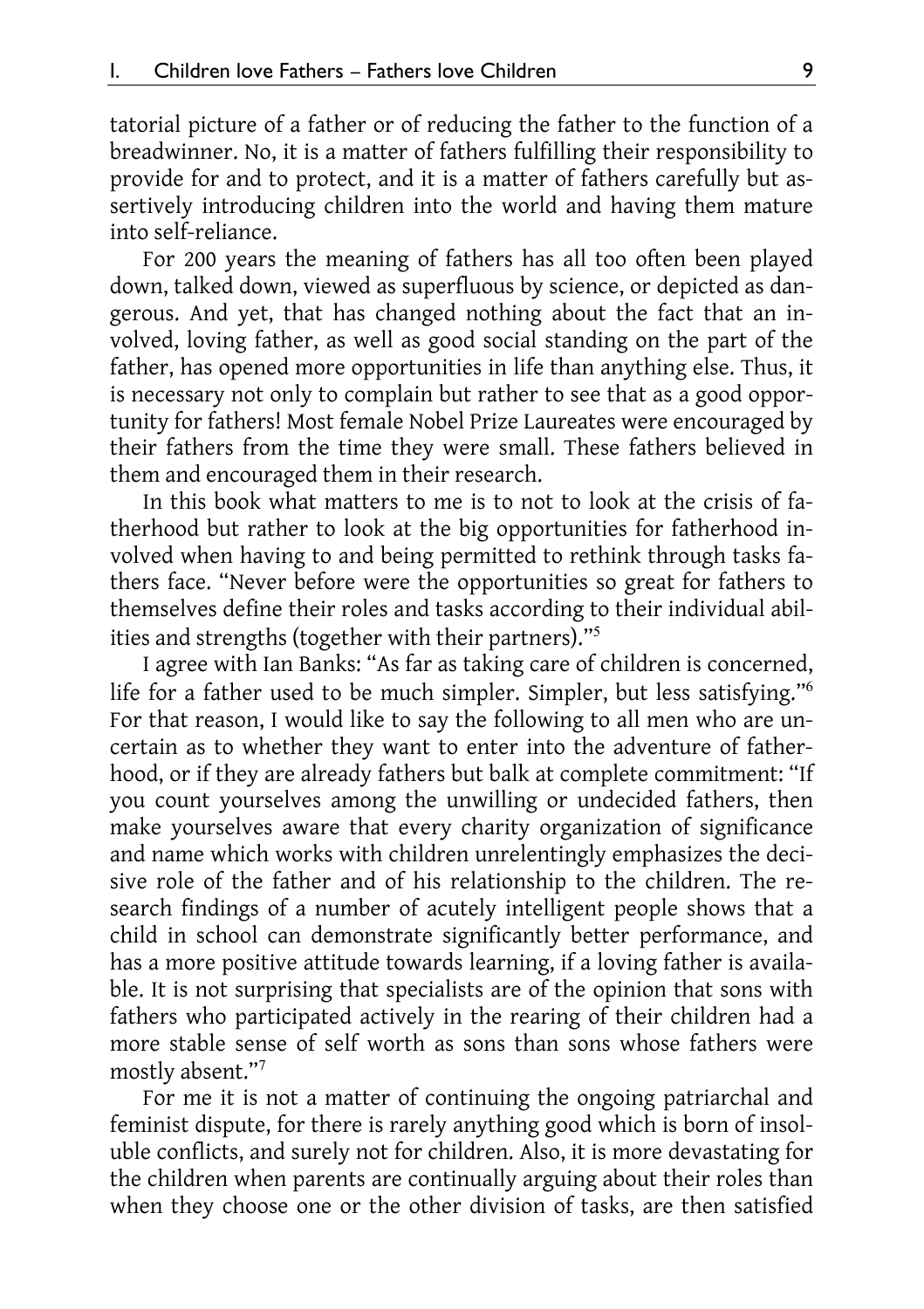about the roles as they have been divided up, and support their partners in such roles. Again, I agree with Ian Banks: "Look here, friends. It is not a war. Forget the battle of the sexes. We do not ask of women to conduct the Battle of Waterloo. We just have an inkling that it could be more fun to truly take care of children than it is to just create them."<sup>8</sup>

#### **What this book should achieve and what it is not meant to achieve**

To a certain extent, I have excluded women in this book, i.e.: Only occasionally am I giving advice to mothers with respect to their husbands. As a general rule, I am addressing fathers.

I have also refrained from repeatedly emphasizing how important a loving mother is for the development of their children. This is due to the fact that literature on this topic is a dime a dozen. I also do not want fathers to take up their roles in the place of mothers. And I am all the more not saying that I would like a world without women. It is not good when only men determine how the world goes, for as one can read in the first pages of the Bible, they are often helpless. God, who alone is our true "help" (Psalm 38), has declared: "It is not good for the man to be alone. I will make a suitable helper for him" (Genesis 2:18).

The book is nevertheless for women who live together with their husbands because there are not only many fathers who lack orientation. Rather, there are also many mothers who no longer know what they should expect from their husbands as fathers and what they should not expect.

Apart from that, this book is not a marriage guidebook, although it will also have to do with how strongly the relationship between the partners decides whether one is a good father. The difference between a man and a woman, which is essential for our topic, can only be addressed briefly.

I am writing this book a) as someone who has been reading the relevant literature on the topic of international research on fathers for many years, b) as an individual who counseled families over long periods of time and has thus seen and heard a lot from close proximity, and c) as someone with experience as a father who works from home and for that reason has had the fortune and privilege of witnessing from close proximity how both of his children are growing up and as someone who has had the fortune and privilege of shaping their upbringing – thus being a "modern father."

What I have written here is what I myself try to live out. Whether that has truly been achieved and is being achieved is something my children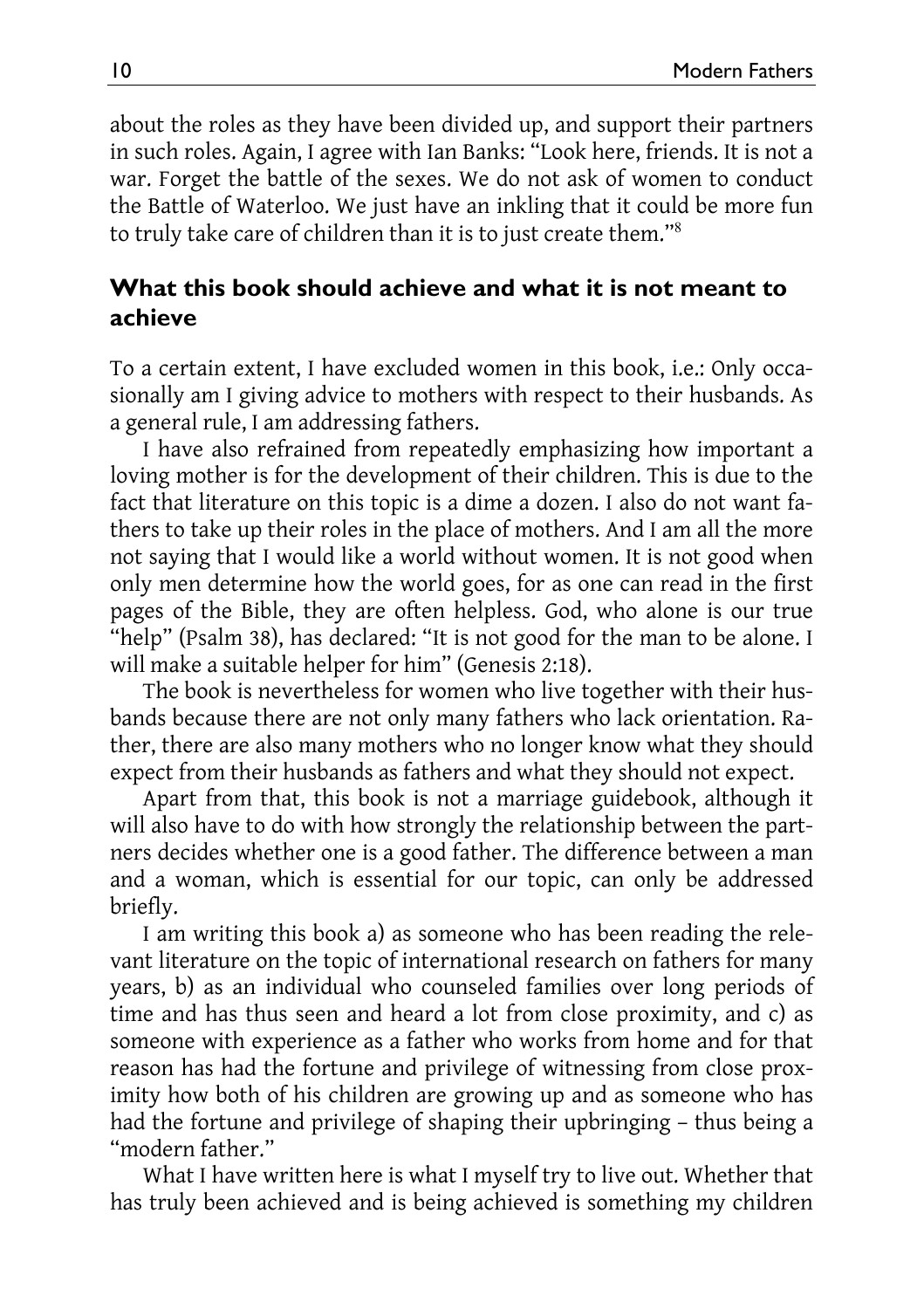will have to judge in ten years. Some self-criticism befits every father, and as a Christian I am well aware of my shortcomings. In the end one does not become a Christian when one says: "God, I thank you that I am not like other men ... (Luke 18:11). Rather, one becomes a Christian by the plea: "God, have mercy on me, a sinner" (Luke 18:13). Being a father includes being able to acknowledge one's own failures and one's own guilt before one's children and obtaining forgiveness from God and the children.

One might make the claim that – as in my case – talk is cheap for two professors as parents with two children. Naturally, I do not want to prescribe my lifestyle to others, but I would at least like to say this much: We committed ourselves to our children before we were professionally successful and still have the firm rule that the children, even as teenagers, should never lack our care. We have either taken them with us on trips, or one of us has stayed at home. There have only been two times when we needed a babysitter for a half-day because we were traveling at the same time. This commitment which we ourselves made to be present at home has meant that many times it has led to giving up certain things professionally, but it has enormously stabilized our family life and has above all shown me fatherhood from a completely new side. Regarding this, I would like to repeat a piece stemming from an interview in 1999.

#### **From a Christian Point of View: "Papa & Co." (Interview conducted in 1999)<sup>9</sup>**

The most formative witness of a Christian, which I read about during my studies, is the witness of the prominent Methodist theology professor Lawrence O. Richards, who was confronted with the drug addiction of his daughter at the height of his career and had to acknowledge that due to the global service he had conducted he had neglected his family. Forgiveness and a radical restructuring of his life in which his wife and his children had top priority was also used by God in his grace to help the daughter out of her quagmire.

My spiritual fathers – my own father as well as, for instance, Francis Schaeffer, Rudolf Bäumer, Alfred E. Stückelberger, and Francis Nigel Lee taught me early that the most effective spiritual service has its roots in an intact and abiding marriage and family. In addition, we have received counsel along the way, especially in full-time service, to free up some time for small children since this time can never be repeated. Also, the time the children do not always want to be with mom and dad comes fast enough.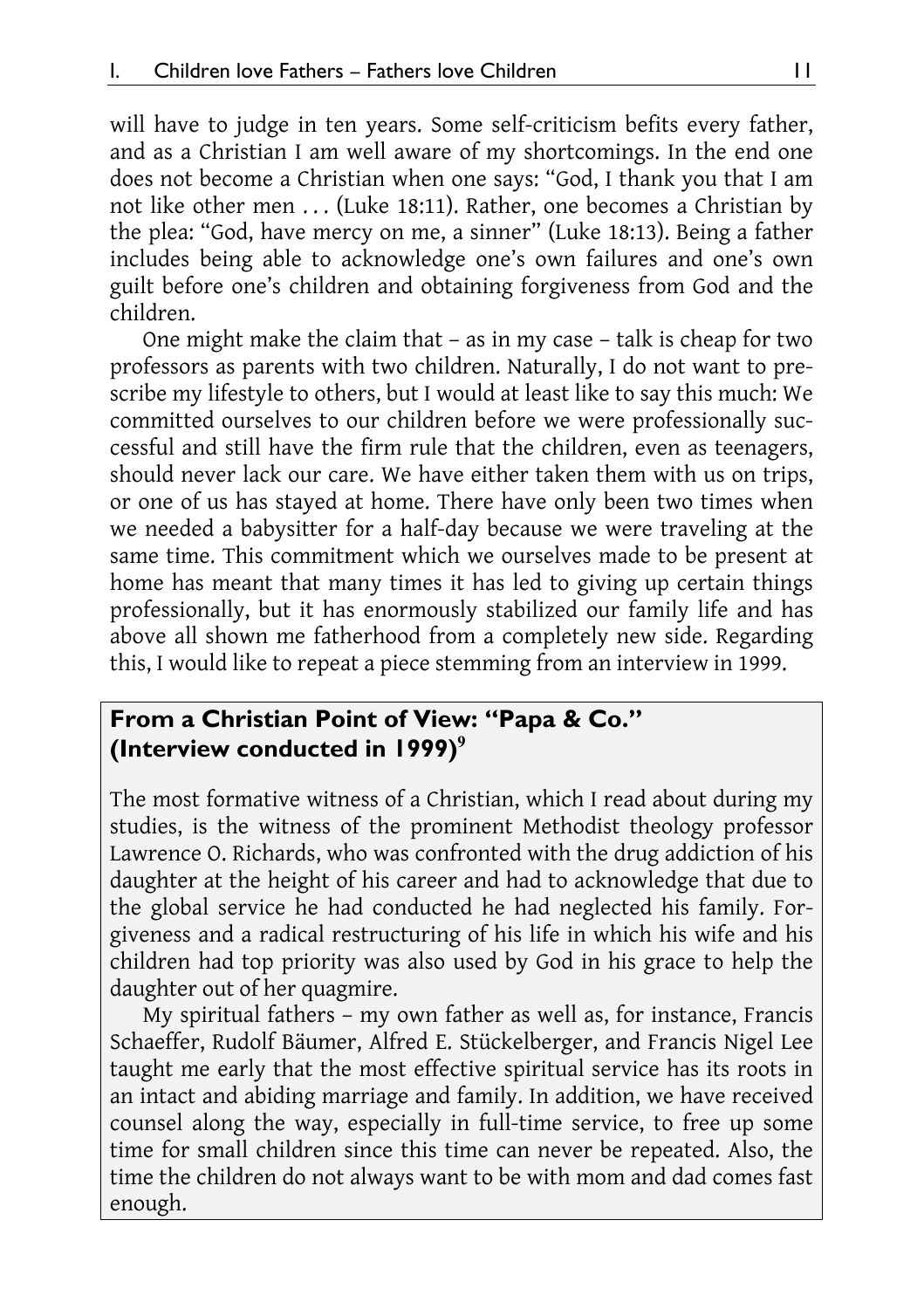Therefore, my wife and I were in agreement from the very beginning that our marriage always had to have top priority, which often served as a lifeline and an oasis of tranquility. In order to plan time with the children, we became self-employed and made sure that our principal work – for whomever – could be done from the study next to our home. That also made it simple for my wife to be professionally active without tearing the family apart.

Just as I was to receive my first professorship after years of beavering away and teaching in the USA and my wife was to receive a guest professorship, which we accepted a year later, our son David announced his arrival. David's birth was one of the most uplifting spiritual experiences of what was not exactly a boring life and was only later matched by the birth of our daughter Esther three years later. God had created new life and entrusted it to our hands. The special birthing clinic in Bensberg, in which birth is given to a child as if one is at home, and where the couple enjoys absolute priority, allowed us to be entirely alone after the birth. We were so fascinated that for an hour we forgot whether we had a girl or a boy!

But now comes the oath of disclosure: Years of dreamed about plans were replaced by reality. Above all, my wife's and my being completely overtired due to too little sleep at night will remain unforgettable for me.

We decided that my wife would be there two-thirds of the time and I would be there one-third of the time for the children. In this way, my wife would have some "breathing room" to continue to conduct her research relating to Islam part-time and I would have time every day to really experience time with my children, to be there for them, and to raise them as a role model and not only as a voice from the background.

Have I ever regretted the decision? Could I have made more home visits and trips all around the world, been on more boards, and had more peace? Yes, for sure, and sometimes one thinks more about what one could still do. By the way, this can also be the case when one does not have children and is already operating at the limits of what is possible.

Now surely it was and is often strenuous to have time for the children and to reconcile that with my profession as a pastor, author, publisher, and theology professor. It is often exhausting. However, is it not that way, anyway? Is the only alternative seeing my wife have even more stress?

No, I have not regretted having a lot of time for my children in the middle of the chaos. And much less have my children and my wife regretted it! The close relationship to my children, talking about anything and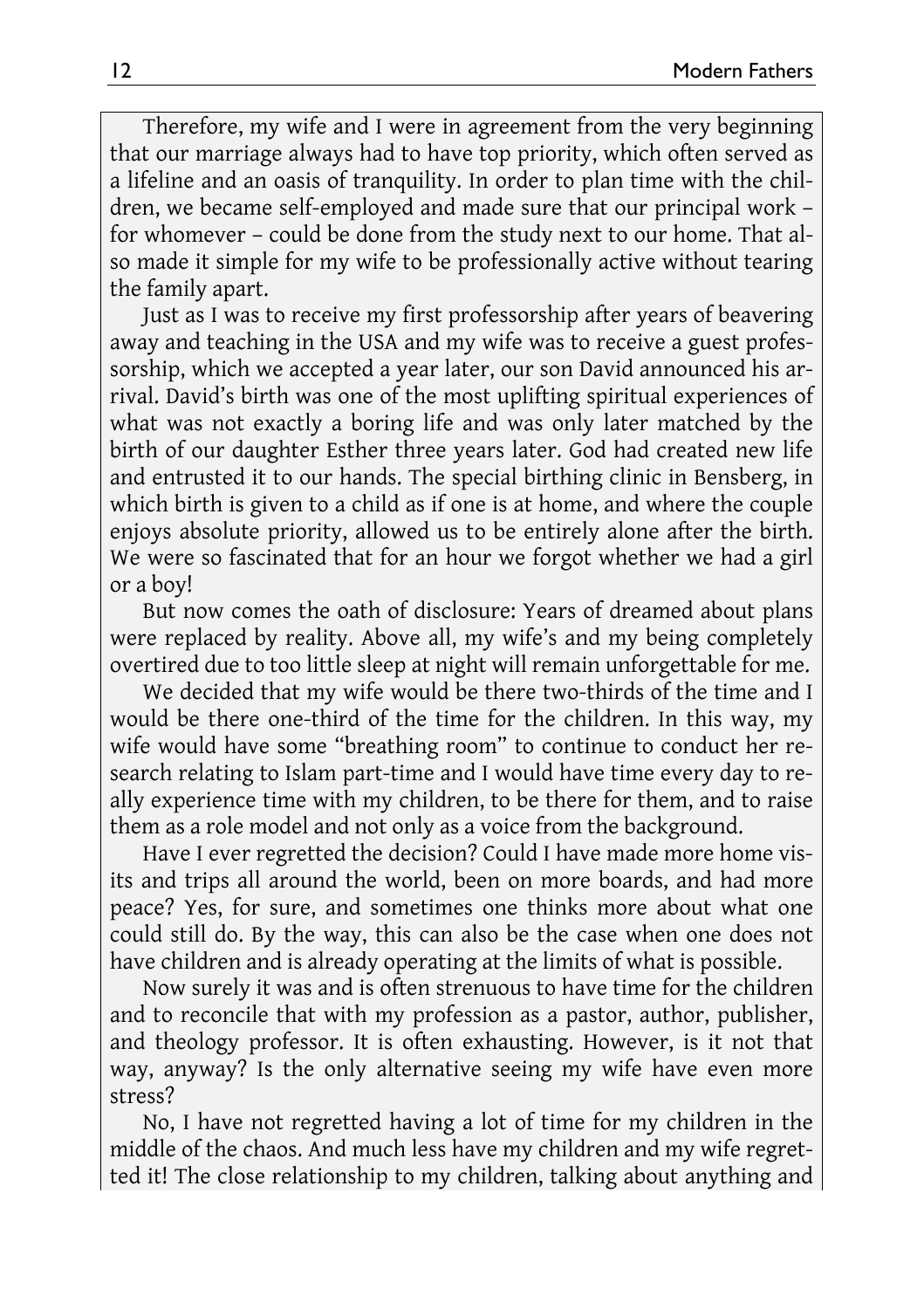everything, singing together, playing, and being silly is something I would not miss for the world.

Due to the emotional relationship, I gain stability for myself and ensure that my life does not rationalistically atrophy. My children force me to learn a lot and to have a look at things I have not occupied myself with for years. I understand more deeply that people and their love for each other and not things and concepts make up the creation. However, I also see my sins in a mirror, my mistakes and weaknesses, which I unwillingly pass on to my children.

"Dad, why did God make this butterfly red?" Indeed, why? "Dad, why are those construction workers not wearing helmets, even though the police want them to and it is dangerous not to wear one?" Yes, why? My children teach me to again pose completely simple – and often so difficult – questions. My children teach me how simple love is. They teach me how natural it can be to live with God, the cross, the Lord's Supper, and miracles. Every day they make me endlessly thankful to God. And they make me thankful to God for my parents and for all the time that they invested in me. And finally, my children love me with all their hearts, and that ... does me good . . .

#### **On the history of fatherhood**

Families are continually changing as history marches on. When looking over the course of history, one does not find *the* picture of what a family is. There were times when as a matter of course mothers gave their children away to a wet nurse and parents let their children wander through the world as apprentices at the age of 12 or  $14<sup>10</sup>$  The role of the father has also greatly changed over the course of history and in various cultures.

Let us take a moment to compare the situation in the 18th century to today. Back then, there were hardly any institutions which were in competition with fathers, not the school, not the employer, not the media. This is because the family was the place of economic activity. There was nothing like the nuclear family as a private, protected space; one lived in large living communities, and the life expectancies for parents and children were short. One had godparents as surrogate parents who could jump in at any time. "Beginning in the 18<sup>th</sup> century, the mother took over many of the tasks which earlier were for the father. They became the house manager and responsible for child-rearing. This corresponded to increasing separation between homes and the places of fathers' employment. For their part, the mothers were released from contributing to the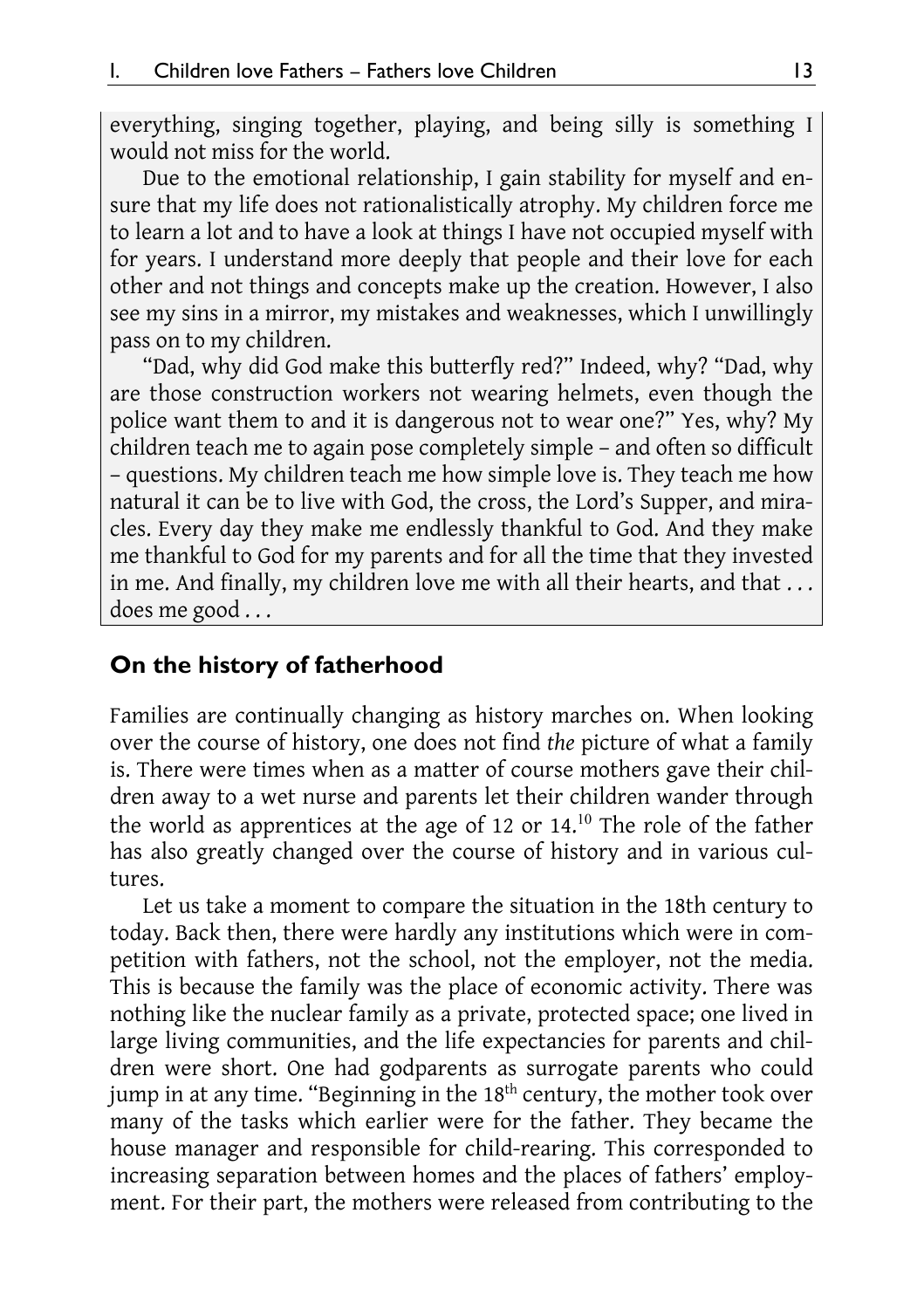material support of the family through their own work. Initially, however, the de facto effectiveness of this only developed in the civil servant, academic, bourgeois intelligentsia, and aristocratic class. It is there that one meets the intimate private family, which gives much attention to its children and opens up the best possible educational opportunities. By way of contrast, family life does not play a leading role when looking at small farmers, craftsmen, and the later industrial proletariat. Mothers and fathers have to earn their livelihood by working, whereby children are felt to be a burden and are left to themselves. Children are integrated into the labor process as early as possible."<sup>11</sup>

Roughly speaking, if one looks at the focus of development – reality was naturally much more differentiated, and changes happened regionally and in different social strata in a quite varied manner – the following periods of time can be distinguished:

*Up to 1800*: The family is an economic unit of production, with the father as its leader. The wife is for the most part significantly younger than the husband and mostly does not live very long. As an independent factor within the larger common household, the nuclear family is still hardly identifiable.

*1800-1850*: The beginning of the dissolution of the family as a unit of production, whereby income is increasingly generated outside of the family. Wedlock is increasingly considered to be a protected, private space for values and feelings. The father is above all the moral advisor and planner for the professional and family future of the children. In the case of a divorce, he automatically receives the children.

*1850-1900*: Through industrialization, the family finally loses its role as a unit of production, and the father increasingly becomes a provider working outside of the house and spending 18 hours per day away from home. As a consequence, alcoholism becomes a problem for fathers. The new bourgeois status symbol with respect to the working class and the lower class is that the wife does not work. Children leave the parental home at an early age.

*1900-1960*: The father is above all the provider for the family and the moral role model. Since the 1920s, the father has above all spent time together with his children for leisure activities (e.g., sports activities). The period of education becomes longer, and children remain longer in the family. In the 1930s to the 1950s what emerges is the "ideal image of the father as a protector, breadwinner, and disciplining individual for the family."<sup>12</sup> However, he does not take part in the care and supervision of the children. The separation between breadwinner and the caring role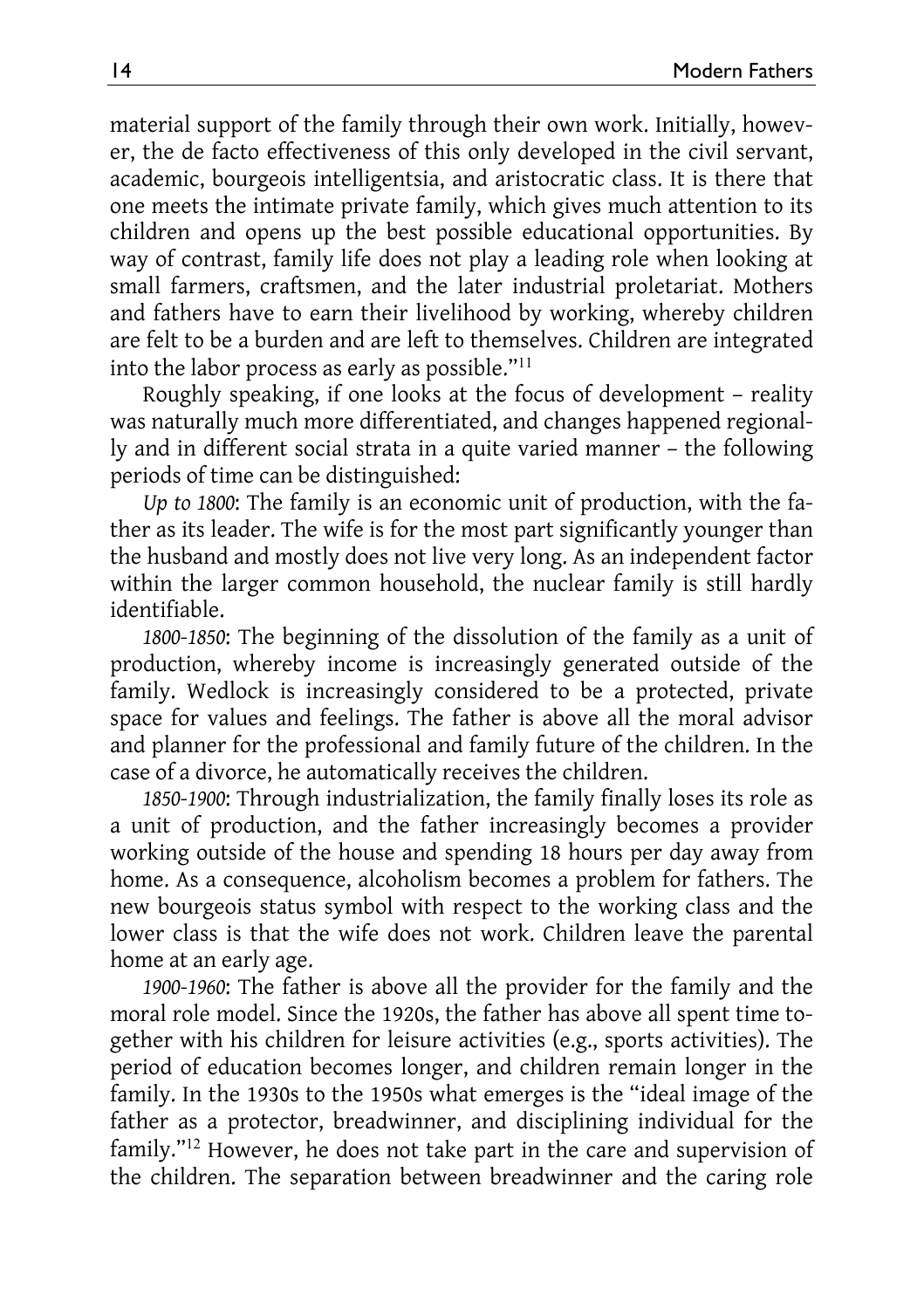into male and female tasks has not been as strong as that at any time prior or any time since.

#### **Excursus from a Christian Point of View: Authority between a Softy and a Tyrant**

How are we as Christians to deal with changes in our society? How are we to judge the 1968 revolution and how did changes move us from a situation where there was a traditional nuclear family to a situation where there are 'colorfully' diverse family forms? The questions can be asked in another way: Is there a certain father image which is deemed to be ethically Biblical or Christian and can and must serve as a standard?

Christians are neither automatically conservative no are they automatically progressive. *They do not want to conquer today's spirit of the age with yesterday's spirit of the age*. They know from Paul's call in Romans 12:1- 2 that an individual can only avoid conforming to the pattern of this world if prepared and able to be continually changed through the renewal of his or her thinking and by never stagnating in examining the will of God. There one reads: "Do not conform any longer to the pattern of this world, but be transformed by the renewing of your mind. Then you will be able to test and approve what's God's will is – his good, pleasing, and perfect will."

Christianity is very conservative when it comes to the preservation of God's order of creation. However, it is very progressive and revolutionary when it comes to surmounting false traditions and unjust rules, which wrongly claim an absolute status such as God's commands. A pure conservatism in order to pacify the older generation is as foreign to the Bible as is mere change for the satisfaction of the younger generation. Whoever as a Christian, for instance, feels strongly about lifelong monogamous marriage out of love and obligation and thinks that children need a mother *and* a father as a point of reference, is counted in Germany as a die-hard. At the same time, however, in Saudi Arabia, that individual is a revolutionary who wants to unhinge the time-honored culture.

Whoever nowadays seeks to practice Christian ethics should not allow himself to be defined according to a scheme that is either "conservative or progressive," that pursues "restoration or revolution," or that is "pastoriented or future-oriented." Christian ethics should not be allowed to be grist for the mill of the spirit of the age or of Evangelical Phariseeism.

A good example is the 1968 revolution in Germany and similar things that happened in other Western countries. These events placed all forms of authority into question. Not everything prior to that was good, but it is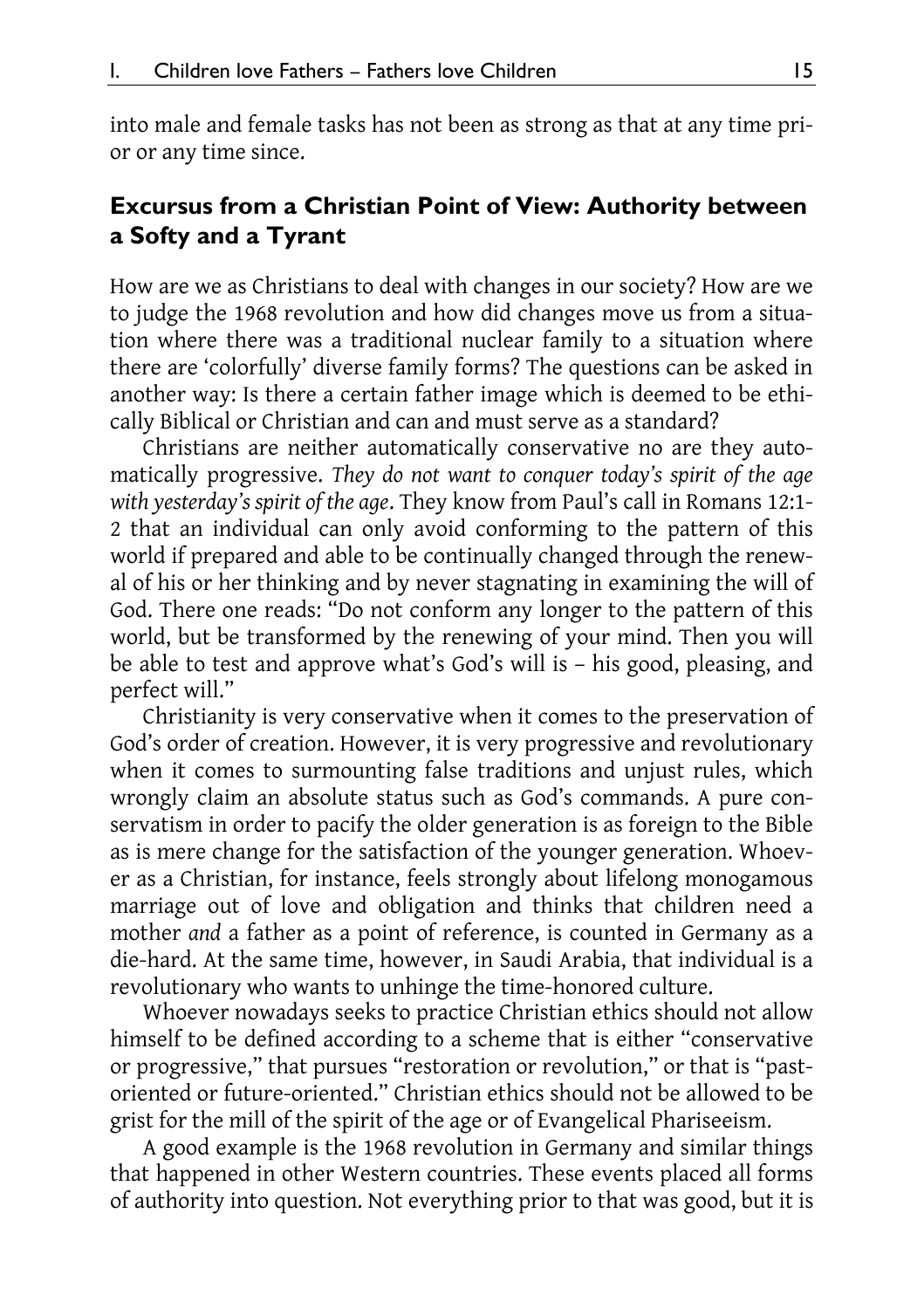also the case that not everything before that was bad. Conservative Christians tend to romanticize earlier days, and progressive Christians tend to demonize them. However, whoever thinks in terms of the Bible, cannot allow himself to be pressed into such a mold. Christians are happy about those points where the 1968 Revolution toppled immoral authorities or brought about the collapse of bourgeois facades. Christians regret those points where Biblical values were destroyed. Because Christians believe in creation, in which God set the state and parents as the highest authorities, they have never been able to straightforwardly endorse antiauthoritarian child rearing. However, does that automatically mean that what was practiced prior thereto as authoritarian child-rearing was straight forwardly correct and that there was nothing worth getting rid of? Was not the penchant for draconian and violent punishment sometimes too unbridled? Was parental authority not all too often viewed as unlimited, without judging whether it served the goal of the well-being of the child? And were not children all too often treated according to fixed formulas without taking their differences into account? Apart from all the negative side effects, has it not also been a benefit of modern pedagogy that every child is seen as an individual and that education is to be adjusted to every child? For Christians, all of that was actually already prescribed in the Bible by the fact that authority never exists for its own sake. Rather, it has always been given by God for a certain, precisely defined purpose and is to be measured against the good for which he gives it. And has God as Creator not made children so diverse and endowed them with gifts and abilities of all sorts?

In light of the frequent failures of authoritarian upbringing in the past and the failures of anti-authoritarian upbringing in the present, what is it that Christians have to offer instead? What differentiates a Biblical orientation from both of them? Judeo-Christian anthropology (the study of humankind) exists in a certain tension. On the one hand, humankind is created as the "image of God" and endowed by God with unbelievable abilities and various possibilities. On the other hand, as a "sinner," humankind has turned from God and is capable of unbelievably evil thoughts and actions. On the one hand, the evil in the world can only be addressed by containment and submission, and on the other hand by forgiveness and grace. Accordingly, developing self-sufficiency, on one hand, and integration and obedience, on the other, form a closely related set.

For this reason, Christian pedagogy lives on the basis of a thoroughgoing complementariness. Children are viewed as images of God needing direction and encouragement so that the abilities they have been given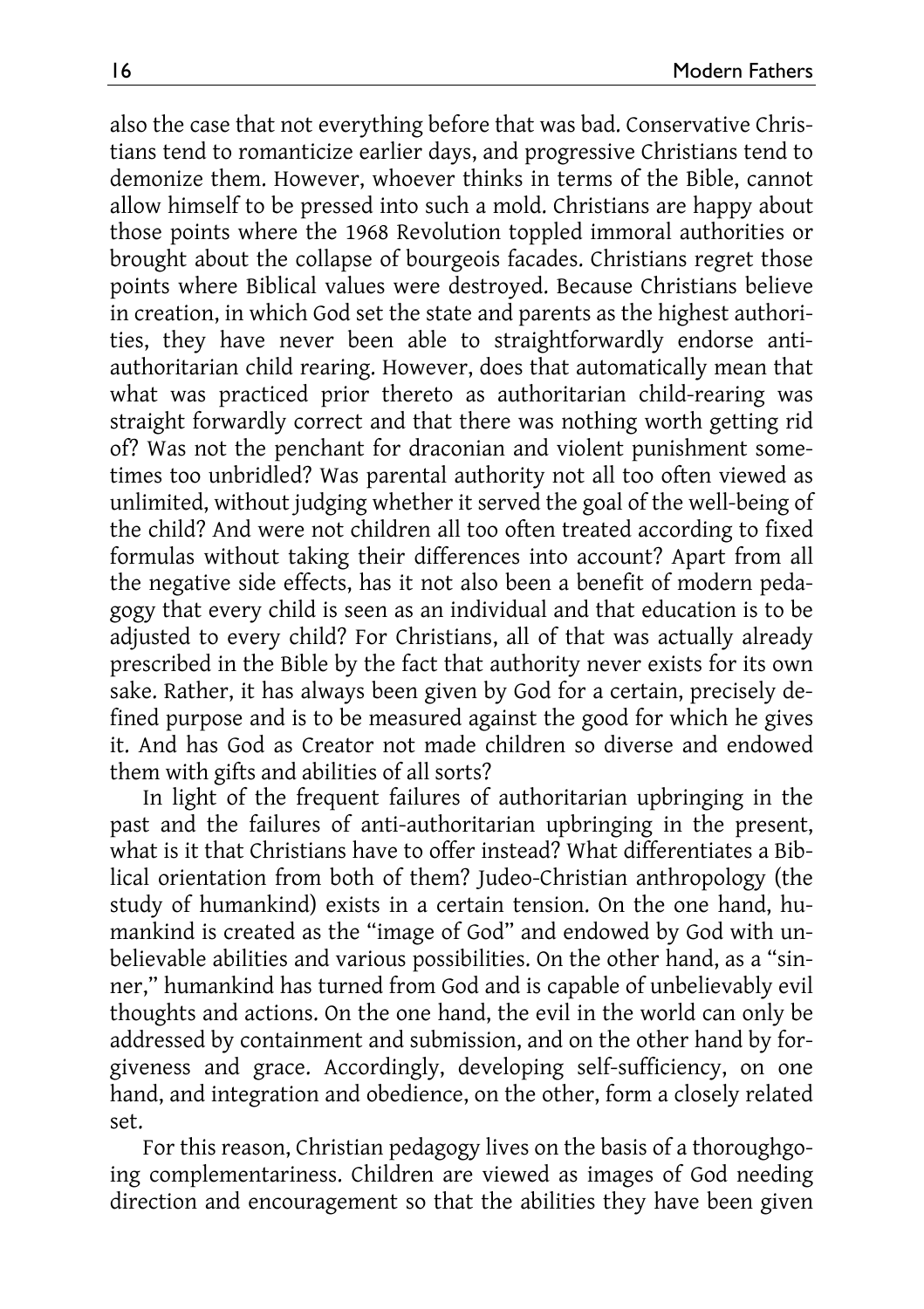by God can unfold. These abilities can be artistic and literary as well as interpersonal. An independent personality under the Creator is the goal of child rearing and education. Education is not an end in itself. Rather, it targets a time in which the individual to be educated is able to take on complete responsibility for his life.

Children are likewise seen as people, who, owing to sin, no longer live according to their original intention and for that reason need to be educated away from evil; this includes boundaries and punishments as much as it does counseling, assistance, and gracious pastoral care. Christianity is in this regard very self-critical and very critical and mistrustful since it assumes that every individual not only allows himself the occasional blunder now and then. Rather, in normal everyday life, every individual is characterized by egoism which injures oneself and others.

All too often, authoritarian child rearing lost sight of the fact that each child is an unmistakable and distinct personality created by God and that the goal of every form of child rearing is healthy self-reliance. The Bible itself sees leaving the parental home at the age of about 20 (in the Old Testament the age of legal majority, of the ability to direct and defend oneself) to be the normal situation. Authoritarian child rearing all too often placed the holder of the office in an absolute position without measuring himself against the one for whom he received his authority. Authoritarian child-rearing assumed too often that if one had driven evil away or had limited it, then something good had been achieved. Authoritarian child rearing was too often an end in itself, one in which the father had a right to be served after a strenuous day and that to obey was of value in itself. This is the only way to explain that the army was praised as the "school of the nation" with its oft brutalizing tendencies – it only was a matter of obedience per se.

The 1968 generation, then, built upon an all the more extreme pedagogy of "the good in humanity" and thought that this goodness would develop on its own. All that had to be done was not to stand in its way and exterminate all authority. Suddenly authority itself was evil, and setting limits no longer served to protect against what was wrong and to learn the good and the useful. Rather, it was made out to be sinister. The old insights of experience, which said that whoever was raised in a good and intensive manner is often later a more self-confident person with backbone, while the contrary of little supervision in childhood leads to unsure and manipulatable adults, have been lost.

Christian child-rearing builds upon a pervasive complementarity: law and grace, encouragement and boundaries, self-reliance and leadership all belong together. Whoever only sees the "positive" side as the program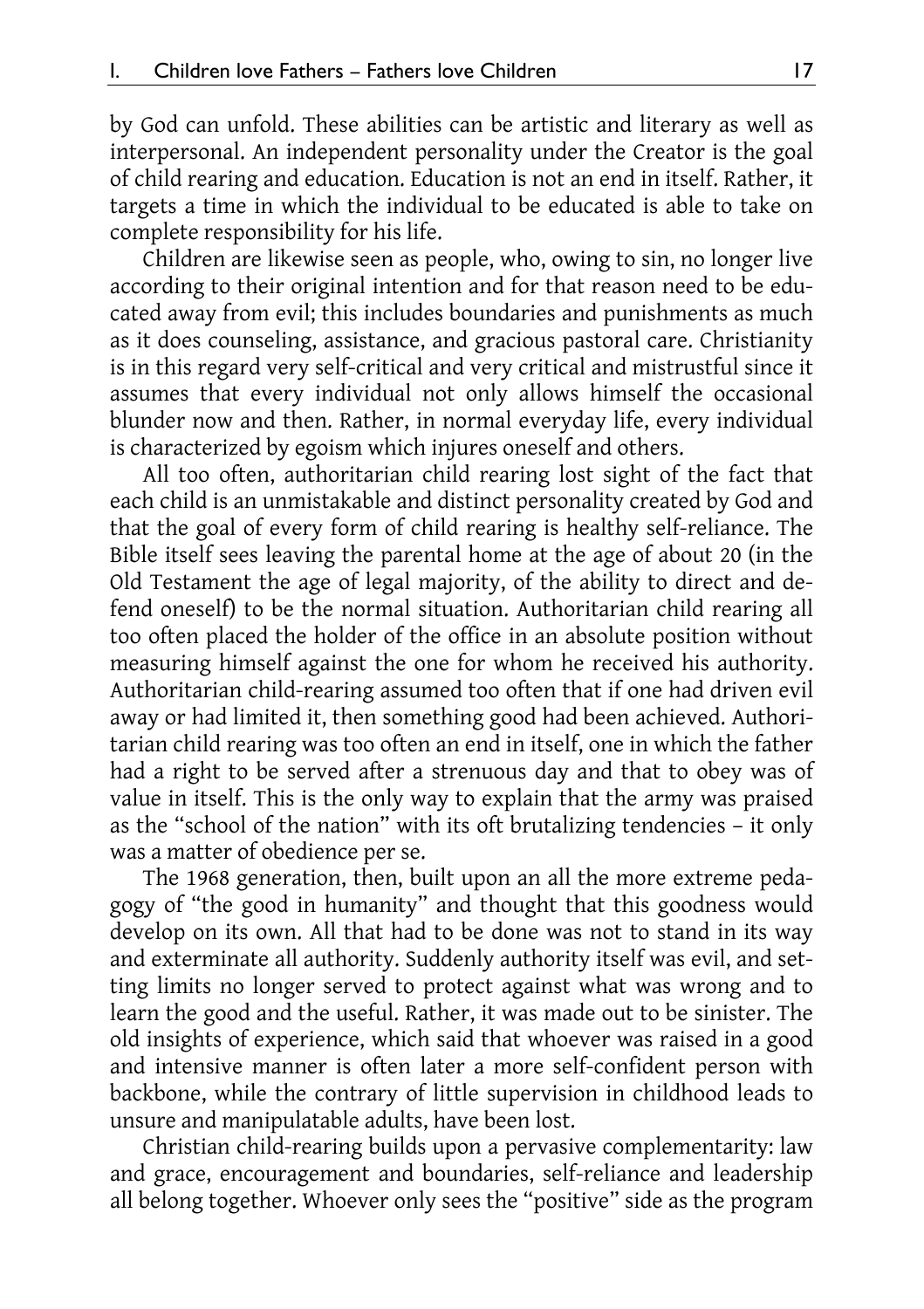education is to follow will be brutally overrun by evil in child-rearing (and likewise in school). Whoever only sees the "negative" side declares child rearing and punishment to be ends in themselves and loses sight of the goal. Children need boundaries<sup>13</sup> as well as freedom to develop.

The following illustration applies to each type of authority but can be understood most quickly if you look at it with respect to child-rearing, no matter whether one is thinking as a child about one's teacher or whether one is thinking as an educator who is himself in charge of children.



Biblical complementarity should really be evident to every individual from experience, whether that person is a Christian or not. We all know how uncomfortable superiors are who are as tough as nails and do not factor us in as people or, on the other hand, those who never want to commit. We all know that we ourselves would not have wanted parents who always said no, nor would we have wanted those who always said yes. We all know that our children expect real authority from us as well

*Three Types of Authority*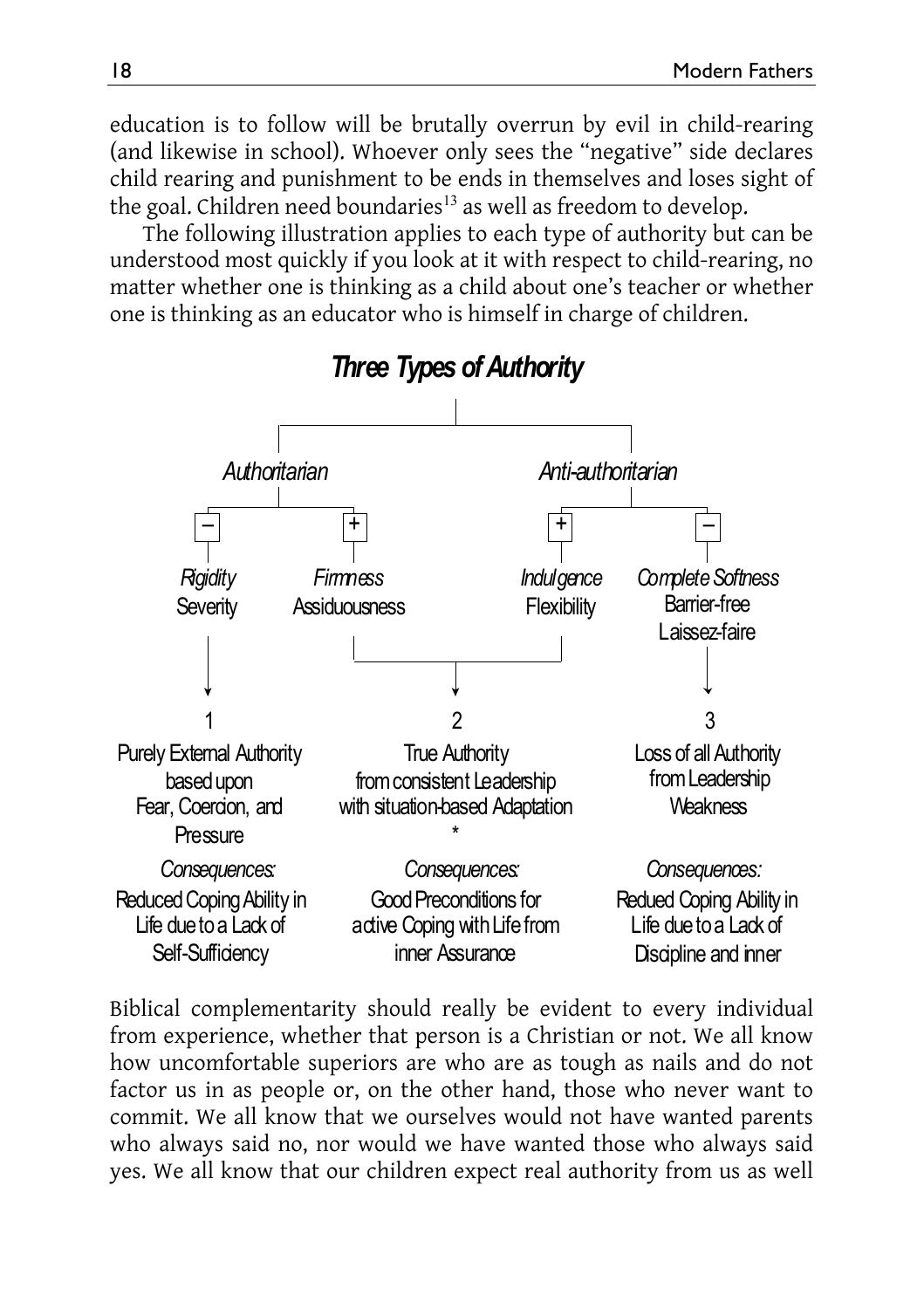as a completely individual form of love and encouragement. We all love neither sergeants nor tyrants, neither softies nor "Mr. Indecisiveness."

Let us take a concrete example for how fatherhood is lived out. And how the times change! 90% of all fathers are present at the birth of their children and easily count as loveless if they do not want that. As recently as the 1970s, it was not even desired in most hospitals, or it was even forbidden to be present at the birth. Being present at the birth as a father was the exception. In 1992, I still had to have a discussion in order to be able to be at the birth of our first child. Also, in order for this to happen, we had to change hospitals. But is this change something which a Christian has to fight only because it used to be different? Of course not! The birth of a child is one of the most precious goods and to take part in it can be a real spiritual experience and can lead the husband to come to a new sense of astonishment regarding who God is.

#### **2. The Comeback of the Father in Father Research**

#### **Infants love fathers – fathers love infants**

Michael E. Lamb, the founder of father research in the USA, wrote the following back in 1976: "For the first time, there is documented evidence that many fathers enter into an intensive interrelationship, that the type of relationship differs from that between mothers and infants, and that infants do not demonstrate a consistent preference of one parent over the over. There can be little doubt that the father is often an important person in the life of the infant and of the young child."<sup>14</sup> The second leading American father researcher, Henry B. Biller writes similarly: "Researchers have found out that even in the first years of their lives, a strong bond to the father can be built. These bonds are clearly reflected in the reaction of the infant to the behavior of the father. Thus, for example, infants who have a bond to the father spend much more time looking at their father and actively reacting when their father comes in the room or leaves the room, and they often produce movements indicating their desire to be close to their fathers. The extent of such a bond to the father stands in intense relationship to the quality of the fatherly engagement with respect to the infant."<sup>15</sup> And finally a third quote from the great America father researcher, Michael E. Lamb: "It is extremely important to remember that one of the most influential characteristics of the father-child relationship appears to be their warm and tender manner."<sup>16</sup>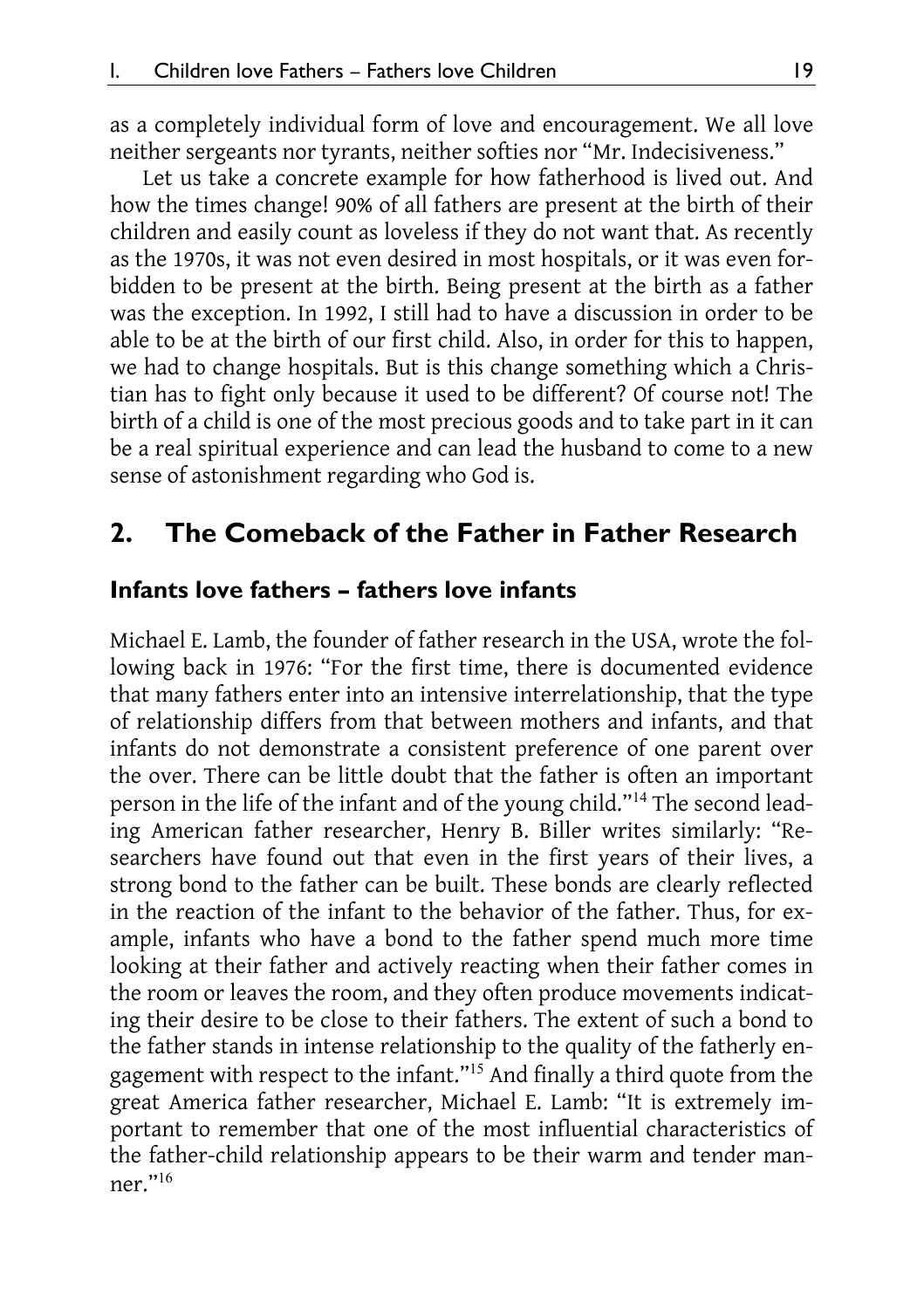Naturally, this should not minimize the significance of the mother for the infant. Lamb comes to the explicit conclusion: "Infants who have two positively involved parents tend to be more curious and more eager to explore than those who do not have a close relationship to the fathers. As a general rule, they deal more maturely with strangers and react more competently when it comes to complex and novel forms of stimulation. Infants with a good relationship to the father are more certain and more trusting in the expansion of their explorations, and they can be somewhat more advanced in crawling, climbing, and handling objects."<sup>17</sup>

Kyle D. Pruett of Yale University, in his book *Fatherneed*, brings together the reasons why a child needs the care of a father as urgently as he does that of his mother:<sup>18</sup> "Development research clearly shows that children are born with a drive to find their fathers and to bond with them, and fathers have the internal ability, an instinct, to be responsive to this. Children and fathers hunger for each other very early, often, and for a long time."<sup>19</sup> A bad or a missing relationship between the father and the child damages the child as well as the father!

It has been known for a long time that motherhood, from the time of conception up to the time of weaning and beyond, is strongly hormonally regulated. Only recently has it come to be known that in fatherhood there is likewise a hormonal control mechanism which is triggered by pregnancy and birth. However, this can also become engaged through looking after small children, also as a result of non-biological, social fatherhood,<sup>20</sup> thus for instance in the case of a stepfather. "For a short time it has been known that expecting fathers experience hormone swings completely similarly but with less amplitude. Their hormone levels fluctuate considerably and rather closely track the pattern of the pregnant woman. Various studies additionally showed that up to 65% of all firsttime fathers experience distinct symptoms of pregnancy: tiredness, a boost in appetite, mood swings, and headaches. Many experienced psychological roller coasters and fall into depression – which might also have to do with the fact that during the pregnancy men have at least as many concerns about the future as women do. Normally, once the child has arrived, there are strong emotional bonds the father immediately establishes that are as strong as the mother's, and he is just as competent in dealing with the child. Ross Parke, a leading father researcher at the University of California, has conducted extensive observations of fathers with newborns in laboratory situations and at home. They speak just as much with their babies, kiss them just as often, play with them as long as their mothers do . . . In reaction to a crying child, the heartbeat rises in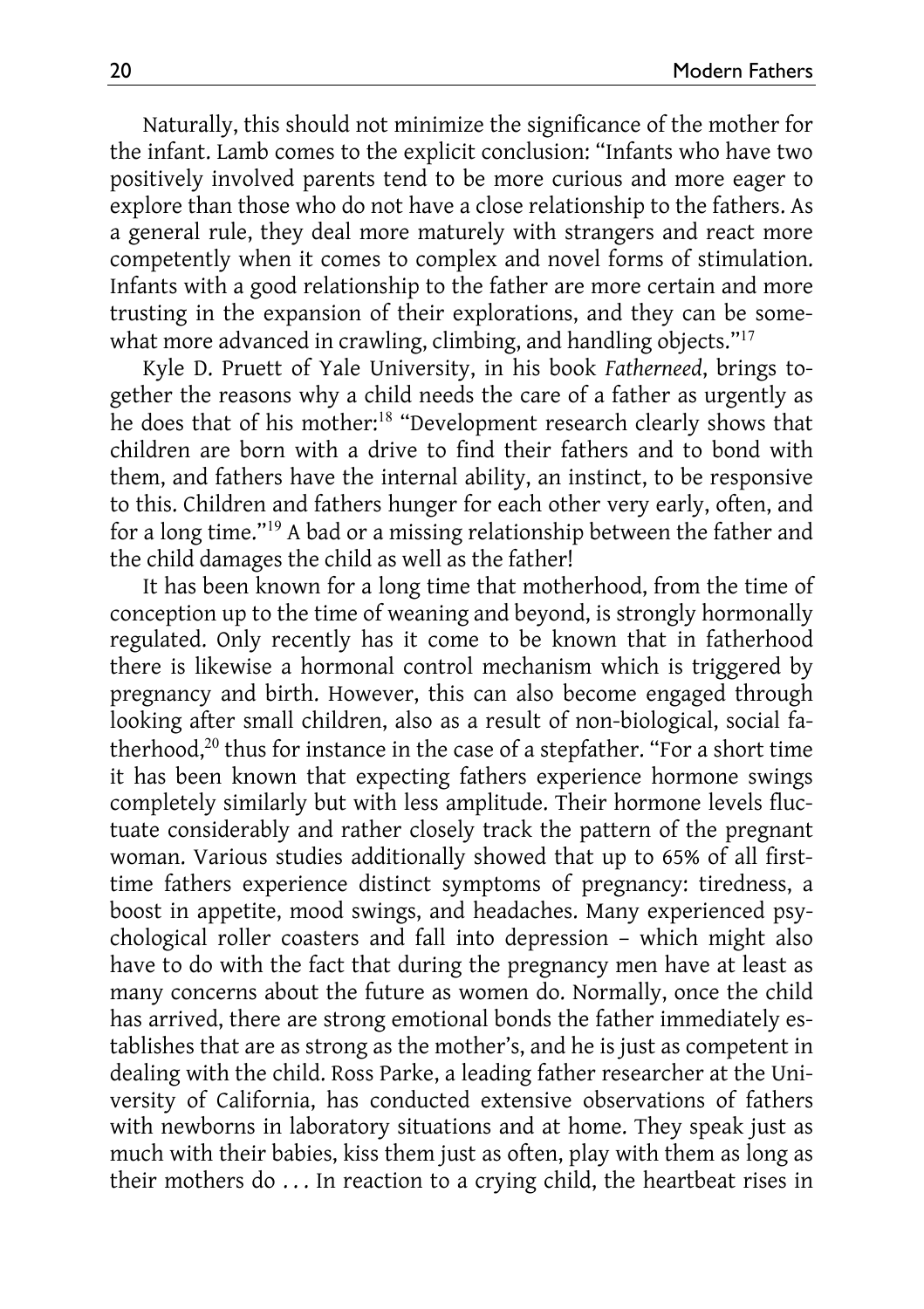the case of women as well as in men, as do blood pressure and skin temperature, while they remain unchanged in the case of a smiling baby . . . 'With the exception of nursing, there is no indication that women are biologically predisposed to being better parents.' This is Michael Lamb's conclusion."<sup>21</sup>

#### **The devastating influence of scientific theories**

How was it possible that such knowledge remained unknown for so long or was suppressed? "Child rearing is a woman's thing!" With this established wording, a number of individuals have brought about a circumstance where for most inhabitants in the West it is above all the mother who is seen as being of vital importance for the welfare of the child. Naturally, children first of all mostly go to the mother after a divorce. If a child is going to be raised by one of the parents, then it is better that it is the mother rather than the father, isn't it? And many fathers have surely not even been angry about the fact that they had less and less of the responsibility for raising the child.

Therefore, it is no wonder that the mother-child relationship stood in focus in connection with child rearing and with the development of the child. While there are thousands of works on the role of the mother in the development of the child, the father-child relationship has seldom been the object of investigation.

There is hardly an area where parroted fundamentalist scientific theories, which have never actually been proven, have had such a devastating effect as in the area of fatherhood. Whoever had another opinion was muzzled as being unscientific, whereby we know today that much of what was held was only wishful thinking.

American father research has lodged a protest since 1975. It was in 1985 that Wassilios E. Fthenakis first criticized numerous schools of psychology<sup>22</sup> which held a one-sided emphasis on the mother for scientifically substantiated. He came and still comes to the result that the primacy of the mother for the development and the raising of the child is not a scientific fact. Rather, it is ideology. Inge Seiffke-Krenke, a psychology professor from Mainz, aptly breaks down father research into three phases. In the first phase the father was seen as distanced and superfluous. In the second phase he was measured against the mother and, for that reason, was considered to be deficient. It was not until the present third phase that fathers have come into their own: Fathers simply deal differently with children.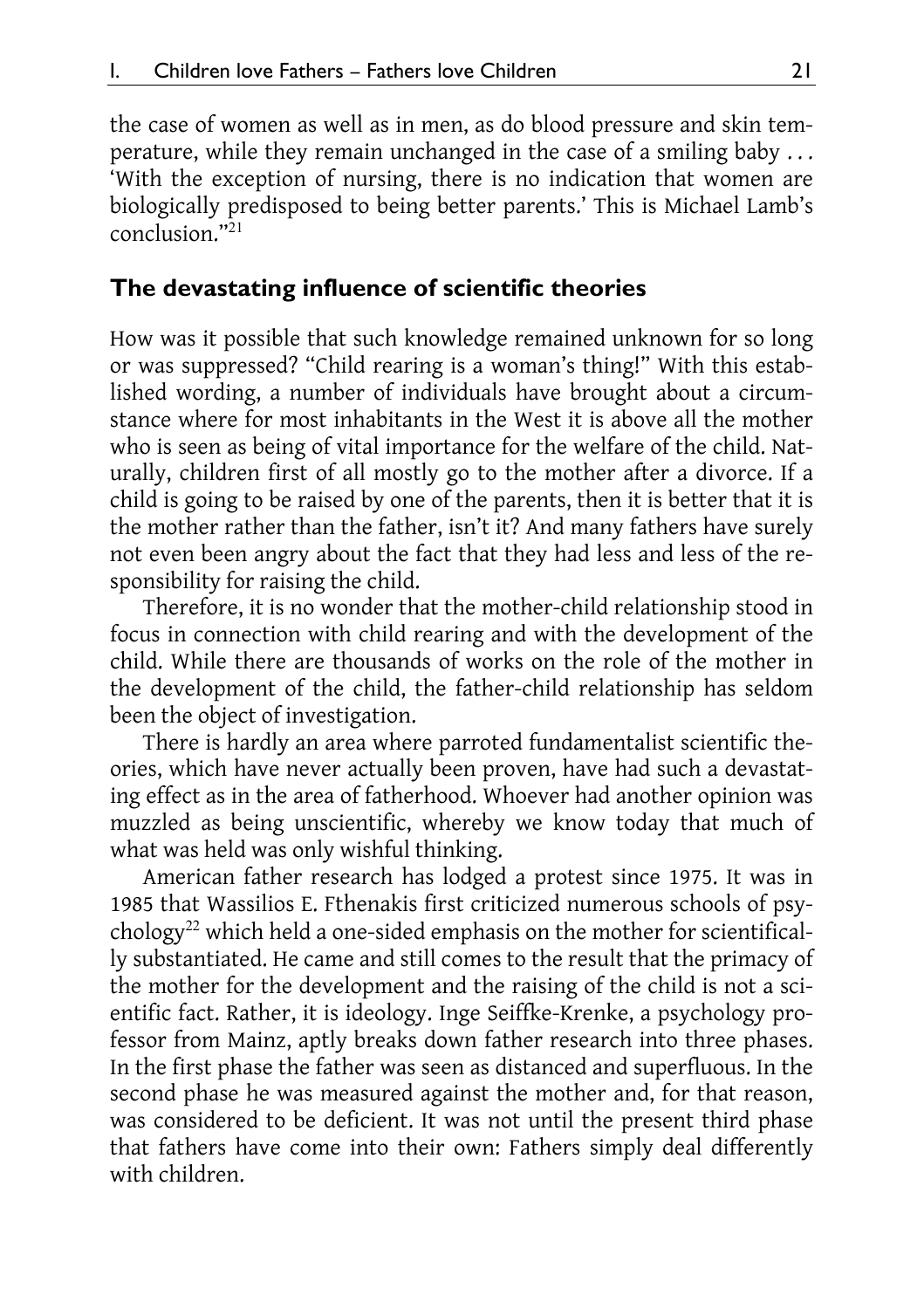The first false dogma is John Bowlby's "bonding theory": The child bonds only to one person and not to two, i.e., there is a tie to the mother. The father is for that reason superfluous in the initial years.

"The father was viewed as irrelevant for the emotional development of the infant and small child . . .," which "in the meantime has shown itself to not be scientifically supportable.<sup>23</sup> Investigations have shown, for example, that two-year olds can themselves have a good relationship to the father<sup>24</sup> if they have a bad relationship to the mother and that children can also have an exclusive bond to the father if no mother is there.

This bonding theory does not even apply to the animal world. In the wake of Konrad Lorenz, Bowlby maintains that young animals and human children only develop the closest relationships to a single living being, mostly the first one they catch sight of.<sup>25</sup> As far as Fthenakis is concerned, this theory is not only disputable. Rather, it has also never been demonstrated with respect to humans. On the contrary: All investigations point out that an emotionally balanced development which leads to true self-reliance on the part of a child implies a close bond to two individuals of different genders and that the father can likewise become an intensive bonding person for the child.<sup>26</sup>

Why were only those animals always chosen as models for which the father was not a participant in the rearing of young animals? Why not emperor penguins, sticklebacks, herring gulls, ostriches, and seahorses? Or, if one prefers to take primates as examples, why not South American titi monkeys or marmosets (tamarins) where the father performs hard labor in jointly rearing the young animals, or even those types of animals where the father raises the young animals alone, such as emus, kiwis, or wolves?<sup>27</sup>

The second false dogma is the Freudian teaching on the *Oedipus Complex*. According to Freud, the child initially only needs and desires his mother, and the son experiences the father as a rival in a battle for the mother in the "Oedipal phase" between the third and fifth years of life. This, in Freud's view, leads to fears of castration. The small boy wants to marry the mother and kill the father.

In 1976, Michael E. Lamb determined what the devastating consequences were of Sigmund Freud's view, which up to the present day have often been dogmatically defended but have not been established by any evidence.<sup>28</sup> "If the psychologist *Lenzen* spoke of the dissolution of the father in the 20<sup>th</sup> century, then it was psychoanalysis that provided the theoretical framework by perpetuating the thesis of the exclusivity of the mother-child relationship."<sup>29</sup>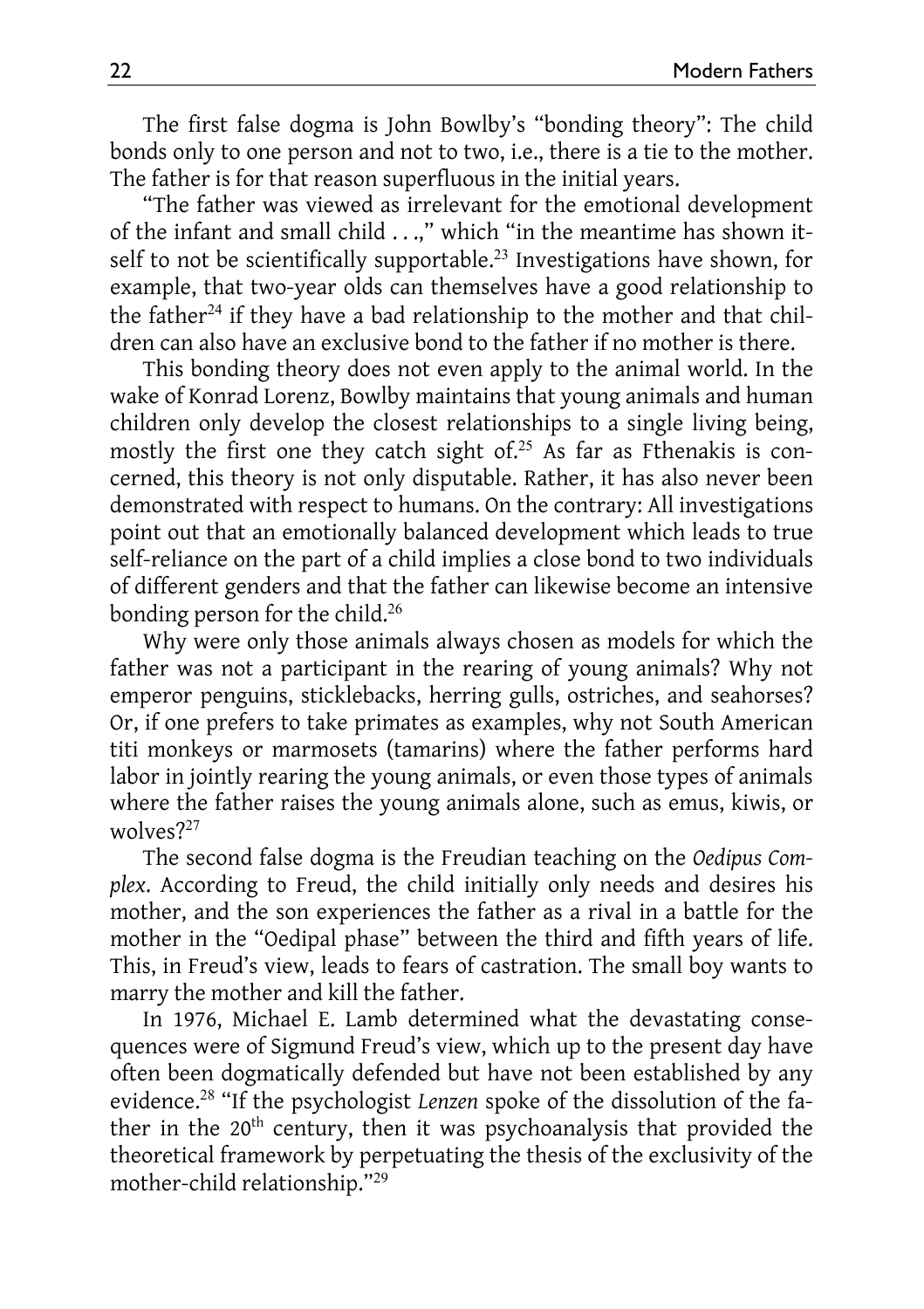To sum it up, one can agree with Horst Petri, a professor for psychotherapy and psychosomatic medicine: "It is a simple fact that within the framework of the men's and women's liberation movement over the last decades the consequences for children have been either practically dismissed or justified by ideologically colored arguments which have in the meantime been shown to be gross fallacies . . . How could thing go so far that in times of peace and general affluence fathers endlessly break from their responsibility for their children or are systematically marginalized by mothers? Far too few are slowly waking up from this situation to a nightmare which has become reality."<sup>30</sup>

#### **Children have a good influence on men**

Let us take a look at modern father research beginning with how men profit from fatherhood before we ask what children gain from their fathers. Many studies have shown that fatherhood has a positive influence on men. On average, men in Germany who have children drink less alcohol than their childless equals, show anti-social behavior less frequently, and have a lower crime rate.<sup>31</sup> For example, in *The Economic Journal*, George A. Akerlof examined the difference between men without children and those who lived with children. According to official statistics in the USA, in 1991 the crime rate of childless men was significantly higher than that of married men with children. In prison there are 2.6 men with children per thousand between the ages of 18 and 44 and, in contrast, there are 17.6 men who are unmarried and childless per thousand.<sup>32</sup> As a main reason for the difference, researchers see *commitment* and the attentiveness fathers have for the family leaping from one area of life to another.<sup>33</sup>

The fact is that "parents are almost as strongly altered by their children as children are by their parents,"<sup>34</sup> and that the responsibility which a man with children carries causes him to concentrate on wisely using his energies, thus transferring this mindset from the family to other areas of life. Horst Petri, for instance, is of the opinion that a man needs a profession and family in order to direct his strong male drives of aggression and and sexuality into socially correct channels so that they can have a positive impact.<sup>35</sup>

#### **The consequences of fatherlessness**

Now back to the question but stated the other way around: Do children need fathers? Samuel Osheron, a psychologist at Harvard, writes: "The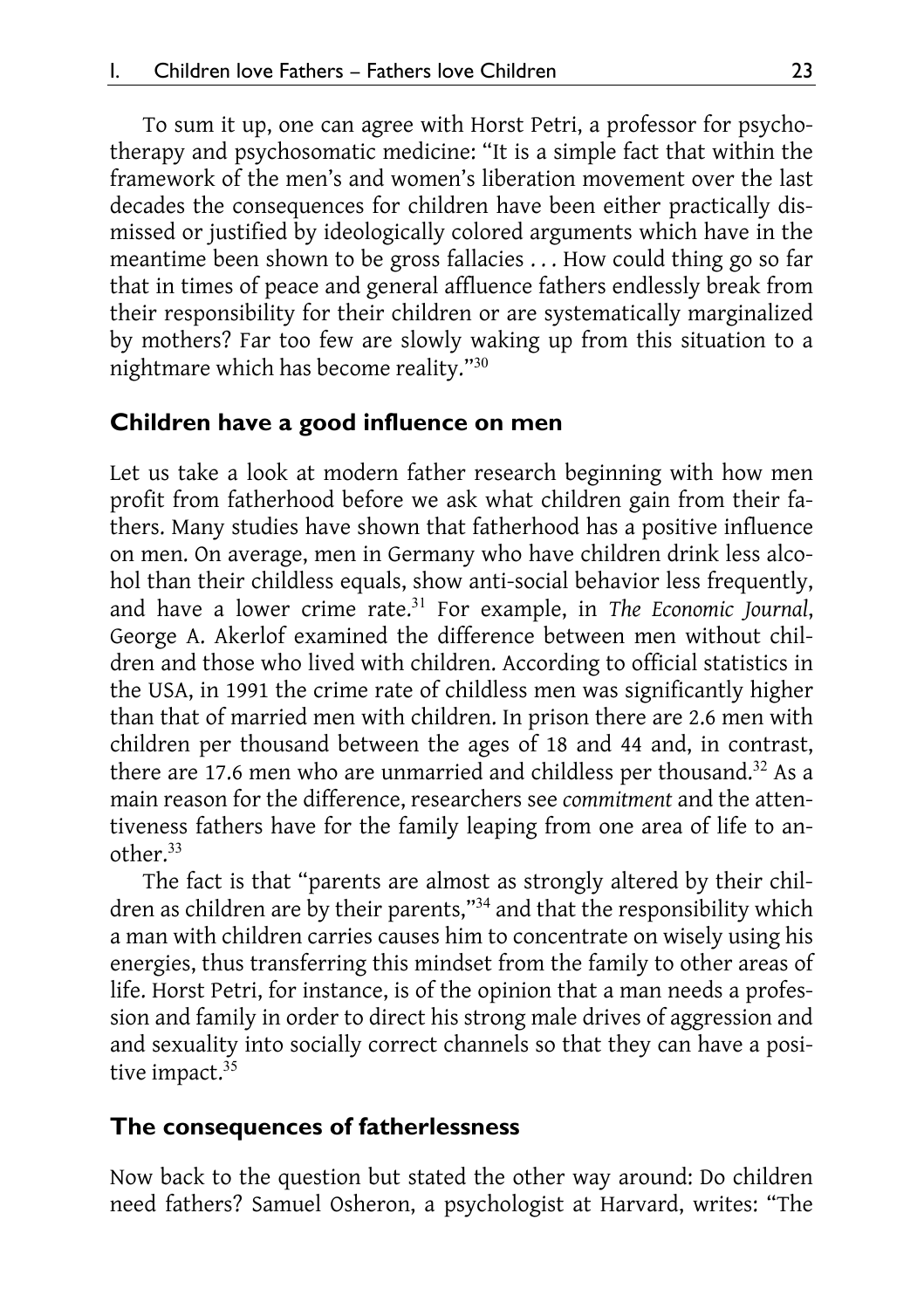psychological or physical absence of fathers from their families is one of the greatest underestimated tragedies of our time."<sup>36</sup> Horst Petri writes the following on this: "It is high time to acknowledge the catastrophe related to fatherlessness."<sup>37</sup> And one of the leading American father researchers wrote the following decades ago: "To the degree that society does not support a constructive role of the father in child rearing, it pays a price in the form of rampant individual behavioral disorders, of the disappearance of valuable abilities, and different types of social problems. A very large number of children, in households with two parents or only with mothers, are victims of chronic neglect by the father. Deprivation of the father is often linked to personal insecurity and weak self-confidence . . . In our society, there is only a small probability that children who do not have a close relationship with their biological father will receive constant attention from some other male adult."<sup>38</sup>

It is time to hold a brief for fathers! Fatherlessness damages the psychological, physical, and cognitive development of children. The scientific arguments for this have long since been amassed, since the end of the 1970s, but have been undesired in politics and the media. "A critical analysis of the available empirical studies shows that there are certain development and personality disorders that have to be counted on in the case of children who grew up fatherless. Their causes, however, lie not only in the loss of a father or in the prolonged absence of a father. Rather, it is co-determined by the adverse effects of the living environment and of the social relationship patterns of the child."<sup>39</sup> One of the first forms of media coverage which drew intensive attention to it in Germany was the news magazine *Focus*: "In two articles dating from 1995, a dramatic picture was sketched. The first, entitled 'Where is Dad?', carries the subtitle: 'The Trend to Single-Parent Homes is unbroken. The latest research shows: Children without a Father have it distinctly more difficult in life.' . . . 'Over one-third of the children suffer from serious psychological problems. Almost two-thirds of all rapists, three-quarters of juvenile murderers, and a similarly high percentage of all prison inmates grew up without a father.' Fatherless children tend to demonstrate more failure in school, more drug addiction, and more socially conspicuous behavior. Girls are more often the object of sexual abuse, and as teenagers get pregnant more frequently. The implication: 'After it became chic to rationalize fathers away as machos and power seekers, as insensitive, as workaholics, as shying away from things having to do with the household and therefore a figure which is dispensable for the child's room, they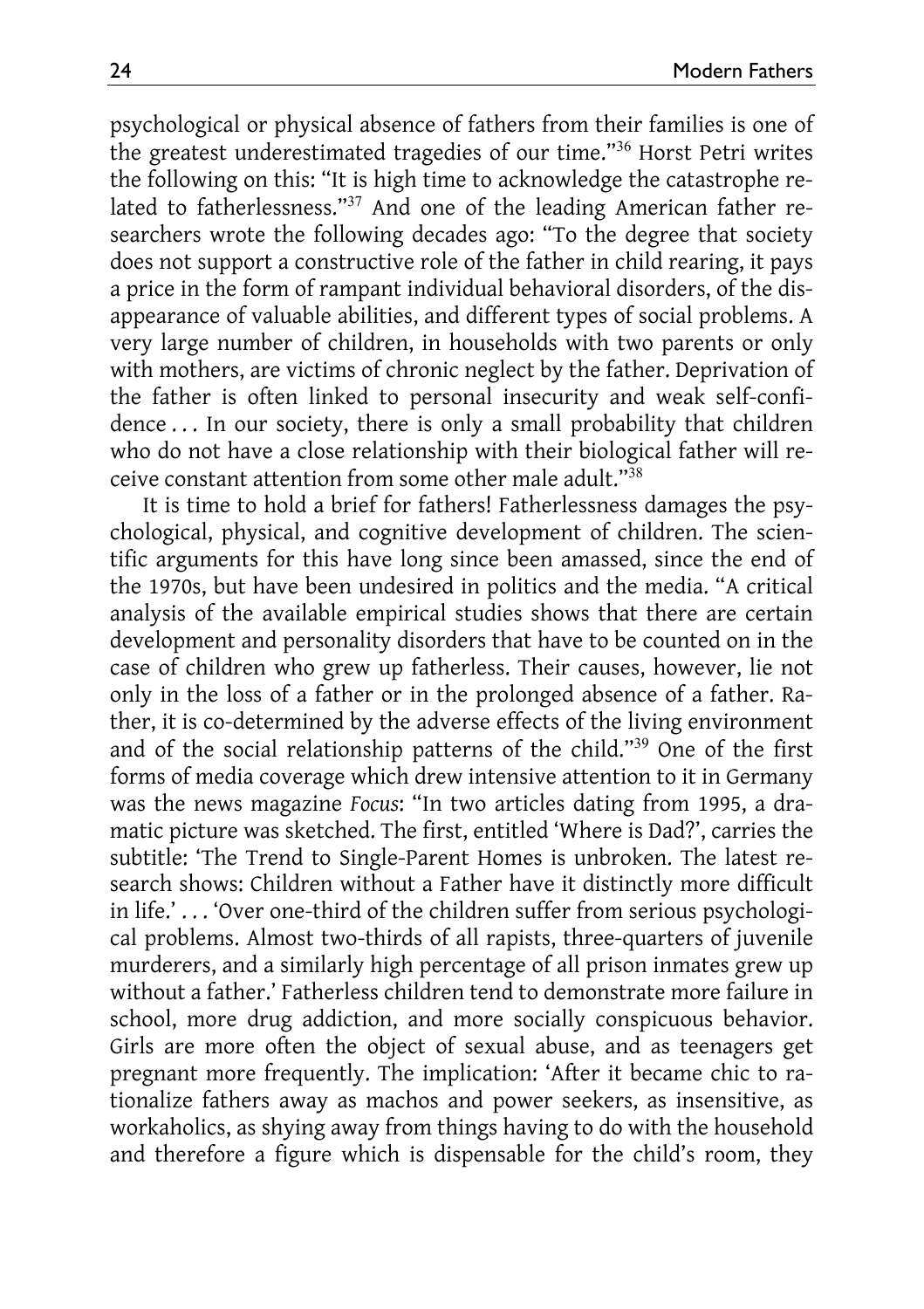have suddenly been discovered by research as VIPs and as particularly important people.'"<sup>40</sup>

Later in *Focus*, Ulrike Plewina wrote the following: "As victims of the divorce boom, more and more children are growing up in a practically 'manless' society, at least without a stable male role model. Stepfathers can hardly replace a biological father. Elfriede Mittag, the Chairperson of the Association of Cities and Towns for the federal state of Northrhine Westfalia, additionally sees a real deficiency in the 'purely female living environment of kindergarten and elementary school."<sup>41</sup> Gender equality? Where are the men in elementary schools and day care facilities? More and more children are growing up in a world without adult male role models. Should we not have long since introduced a men's quota into the care of children and adolescents?

The Düsseldorf professor for psychosomatic medicine and psychotherapy, Matthias Franz, has discussed "epidemiological findings on the meaning of early absence of fathers for the psychological health in later life" in *Zeitschrift für psychosomatische Medizin* (translation of the journal title: *Journal of Psychosomatic Medicine*).<sup>42</sup> He has formidably documented the negative consequences increasing fatherlessness has for our children, which has been caused due to absent fathers, due to the loss of the father due to divorce, and due to a situation where the mother is the single parent from the very beginning.<sup>43</sup> He writes: "While the meaning of the loving and present mother for the development of a small child is not open to reasonable doubt, the importance of the father does not appear to have been recognized to the same degree. In the course of this, children of divorce experience a heightened risk of poverty, psychological disorders, dropping out of school, later unemployment, delinquency, and early pregnancy. For example, as adults they have a heightened risk of suffering from psychological disorders and psychosomatic illnesses. In particular, in the case of patients with depression, anxiety disorders, or aggressive impulsive types of behaviors in male adolescents and adults, various studies described the absence of a father during the years of childhood development."<sup>44</sup> In short: "Children who grow up without a father, are

- 5 times more likely to commit suicide;
- 32 times more likely to run away from home;
- 14 times more likely to commit rape;
- 9 times more likely to quit school at an early age;
- 10 times more likely to take drugs;
- 9 times more likely to end up in a reform school;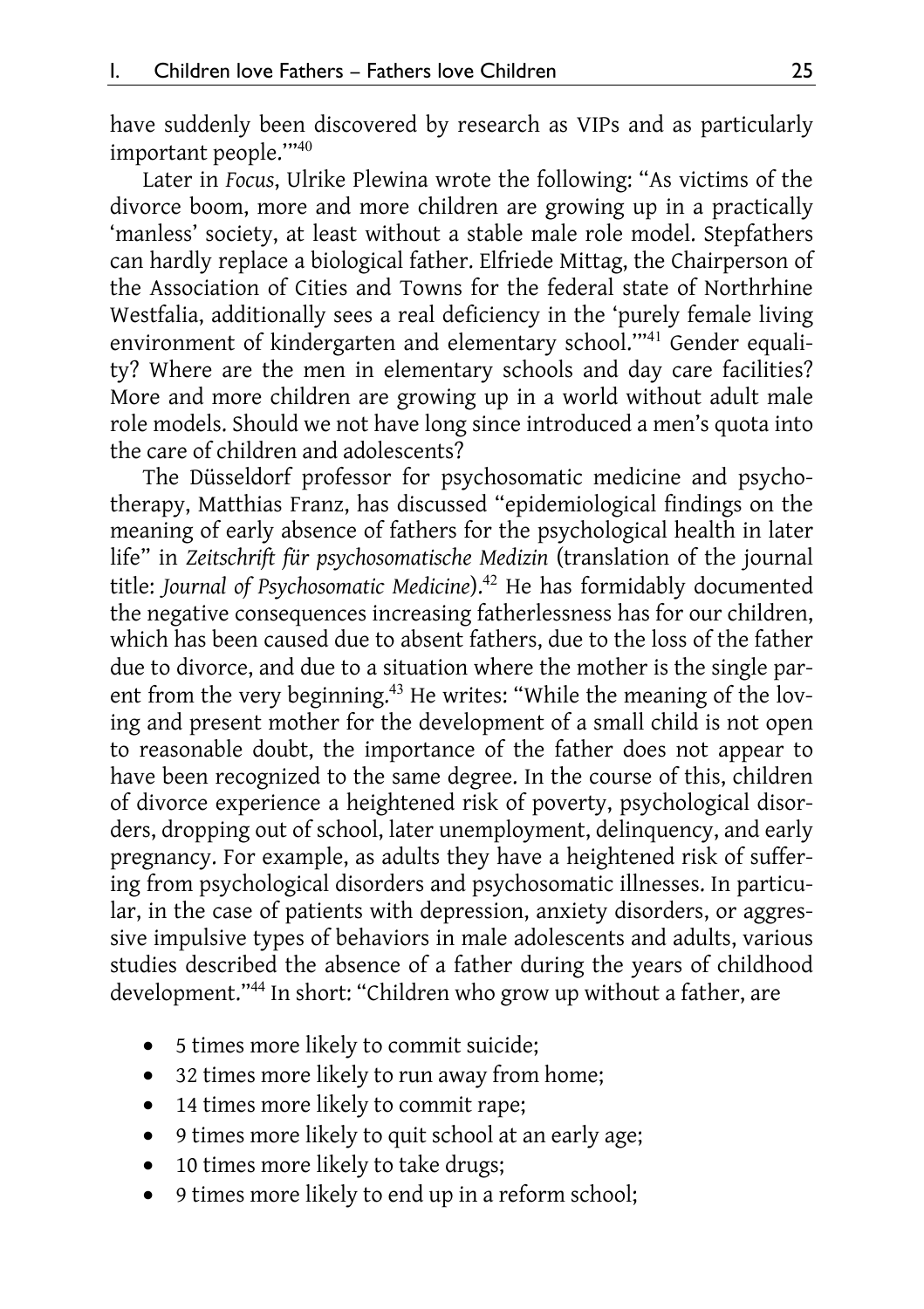- 20 times more likely to find themselves in prison;
- 33 times more likely to be seriously physically abused;
- 73 times more likely to be the deadly victim of abuse."<sup>45</sup>

In his book *Das Drama der Vaterentbehrung* (English translation of the title: *The Drama of being Deprived of a Father*), Horst Petri has impressively documented the consequences of growing up without a father.<sup>46</sup> At the same time, he can point to a variety of scientific studies from all sorts of subject areas. "The influence that being deprived of a father has on intellectual abilities can be verified in achievement tests, school results, professional qualifications, and in professional success. In research there is far reaching agreement regarding the negative effects of father deprivation."<sup>47</sup> Studies in the USA, Sweden, Japan, China und Korea<sup>48</sup> confirm Petri: "If the father is home a lot and participates fully in child-rearing, thus himself at times being the only one conducting the child-rearing, the children involved achieve a clearly higher intelligence quotient and are happier."<sup>49</sup> "Overall, research results suggest that the availability of a male role model in the home environment are of foundational importance for the development of specific cognitive abilities in middle childhood and for success in school as well as in allowing there to be a forecast of self-confidence in one's ability to perform."<sup>50</sup>

#### **Protection against mistreatment and abuse**

True fatherhood also ensures that children are more protected against mistreatment and sexual assault. It should be made clear that research focused too long on violent fathers and often the impression was given that fathers, owing to their masculinity, were dangerous per se for children and were significantly more dangerous than mothers. Those who abuse children are, statistically seen, only very rarely the biological father and especially not those who are personally strongly involved in care and child-rearing. Rather, if it is at all a question of biological fathers, then it is those with a great amount of distance to their children or with severe psychological problems (e.g., addiction problems). On a statistical basis, however, it is more frequently divorced fathers, fathers without custody rights, stepfathers, or the mother's new boyfriend who is also living in the household, especially the less they actually have to do with the children.<sup>51</sup> In the leading work of research on this topic, one reads: "It is seldom the case that a father abuses a child with whom he developed a close bond in early childhood. On the other hand, a father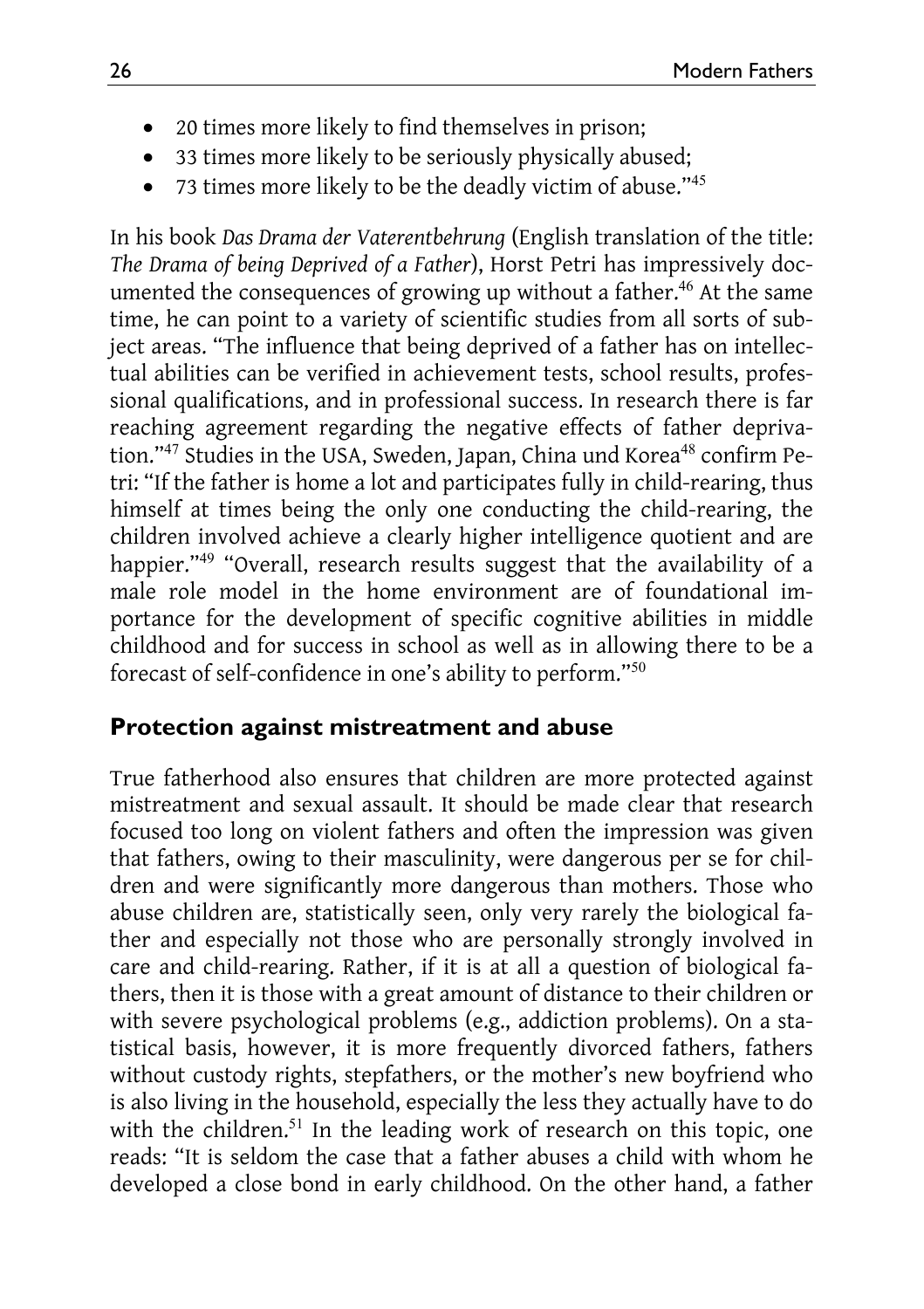who did not form a close parental bond demonstrates a greater probably of mistreating his child or passively allowing others to abuse the child."<sup>52</sup>

Fatherhood also protects the child from assault by others: "Positive engagement on the part of the father is a great advantage, for sons as well as for daughters. Effective fathering can help protect the child against mistreatment and against inappropriate mothering, by directly contributing to the emotional well-being of the mother as well as by sinking the level of stress for the mother by sharing the parental responsibilities. Mothers in families in which the father is deeply involved demonstrate a more limited probability of resorting to severe punishments, are less restrictive, and less overprotective. A child with a good father has, in all likelihood, the peace of mind and the assertiveness to resist inappropriate manipulation and mistreatment from the side of other family members. Effective fathering can also reduce the likelihood that the child will be mistreated by non-family members. A child with two effective parents exhibits a lower likelihood of susceptibility for manipulation and abuse by neighbors, teachers, or strangers. Compared with those children whose fathers are absent, such a child probably has a better developed sense of assertiveness and self-reliance . . . Furthermore, such a child is probably emotionally secure and able to communicate possible problems to the parents. On account of their thirst for love and acceptance, children who do not have an involved father have a greater likelihood of vulnerability for inappropriate advances from non-family members."<sup>53</sup> "Families where there is only one parent present a particular risk for child abuse. The daily pressure and stress on the single parent heightens the probability of child abuse (and also the likelihood of mistreatment of the parent by the child).<sup>54</sup>

Child abuse should by no means be played down at this point,<sup>55</sup> but the following applies: *The protective function of the father against violence and abuse has to be emphasized in the face of voices from the media that fathers are dangerous*.

#### **Fathers and the gender of their children**

Many studies have shown that the father also plays a central role in a child's building a healthy self-identification with their male or female gender. "The quality of an early bond with the parents is an important factor in the development of gender roles and of the character of the small child. The first two to three years of life can be decisive for the establishment of individual gender identity. Early deprivation of the father can endanger the attainment of secure gender identity, especially for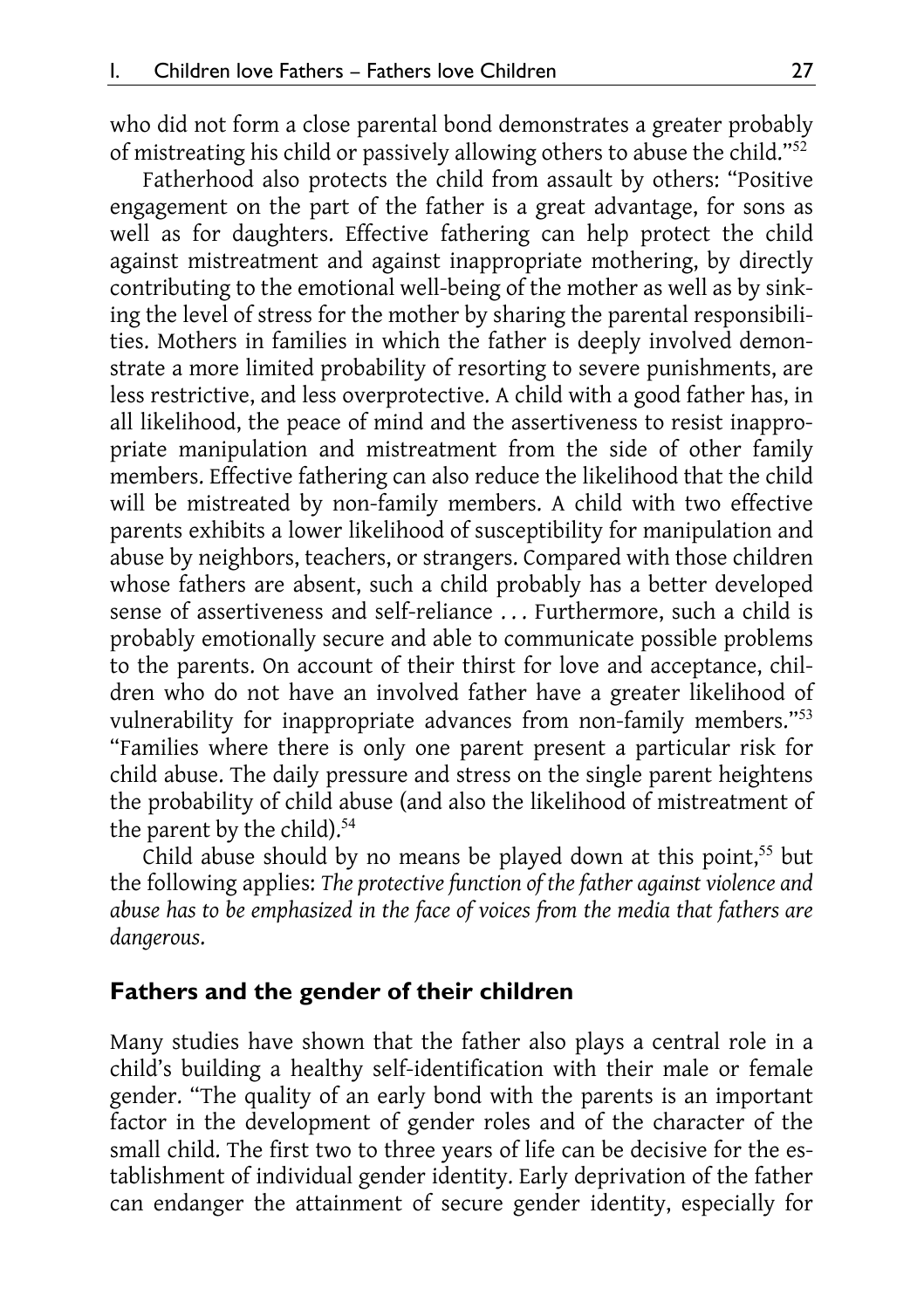boys. The absence of the father and other forms of fatherly insufficiency prior to the age of four or five years of age can delay early development into manhood. Even if the development of gender roles in the case of girls is not so directly affected by being deprived of a father as is the case with boys, an early history of fatherly insufficiency can entail difficulties which women later have in contact with men during the time of adolescence and adulthood.

"On account of their influence on a child's identity and self-image in the early stages of life, functioning gender roles are very important for small children. A positive involvement on the part of the father helps to give a healthy start to the development of self-esteem, whereas indifference and mistreatment by the father leads the child to be particularly vulnerable to various types of gender-related difficulties. With regard to the comprehensive psychological adjustments, a solid gender identity and a satisfied acceptance of one's own sexuality are most important and not the degree of superficial manliness or femininity."<sup>56</sup>

Sexual promiscuity among children and the number of teenage pregnancies is statistically significantly higher without a caring father, and likewise the number of children who have a high degree of difficulty with their own gender.<sup>57</sup>

#### **Fathers and daughters**

For daughters, the father is generally known to be the first great love. For that reason, no one can spoil the love for men over a lifetime as much as the father, and no one can prepare a daughter so positively for one of the most beautiful sides of life as the father can.

Many women marry men who are astonishingly similar to their fathers, in good aspects as well as in bad aspects. Women often marry alcoholics if their father had a problem with alcoholism, even if they loathe alcoholism. A father who esteems and loves other people has a good chance that his daughter will choose someone as a partner who loves her and not someone who will destroy and burden her life. Cordes has written: "The absence of fatherly love has serious negative consequences for daughters, and these negative consequences are shown particularly clearly in the relationship to other members of the male gender."<sup>58</sup> For instance, this applies to eating disorders as well as to forms of depression.

In addition, one finds the following: "Fathers determine much more than mothers, what it means to be a 'girl' and whether she feels comfort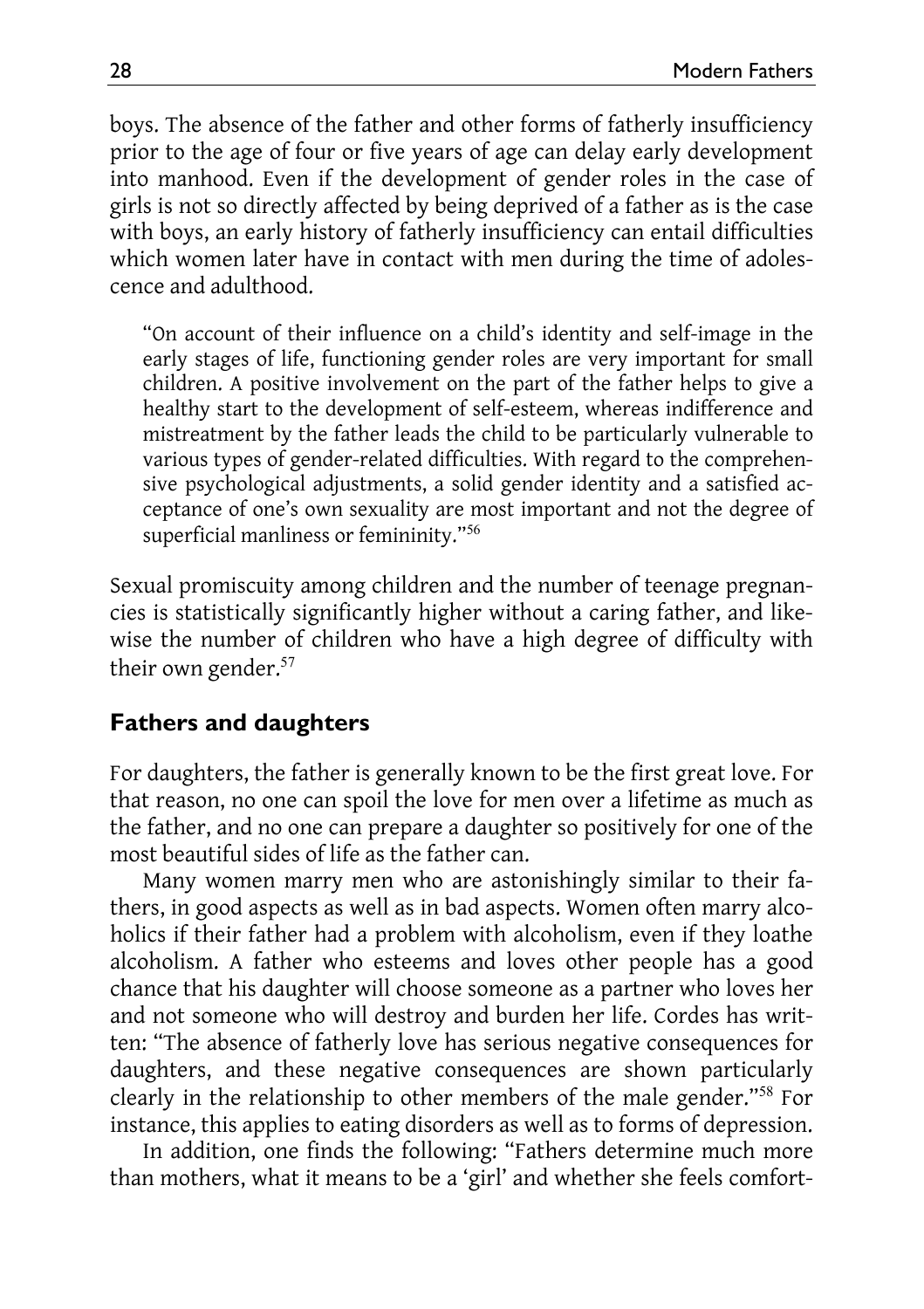able in her own feminine skin."<sup>59</sup> "Studies have ... shown that socioemotional disorders in girls who were raised without fathers can be expressed in two ways, either in a certain anxiety, shyness, and insecurity towards male gender partners or in a tendency towards promiscuity and inappropriately direct behavior with boys of the same age and with male adults<sup>"60</sup>

## **Recommendations for fathers**

- Give your children a joyful anticipation about fatherhood and motherhood. Speak positively about real fathers and mothers (for instance, you own parents or parents whom your children know).
- Talk very early with your children about smoking, alcohol, sex, violence and everything about which one *does not* like to talk. As soon as your child can observe something of this nature, it is time to explain it to him! If you do not do it, someone else will. Be the first person if possible, even if you think that it is too early!
- Speak about the pressure from individuals of the same age with respect to sexuality and other questions, and encourage your children to be independent.
- Make it clear to your children that sexuality and relationships with a partner are similar to school and education: Whoever thinks short-term may appear to be having a lot of fun now, but later there will be a lot of problems. Whoever thinks long-term does without now and invests, and in return has longterm advantages and happiness in life.
- Always help your children to set short and long-term goals. What else are they going to use to orient themselves?

# **Recommendations for fathers with daughters**

- Tell your daughter that she is the daughter you always dreamed of. And hug her again and again.
- Tell your daughter repeatedly that you love her, but also that her true beauty is found in her inner values and her gifts and abilities.
- Teach your daughter to have self-respect. Encourage her in all of her abilities, also in those which surprise you or which others do not understand.
- You will shape your daughter with everything that you do and do not do, and with everything that you are or are not. Make sure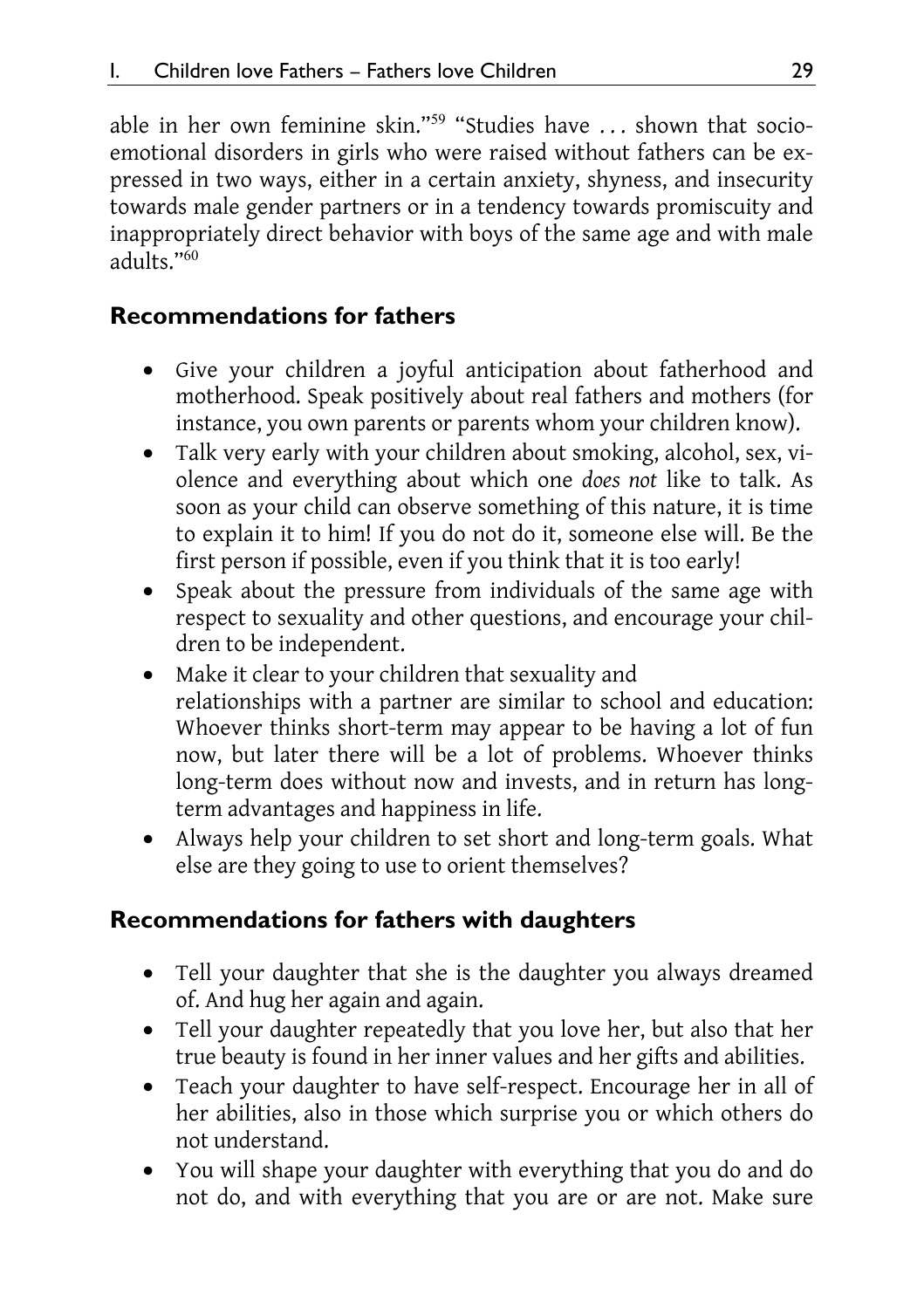that your daughter does not view being a man as being grumpy, egotistical, aggressive, and uncontrolled and later associate this with being a man. Rather, make sure that being a man is linked with compassion, a willingness to make sacrifices, courage, loyalty, and consistency.

- Tell your daughter what men mostly do worse than women and when it is wise for men to listen to women.
- Always protect the privacy of your daughter!

## **Recommendations for fathers with sons**

- Hug your son in the morning as a way of greeting him and likewise when he comes home. Even 18 year-olds like to be hugged, even if they dispute it.
- Your son learns from your position as a role model that a readiness to help, courage, dependability, and honesty are good male characteristics, or he will probably not learn them at all.
- Tell your son that women can often confuse you, and tell him about their feelings, regardless of whether he wants to speak about his feelings or not.
- Tell your son about the devastating consequences of (sexual) infidelity for others and for oneself.

# **3. The Indispensable Father**

## **Triangulation – being independent of the mother through the father**

Children need mothers and fathers. Specifically, on account of their bond to their mother, which arises from the time of pregnancy, birth, and breastfeeding, they need the father in order to become independent. If the child is one of three individuals with the parents (in Latin expressed as trias, thereby triangulation), then the child can be at a healthy distance to one of the parents with without losing safety and a sense of emotional security.

Who does not know the situation where growing children often shuttle back and forth from one parent to the other? While they shower one parent with cuddling, gifts, and compliments, they are sounding out the extent to which they can distance themselves to the other. We all need self-assurance as an individual as well as a sense for community, the abil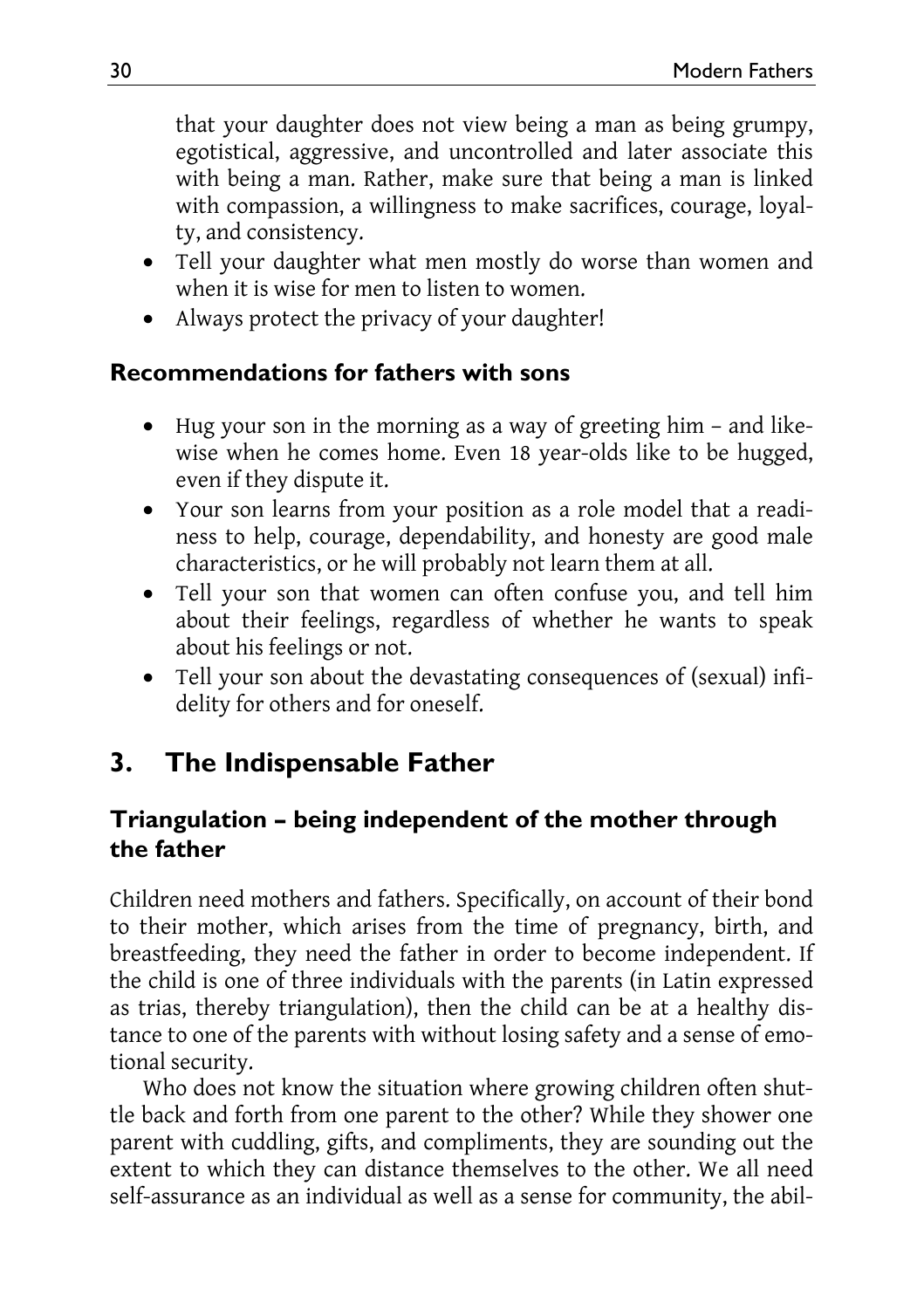ity to adapt to others, and the ability to independently say no. We all have to learn: "Love your neighbor as yourself."

"If the child seeks to turn away from the mother, but no one is there to receive the child, the child remains in a grip. The child instinctively feels threatened. Mistrust settles in. And this mistrust can determine the entire personality development; it can become a devastating disruptive element, which in the end even shapes the character of the individual."<sup>61</sup> Modern psychology speaks about a "triangulation phase" with respect to children between the first and third years of life. The child vacillates between its will to independence (autonomy) and a return to unity with the mother. The father plays a central role in this stage. The child is able to disengage from the mother without giving up his or her security. The child is able to move to a necessary distance from the mother while in the the arms of the father. "Mother and child need a father who is present. He protects the child from severe fears of abandonment and helps the child to give up the desire for symbiosis with the mother." In addition, the following applies: "The mother is more in a position to support the desire for autonomy on the part of the child and release the child if the child feels love and affirmation from the father."<sup>62</sup>

Furthermore, Petri writes: "In connection with triangulation, frequently a type of 'buffer function' on the part of the father is spoken of. This eases the child's surmounting of separation anxiety and ambivalence and accelerates detachment from the mother. A further factor is that the child has two separate objects of love in this triangular constellation at his disposal, the mother and the father. They offer two different identification possibilities, one feminine and one male. As a result, the child's maturation process is decisively driven forward."<sup>63</sup>

#### **Children also "belong" to fathers**

Children need both parents. Children "belong" to both parents. Whoever justifiably reluctantly employs the word "belong" and would rather speak about their being "entrusted" to us parents, the following applies: Children are equally entrusted to both parents.

That also means that the fact that the father is biologically less active in conception, pregnancy, birth, and the period of breastfeeding does not mean that he has fewer rights or obligations with respect to the child.

The statement "my womb belongs to me" is not only an inhumane statement towards the child in the womb of the mother. It is also inhumane towards the father. No, the womb with the child does not "belong" to the mother. It is entrusted to her in order to protect life, to nurture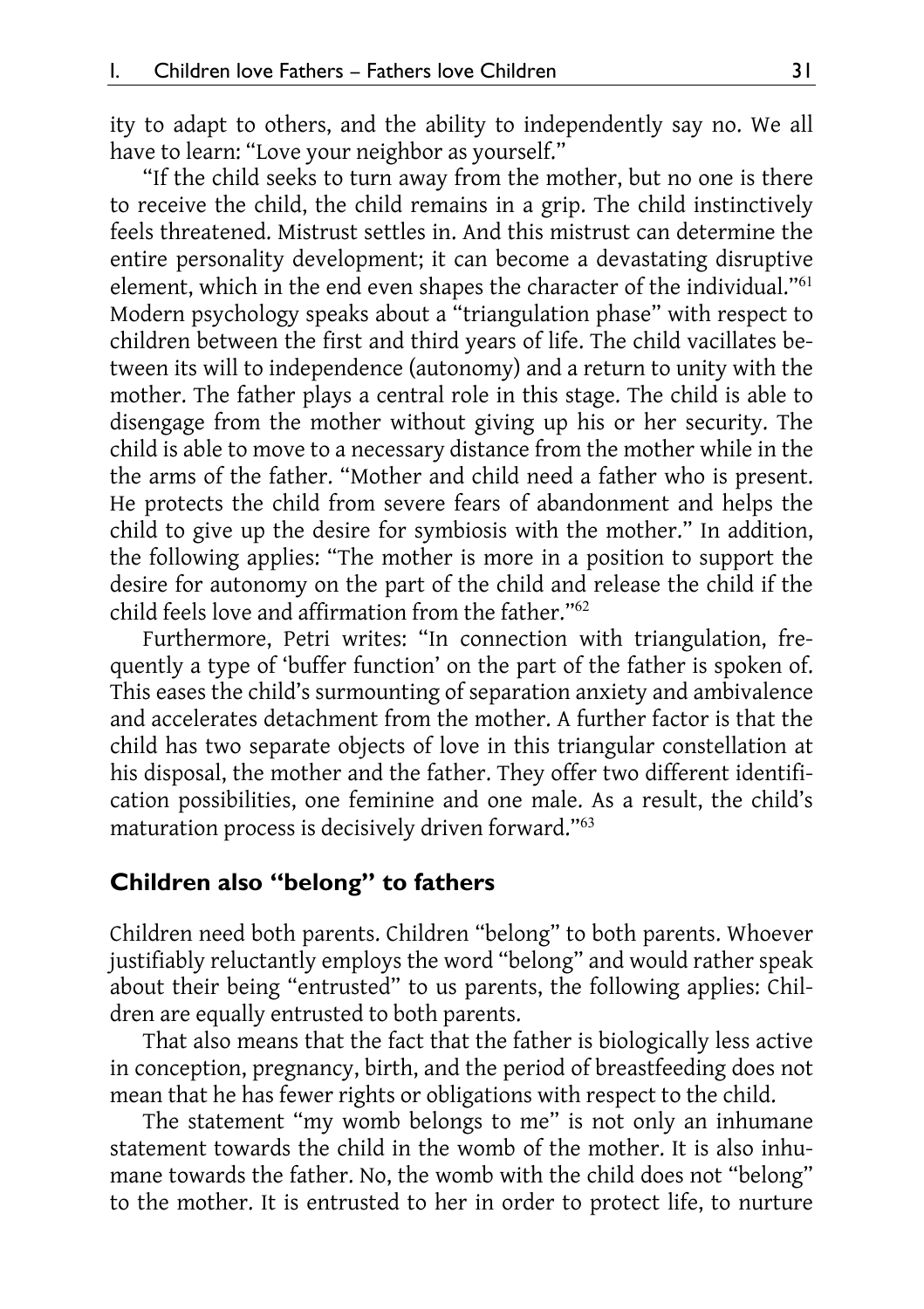and to develop towards independence – and that always occurs together with the one who conceived this life in and with her and receives it as a gift from the hands of the mother.

If a mother shows herself to be undeserving or a father shows himself to be undeserving because the life of the entrusted child is being damaged, then intervention is allowed to occur. However, apart from that, both carry complete responsibility, regardless of how high their biological contribution was.

#### **Men are different; fathers conduct child-rearing differently.**

Children need fathers as much as they need mothers, but they do not need their father as a second mother. Children also do not simply need their fathers as a second caregiver. Rather, it is in his differentness that he is needed. Children do not just want more "mothering" from their fathers. Rather, they have expectations of their father, as the French psychology professor and perhaps most significant child researcher Jean le Camus has documented in detail in his two bestsellers.<sup>64</sup> For that reason, the leading father researcher Fthenakis comes to the following conclusion: "With their respective resources, father and mother make different and yet equally important contributions to the development of their child."<sup>65</sup> And for that reason the following applies: "To win fathers to be more interested in the concerns of the children and of the family will not be successful as long as fatherhood is understood as quasi a copy of motherhood."<sup>66</sup>

Kyle D. Pruett has written: "Fathers do not mother . . . At the age of six weeks, infants can distinguish the difference between the voice of their mother and the voice of their father. At eight weeks they can decipher complex differences in the style of care and handling they receive from the mother and from the father . . . And that is only the beginning. Children often speak their words (or their sounds) for 'father' earlier than they do for 'mother,' and no one really knows why. Does that lie in the fact that the mother and the child are so close that the mother does not need a name? Does it lie in the fact, then, that the somewhat more distant quantity which is the 'father' needs a name? At the age in which children are able to walk and speak, they can independently detect their own father."<sup>67</sup> The bond to the father is in no way less intensive than that to the mother. Probably, however, the basis of the relationship in the case of mothers and fathers is different, for both interact differently with the baby. Fathers take babies much more frequently into their arms in order to play and to frolic around, while mothers take them into their arms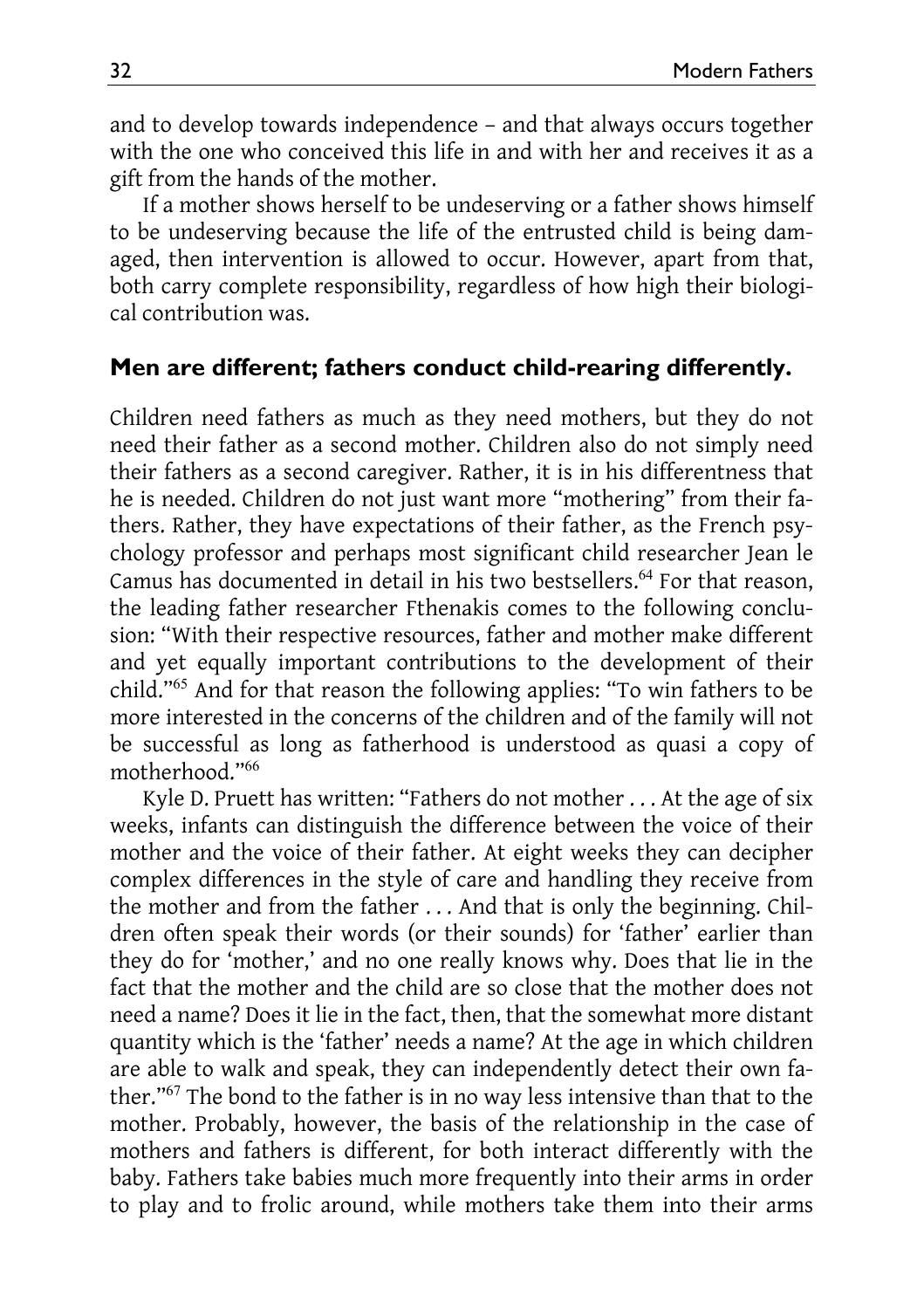more frequently to feed them, diaper them, console them and to cuddle with them or to keep them away from undesired activities. These differences suggest that the mother-child bond and the father-child bond serve different functions: The mother serves as a source of calmness, security and safety when the baby is troubled and stressed. The behaviors of the father might show the baby how it can interact with its social environment."<sup>68</sup> "Diverse studies have shown that women primarily regulate the internal world of the feelings of children, that their manner of handling the negative emotions of the child (sadness, fear), for instance, is highly relevant for the child's future social behavior. Men, in contrast, regulate the more 'exploratory' aspect of development, the relationship to the world. That is to say that they regulate everything which makes children ready to come to terms with the demands of the environment. Fathers are artful experts at encouraging this curiosity and their children's will to persevere. They tend to encourage the child to try things which are unusual more than the mother does and expect more of them. Fathers put a child back on a bicycle after the child has fallen down. They use longer sentences with small children, more complex words, and less rhythmic sentence melodies ... They are more persistent in teaching small children to endure frustration when learning."<sup>69</sup> "Family researchers have found out the following: The importance of the mother in child rearing has been largely overestimated. Without fathers, no offspring is correctly prepared for life." The following was ascertained at the University of Regensburg: "The delicacy of feeling the father has in playing, for instance with a two-year old, correlates very strongly and unambiguously ly with the bonding behavior children still have in the ages of 16 to 22. The more sensitively the father treats the small child, the more securely the child will deal with emotional bonds as a young adult. Still more: as adults, children rather precisely reproduce that behavior which fathers have demonstrated towards them when playing. If the father has been patient with the child, attentive to the child, and approachable by the child, then 22 year-olds are the same way to their partners. They trust them more, are more open, are emotionally more fulfilled and turn more often to fellow human beings for help and consolation. The children of insensitive fathers, in contrast, have far more problems in relationships with partners, are more reserved, and more mistrustful."70

Let us choose two classical examples which have already been mentioned and which have to do with the different styles of child-rearing exhibited by fathers and mothers. In the first instance: *language*. Mothers tend to speak with their children in a more childlike manner with a lot of ability to empathize. Fathers simply speak more directly, and they use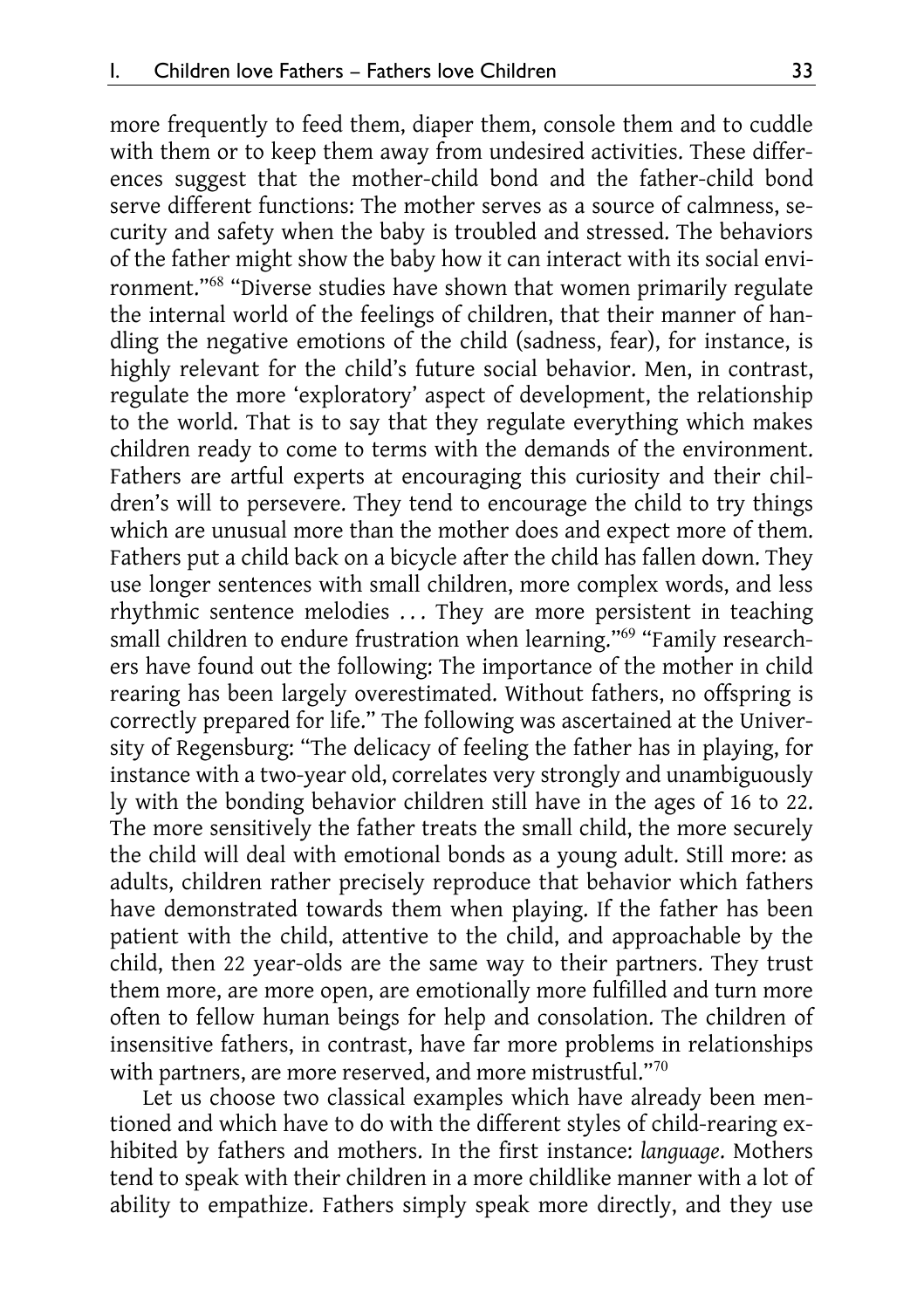more unknown and unfamiliar words. However, this is no longer only seen as a negative factor. While mothers primarily encourage understanding and language as means of conveying a warmer relationship, the father encourages the child to learn, reflect, and to grow beyond themselves. Here one finds that language is more powerfully a means to classifying his environment. Both are equally important for a child, but one cannot replace one by the other. Likewise, there is as little reason to mutually have a bad conscience about the differences as there is for the parents to mutually have a bad conscience on account of the things which they have in common or could have in common or where the pair apparently play reversed roles.

The difference continues into puberty. "As far as communication between adolescents and their parents is concerned, the verbal exchange with the mother is indeed more extensive, but conversation with the father is more frequently perceived to be more satisfying and more effective, in particular as far as discussions about various objective topics and approaches to solving problems is concerned. On the other hand, in the case of personal and emotional problems, it is primarily daughters who tend to seek to talk with, seek assistance from, and seek the advice of mothers. Additionally, adolescents of both genders demonstrate more intimacy in their conversations with their mothers. Daughters in particular experience communication with their fathers to be less satisfying than verbal exchange with their mother when it comes to the areas of feelings and relationships."<sup>71</sup>

Secondly: *Care and play which incorporate risk*: <sup>72</sup> Mothers are predominantly care-oriented with their children and are very concerned with their well-being. Fathers play more physically with their children, play more games with rules, and teach in a playful manner how to integrate oneself. In doing so, fathers are much more prepared to enter into risk and challenge the child to do things which it is actually not in a position to do. Fathers also feed children differently, mostly in a manner which is playful.

Who is not aware of such examples? Two fathers are throwing a child back and forth to each other, and the child is elated while the mother stands horrified. And who is not aware of such discussions between parents: The mother is – often for too long – troubled about the safety of her children. The father, on the other hand, lets the children run on a long, independent, and risky leash – often too early in life. Both are important, for the child thereby receives a feeling of security and safety as well as self-confidence and the experience of coming of age. However, the concrete decisions which are born out of such discussions are mostly more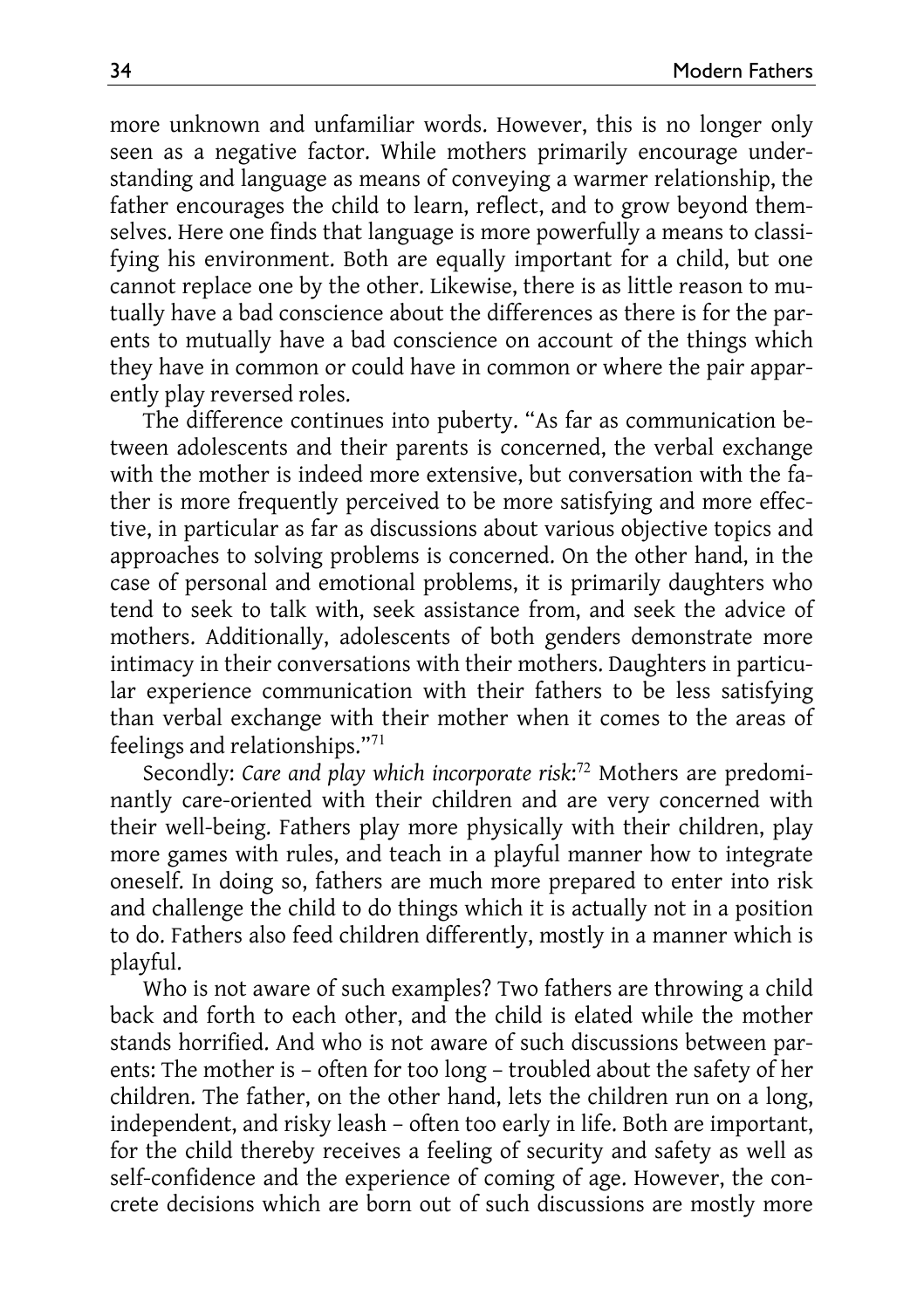appropriate for the child than the view of the mother or the father on their own.

This has nothing to do with old clichés. Rather, it is the practical experience of many parents which confirms scientific studies: If children are planning something risky, they more frequently ask the father about it. If they are injured or are fearful, they more frequently go to the mother. Modern researchers on the topic of bonding see the role of the father as one who challenges, as one who is a mentor and protector of independence.<sup>73</sup>

Indeed, the term "protector" is used because which wife would not want her husband to place himself before her and her children and demonstrate courage? This is not a matter of a *John Wayne Syndrome*, the lone wolf who uses force to serve justice without regard for wife and family and other relationships. Rather, it has to do with a courageous husband who also risks his health out of love to his family.

Inge Seiffke-Krenke has condensed research results:<sup>74</sup> Mothers deal with babies more from a care-giving perspective (e.g., bathing, changing diapers), while fathers tend towards imitation games. They stimulate small children with sounds and optical stimuli. Later on, as children are growing up, fathers stimulate children with movement and sports and, in particular, in the case of sons, encourage autonomy and gender-specific role behavior. After puberty, they above all remain important contact individuals for questions relating to school, professional occupations, and political topics.

All of that should naturally press no one into a role or prohibit him from displaying the ostensible behavior of the other gender. Rather, it should bolster the individual in living out their own gender identity and in self-confidently and joyfully expressing it. Every father is father in a different way, and he should not be a father like his female partner nor in the manner his neighbor is a father nor in the manner the media expects him to be. "I do not want to say that fathers and mothers have to spend exactly the same amount of individual time with their children. How parents split up responsibilities in child-rearing depends upon the particular preferences and family circumstances. It is important, however, that the couple maintain a cooperative partnership and that the child perceive emotional involvement on the part of both parents. A child needs the opportunity to develop a highly qualitative individual relationship with the father as well as with the mother."<sup>75</sup>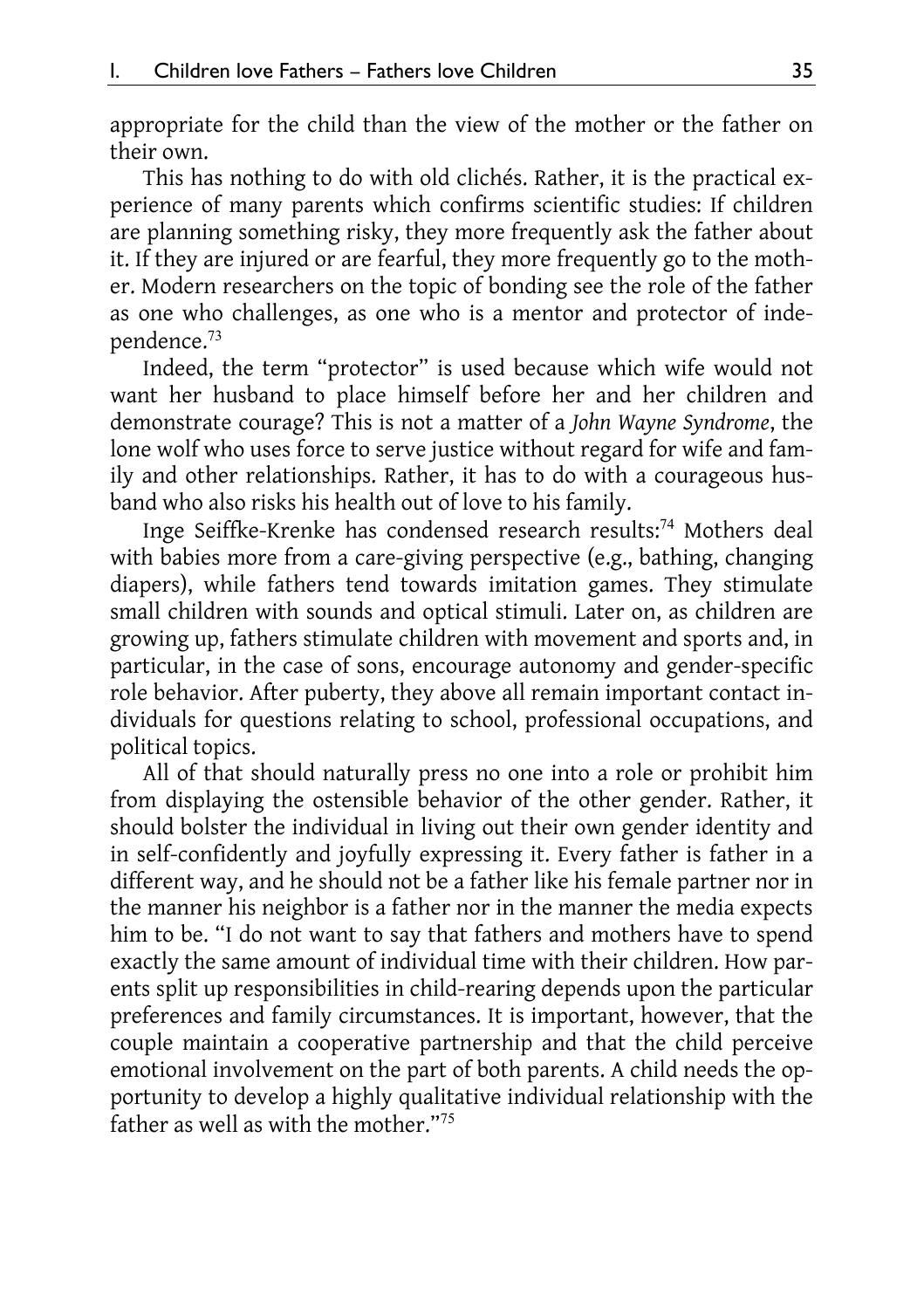### **Excursis from a Christian Point of View: Teaching Prayer and Conveying Values**

If children learn to pray on a regular basis, then it is mostly from their mothers. But they tend to pray more over the course of their lives if their father prayed regularly and was a role model to them in his dependency on God. When the Bible summons fathers to speak with their children about God, and fathers do this, it first becomes clear to children that faith is also something for raw, everyday life.

The Institute for Economic Research has established the following: Whoever prays several times during the week has a reproduction rate of 1.9 children, while people who do not pray have, on the other hand, a reproduction rate of 1.3. Divorces are more seldom in the case of people who pray, and, in contrast, there is much more time available for marriage and family. Dependency upon God makes individuals fond of children.

An important request in the Bible also applies to child-rearing: "If any of you lacks wisdom, he should ask God, who gives generously to all without finding fault, and it will be given to him" (James 1:5). Children are free to notice that parents often do not know how to proceed and ask God and others for advice.

In addition, we have repeatedly noticed that children strongly orient their values throughout life towards the values of their fathers and seen why it is important that fathers live out these values in front of their children and often explain them by using concrete examples.

#### Raising children with and towards instilling values

*1. Values are conveyed through trust:* 

"But as for you, continue in what you have learned and have become convinced of, because you know those from whom you learned it, and how from infancy you have known the holy Scriptures, which are able to make you wise for salvation through faith in Christ Jesus. All Scripture is God-breathed and is useful for teaching, rebuking, correcting and training in righteousness, so that the man of God may be thoroughly equipped for every good work" (2 Timothy 3:14-17).

#### *2. Values are conveyed by example:<sup>76</sup>*

". . . not lording it over those entrusted to you, but being examples to the flock" (1 Peter 5:3).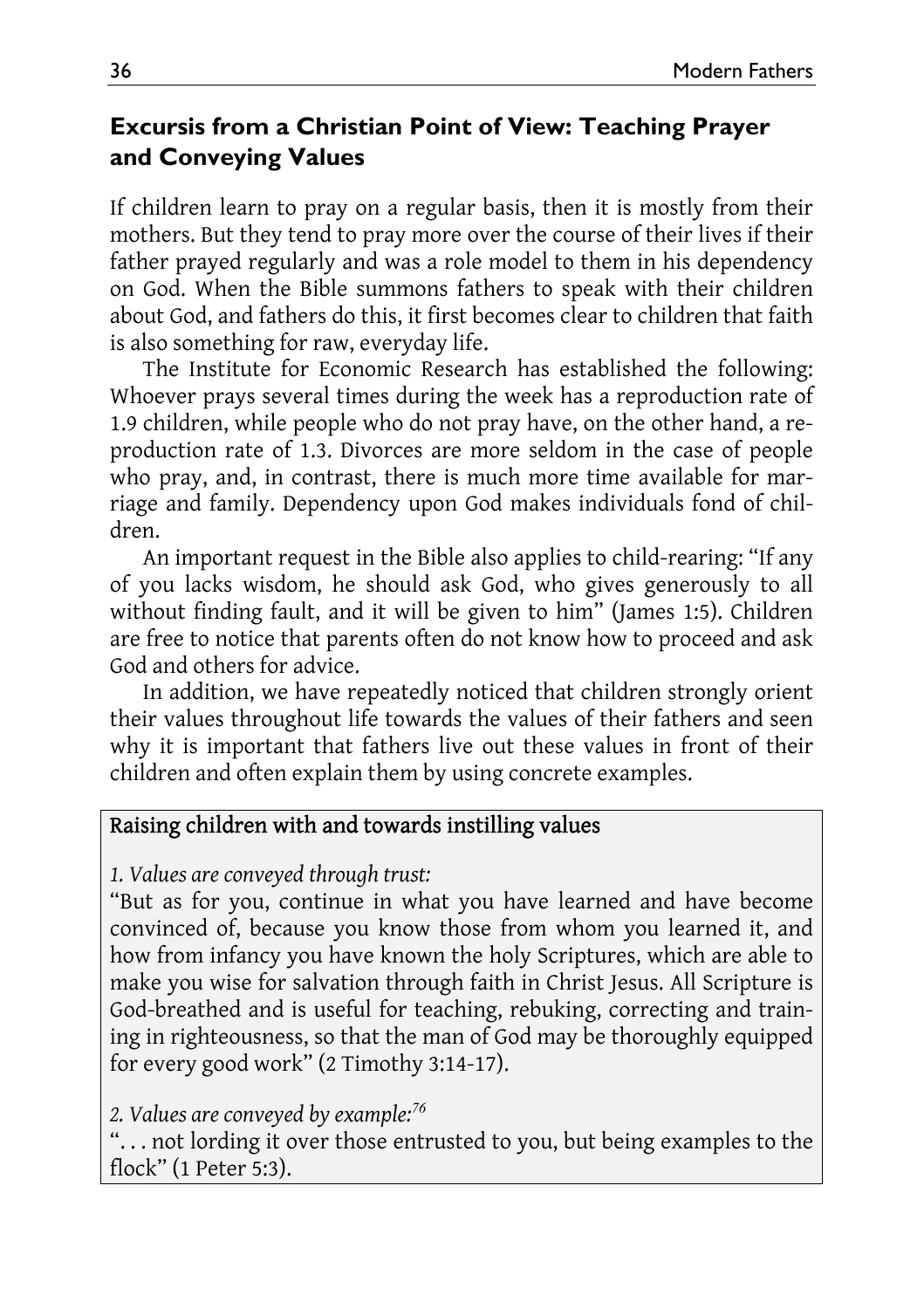*3. Values are practiced through rules*  and

*4. Time is needed to convey values*:

"Love the Lord your God with all your heart and with all your soul and with all your strength. These commandments that I give you today are to be upon your hearts. Impress them on your children. Talk about them when you sit at home and when you walk along the road, when you lie down and when you get up" (Deuteronomy 6:5-7).

*5. Values are conveyed through dealing with conflicts*:

"Therefore each of you must put off falsehood and speak truthfully to his neighbor, for we are all members of one body. In your anger do not sin. Do not let the sun go down while you are still angry, and do not give the devil a foothold" (Ephesians 4:25-27).

### **Recommendations for fathers who want to "father" children**

- Do not try to "mother" your children. Rather, bring selfconsciously into the family that which corresponds to you as a man. In doing so, it is naturally not a question of what *the* husband or *the* wife would do. Rather, it is a matter of which strengths and weaknesses you bring along as the couple you are.
- Have trust in "common sense" and a healthy mistrust towards too much advice from science and the media. Together with your partner, find your particular style as father for a great number of years, and do not peer to much at that which is continually changing in the environment or at that which is expected of you in the media. "Children do not need parents who have studied the newest educational and psychological theories and are now utilizing techniques oriented towards those goals. Instead, the ability to dialog and demonstrate understanding are called for."<sup>77</sup>
- Listen and speak as much as possible with your children. Produce opportunities for this (e.g., individually take a day trip with each child).
- Children speak differently with fathers and use them as counselors and as a walking encyclopedia. Consciously take time for this, even if there is officially no problem pending. Go with your son into a cafe and ask him what he would generally like to ask you. Let yourself be told by your daughter what she thinks about her classmates.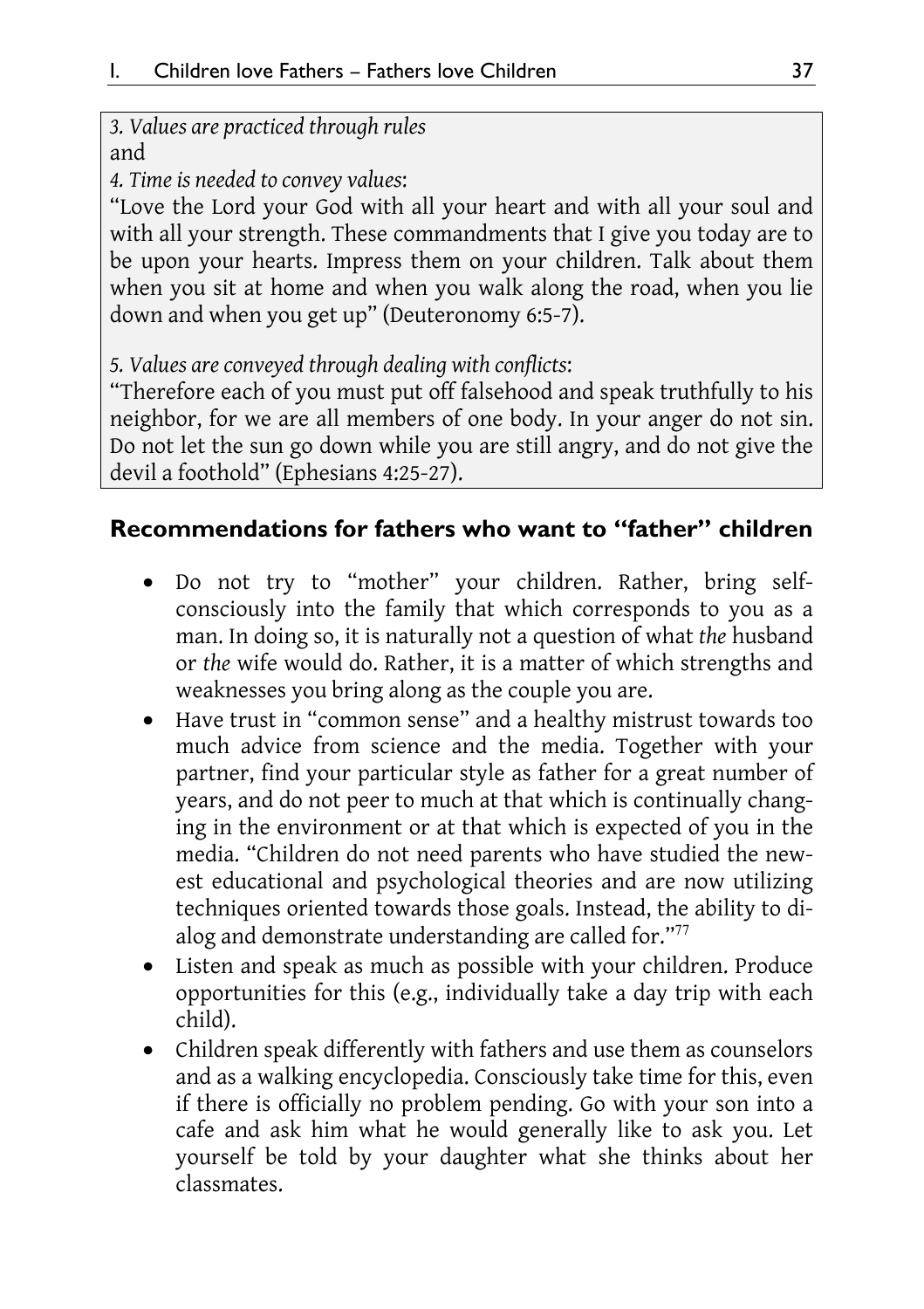Be there at all times for your children, but even more importantly: Be there when it is important for your children! Whether children or other people or your profession have the priority, do not always make it dependent upon whether they have priority from the perspective of time. However, children have a fine sense for whether one jumps to deal with others and consoles them or just the opposite!

#### **Brainsex**

Naturally, the different styles of child-rearing by fathers and mothers also have something to do with the differences between men and women. Without ignoring the enormous range found within the genders, without ignoring the overlaps found between the genders, and without wanting to cultivate the old clichés of past centuries, all attempts to explain the differences between men and women as purely dependent upon the way one is raised prove futile.

Numerous studies of "modern" pairs and their children, where men and women have equal rights and where the mother is employed, have shown, for instance, that also in their cases there is very quickly a traditional division of child-rearing tasks and within the home (also in cases where the effort is equal from a time point of view). Men and women remain different, even if politics and science declare something else.

Anne Moir and David Jessel, in representing many other researchers in their book *Brainsex: The Real Difference between Men and Women*, have described that the differences between men and women are already very clearly seen in our brains.<sup>78</sup> The publisher describes the book as follows: "The differences between men and women are more vast than we suppose. This is due to the fact that their brains, and along with that their intellectual capacities, differ diametrically [= opposingly]. However, this does not lie in the society or in child-rearing. Rather, it is solely conditioned by psychological developments in the womb. The authors demonstrate, for example, that men are superior to women when it comes to areas of logical thinking, comprehending mathematical relationships or orientation within geographical space. On the other hand, women have a clear edge when it comes to intuition and emotions. Dealing with language is easier for women than for men. This is due to the fact that the center for language in the male brain is found in the left brain hemisphere while in the case of women it extends over both hemispheres of the brain. For the authors, it is not at all a matter of setting up theses which are misogynistic or to destroy achievements made by the emanci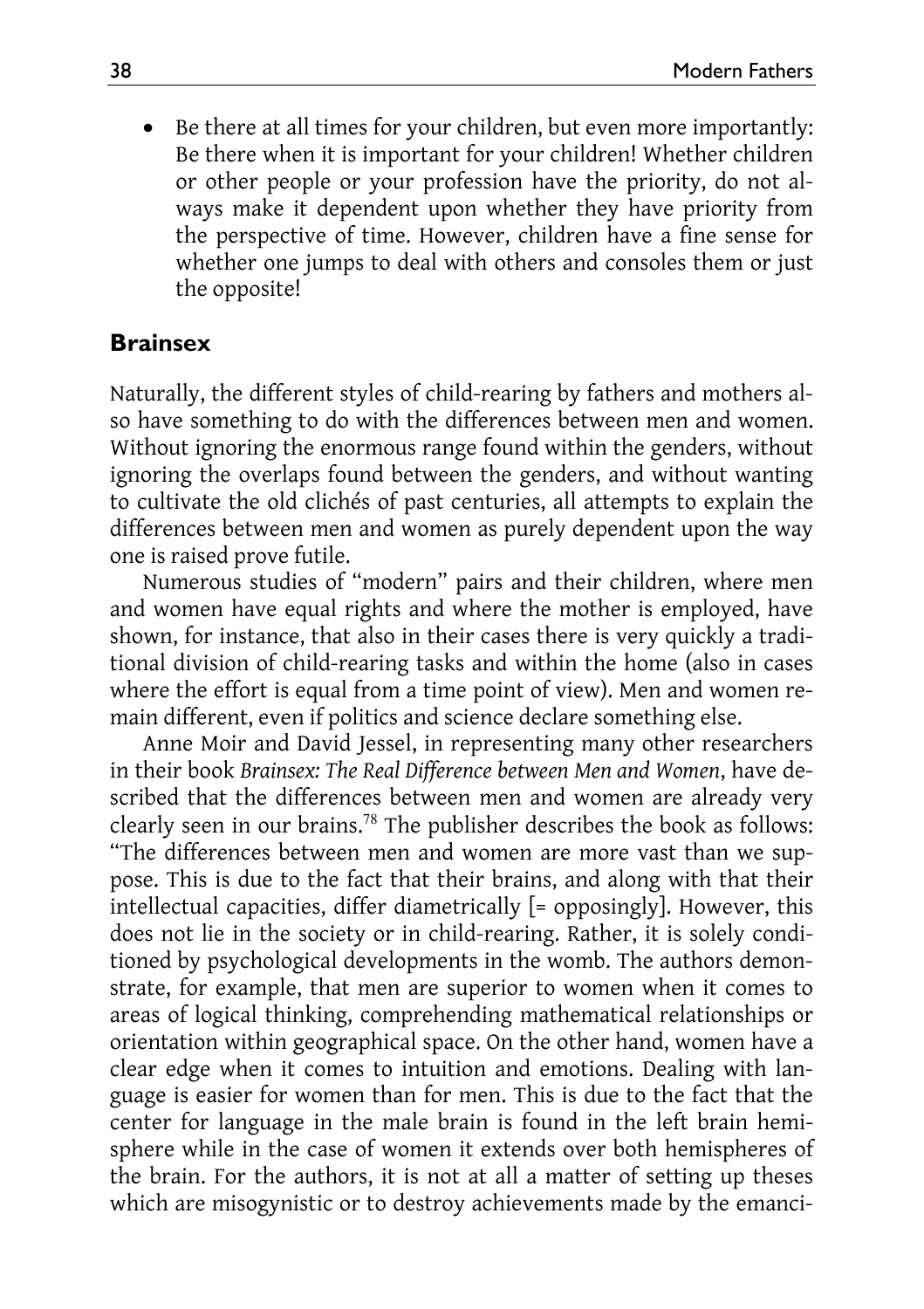pation movement. Instead, through precisely determined scientific facts they want to open a way to a new understanding of roles whereby everyone recognizes their abilities in order to meaningfully contribute them in some connection, through their professional lives, or in society."<sup>79</sup>

This is not the place to go into detail on these differences, and it is also not a matter of forcing someone into a role and, for instance, conveying the idea to a mathematically gifted daughter that her behavior is unfeminine. However, what it has to do with is not letting oneself be forced from the outside into being something one is not. An individual will not be happy if he is continually forced into a role socially, societally, and politically for which he was not created and which he cannot authentically and honestly fulfill.

#### **The meaning of marriage for fatherhood**

On the basis of studies, one finds successful father-child relationships most frequently where there is a harmonious long-term relationship between parents.<sup>80</sup> At the same time, the quality of the relationship between the pair and the quality of the relationship to the children have a close relationship to each other. "The ability of the husband/father to look after the children and to be sensitive is a key factor for a satisfying marriage as well as for successful relationships between parents and a child. Particular acknowledgement has to be given to the particular ways in which fathers and mothers share parental duties and can improve the development of the child. How parents divide the work in the family depends upon their specific circumstances; however, it is decisive that children perceive a constant sense of emotional engagement from the side of the father as well as from the mother."<sup>81</sup>

For this reason, parenting guides have long since spoken again about "the importance of a good marriage."<sup>82</sup> For instance, this is where the following is conveyed: Marital partners are the architects of the family and for that reason decide about the emotional environment in which children live. Psychologically healthy parents are good role models. If the marriage is good, the children find safety and security. The main this is that the elements of family life and the tasks of the father and the have been thoroughly discussed and clearly agreed upon. How these have been agreed upon mostly plays less of a role for the marriage and the children. A dialogical marriage is for that reason also a model for children of how various understandings are harmonized. Acknowledgement of individuality and harmony are thus simultaneously possible.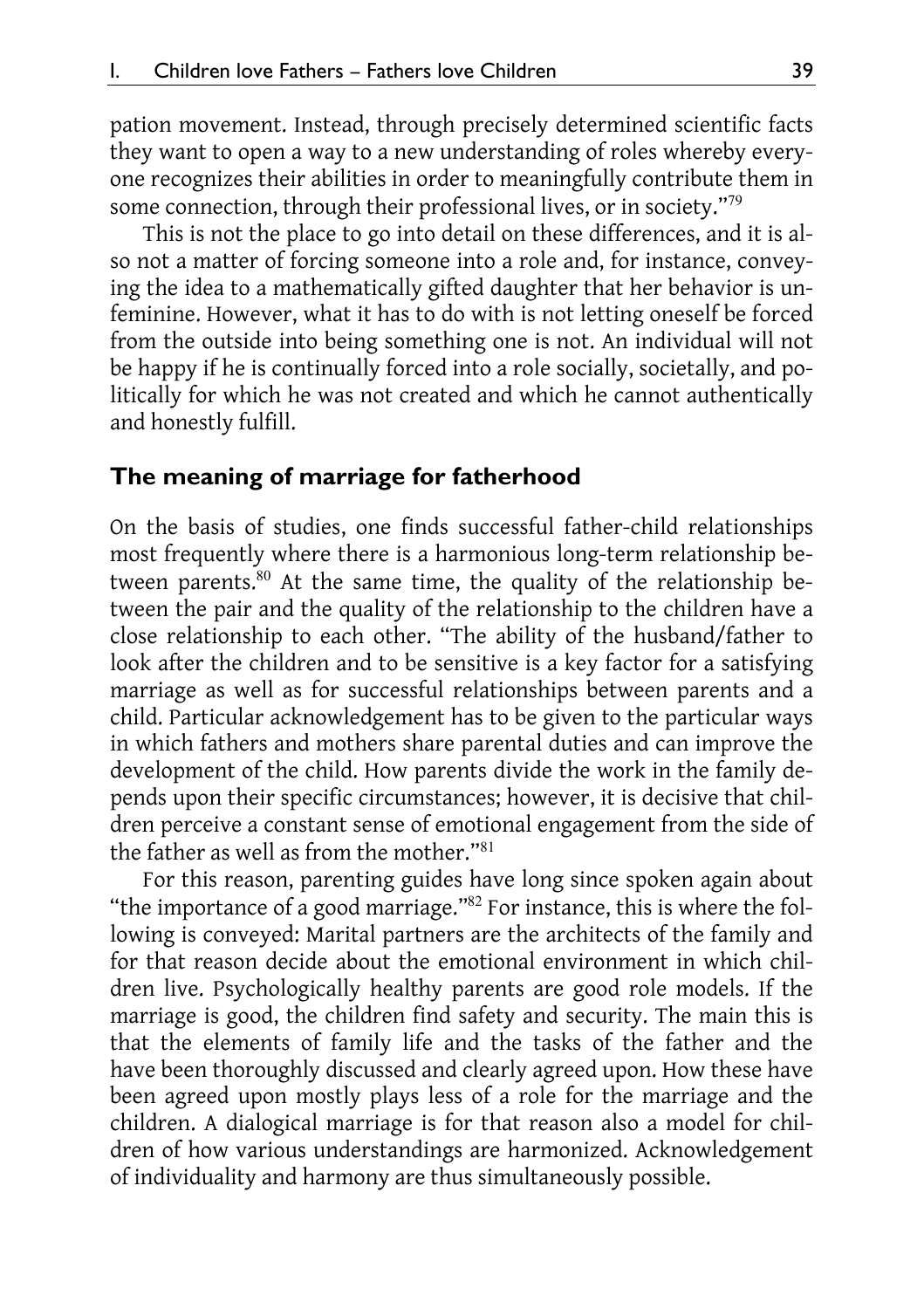### **Mothers need the support of fathers**

Included in the importance of the marriage for parenting is the mutual support and encouragement of the partners. "A number of the most important works of research with respect to the role of the father in the family system have to do with the ways in which the presence of the father and the quality of the relationship between the father and the mother influences and conveys the relationship between the mother and the child. There is much evidence that when fathers are supportive, mothers are more competent and respond better to infants and small children. Even prior to the birth of a child the presence of an emotionally supportive husband can contribute to a feeling of well-being in the pregnant mother and the probability of a relatively problem-free pregnancy and birth as well as increasing the probability of successful parenting . . ."<sup>83</sup>

Let us briefly summarize the results of research:

- Mothers demonstrate more interest in the care of their newborn baby (including nursing) when they receive a high degree of emotional support from the side of the father. The quality of the relationship between husbands and wives says more about the anticipated success of the mother in dealing with her child than any other factor.
- Mothers are more successful and more relaxed in setting limits and in the supervision of their two and three year old children if fathers are present in the situation. Children more probably comply with the requests of their mother than was the case without the presence of the father, even if the father was not directly involved in the situation. When fathers expressly support the requests of the mother, there is a particularly high probability that children will comply . . . The presence of the father reduces the number of motherly calls for control and simultaneously heightens the success of motherly disciplinary measures and the positive quality of motherly reactions when their children comply.
- Conversely, fathers also show more joy in caring for their infants when they receive encouragement and emotional support from their wives. Fathers with a good marital relationship and a positive view from the side of their wives are more probably involved in playing with their sons in infancy. Fathers who had stressful contact with their wives and perceive them negatively tend more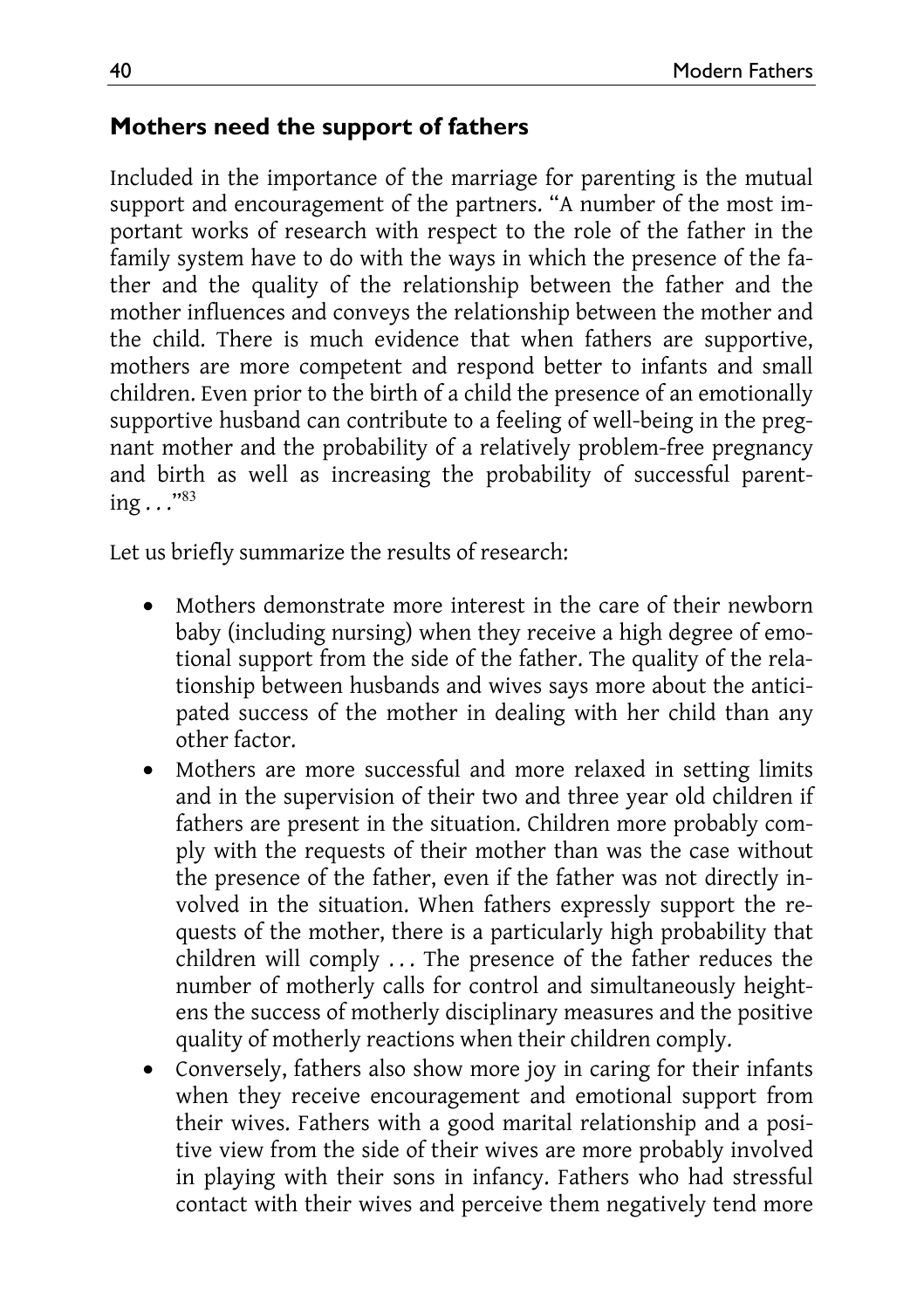to only marginally engage in playful activities with their sons in infancy.

 Overall the following applies: Whoever has a positive family image is a more partner-like, more sensitive, more inviting, and wiser companion for his children.<sup>84</sup> And this positive family image is something he will mostly have brought from his own family of origin.

### *Recommendations of how fathers can support mothers*

- Tell their children what a fantastic mother they have.
- Listen to and speak as much as possible with the mother of your children, and do that a lot when the children are there.
- Show your children that their mother is your number 1 and explain to them that you are going to still be together with "Mom" when the children have long since left the house.
- Depend upon the advice of your wife, who often knows better than everyone else, for instance, also better than doctors and teachers, about what is up with the children. Ask your wife on which occasions you absolutely have to be present in the life of your children (e.g., I am not allowed to ever miss my daughter's birthday party and my son would never buy a computer without me). Do not let it give you a bad conscience if your wife knows your children better than you. Women are most of the time able to read character and feelings more easily and better than men.
- "Children mostly learn to argue by imitation."<sup>85</sup> Discuss in an exemplary manner with your wife, thus in a manner that becomes clear that people have different points of view but at the same time in a manner that leads to a solution without losing respect for each other or giving up love for each other.
- Do not speak in a derogatory manner about your partner in front of others or in front of the children. Having a different opinion and having your partner stand there as incapable, dumb, superfluous, or egotistical are two completely different things!
- "Many fathers cannot envision how strenuous care and providing for a child can be. And many mothers are hardly able to pull themselves away from their child and do not know at all that their partners can care well for the child."<sup>86</sup> For that reason, husbands should by all means care for a child for a weekend by themselves and at the same time grant the mother some relaxation.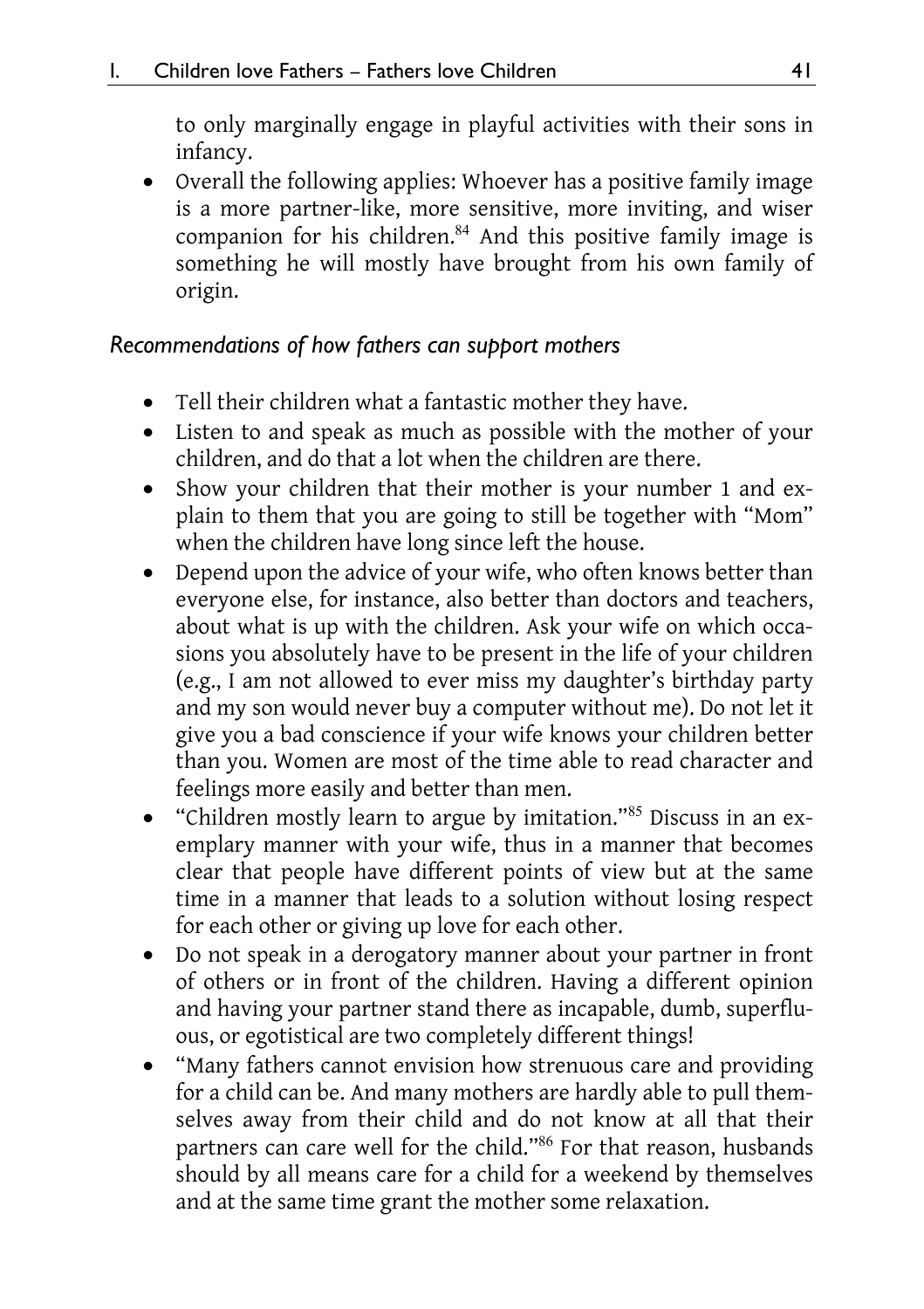### **Fathers need the support of mothers**

Conversely, the father also needs the same support of the mother. "If one views the beneficial and obstructive conditions for fatherly involvement, then the quality of the pair relationship becomes conspicuous as an important influential factor. Thus, there are hardly any fathers found who are living in an unhappy relationship with a partner and who participate strongly in the care and support of a child. This leads to various conclusions. First of all, those fathers who are heavily involved in care relieve their wives. Being occupied with the children is thus also motivated by caring for the relationship between the couple. However, what is more important is the function the mother has in initiating and configuring the activities the father has with the child. Many fathers apparently need the encouragement and guidance of their partner in order to become more strongly engaged with the child. This applies in particular when it comes to the ages when the child is an infant or a small child."<sup>87</sup>

Mothers should repeatedly bolster husbands' and call upon them to concrete tasks and convey to their children how happy they can be to have a father who is truly present and is involved. "More crucial is . . . the attitude of the wife. If she denies her husband's competence to be able to appropriately care for the children, then he will hardly raise a finger. He can be as convinced as ever by his own skill – but if his wife is not taken by it, he will not move into action. Ross Parke, an expert from the USA, emphasizes the following: 'Fathers are precisely as involved as the wife allows.'"<sup>88</sup>

#### *Recommendations for women who want real fathers as husbands*

- Mothers, how can you be sure that your husband will be a good father? Above all: Make it clear to him that you want him to take a hand in things, to be present, and to make his children (able to) love him.
- Repeatedly and mutually discuss what you expect of each other and set down rules of the game so that both of you do not always have a bad conscience because you believe the expectations of the other are not being fulfilled.
- Call upon your husband to take concrete actions and fulfill concrete tasks (e.g., "It is time to speak with your son about kissing . . .") and make it clear to him what has the top priority for you. Do not expect that he can come up on his own with what is to be done or what you expect. Men often get their wires crossed and are thankful if they get a concrete problem to solve.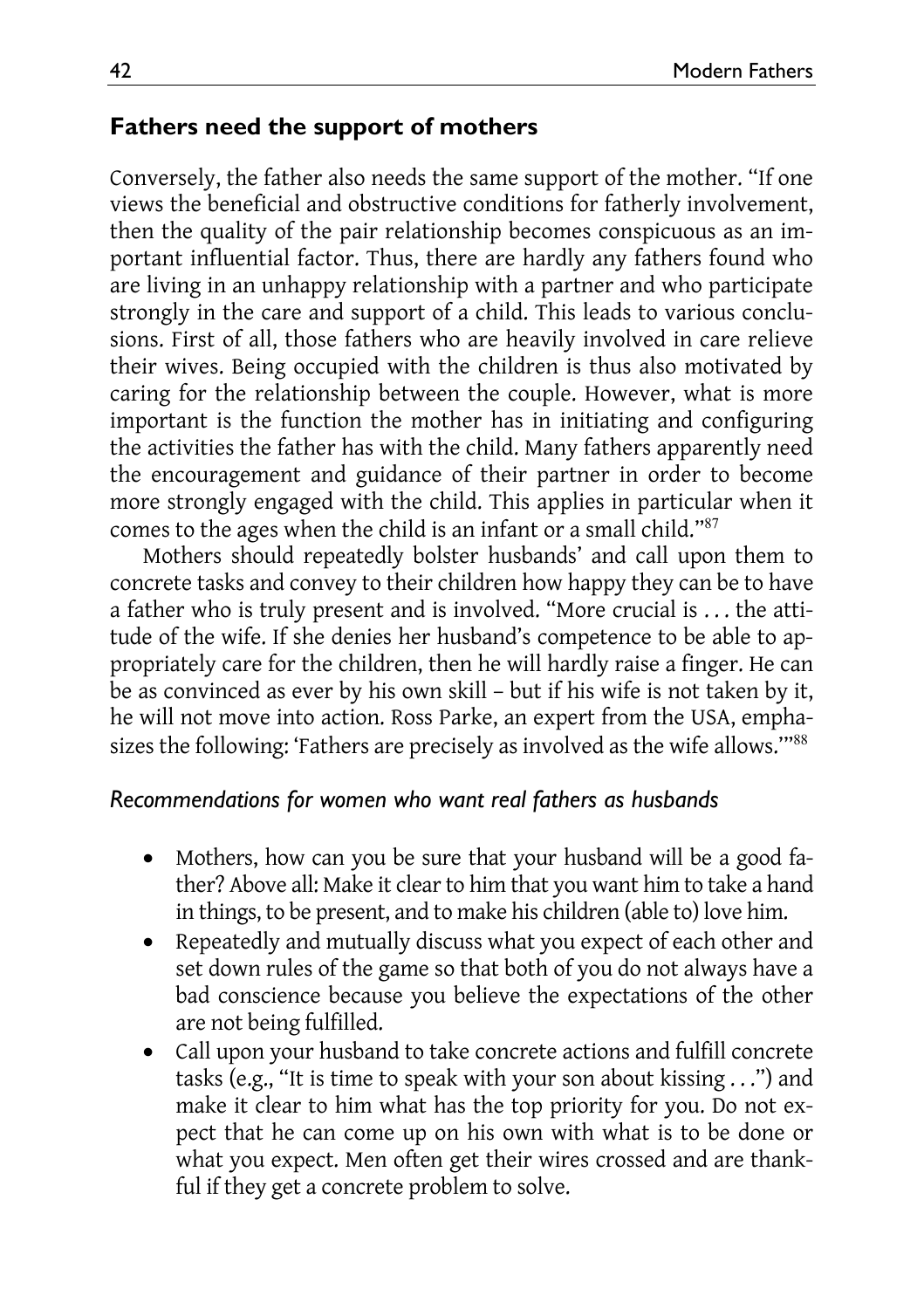# **II. Fatherhood in Light of Modern Problems**

### **1. Fatherhood, Profession, and Career**

#### **Invest in the family as in education and career.**

Günter F. Gross, a pioneer in management consulting in Germany dating back to 1953, wrote his most successful book in 1989. It was entitled *Beruflich Profi, privat Amateur?* (Translator's English translation of the title: *A Professional at Work but an Amateur at Home?*). So far, there have been 20 editions of the book published, and it has been translated into nine languages. He speaks to men who have successful careers but who are failures at home and in the family – if only because they are never there. Precisely for managers and others who work he sees "Opportunities for having a Happy Marriage" (the title of the first half of the book) if they apply the same skills in the family that they do in their work. He is brutally honest in revealing how much the family often only gets to run along at the margins, and the successful manager, however, deeply suffers as a result of this. Gross wants to impress upon the reader that quality of life encompasses all of life and not only the time spent in the company and that a foundational change of heart is not only necessary but also possible.

Whoever is a professional in investing should also be in the position of investing at home! Whoever does not invest does not earn anything! And whoever is a professional also knows that money is not the only thing to invest. Often it is also time, energy, interest, relationships, and ideas.

Today, many women make the mistake that they used to accuse men of making, namely of placing their profession and career above the family and the closest friendships. A true solution only first comes about when fathers and mothers mutually consider how they will grant their relationship and their family a long-term and internalized priority and nevertheless work towards their professional desires.

Both parents should especially take a lot of time for the toddler phase but also for adolescents in puberty. Why does one have to achieve everything in life just at the time when one has small children? Is there not a big before and after today, owing to long life expectancy? Are not the opportunities for part-time work and computer work from home a great chance for families nowadays? By the way, enough studies show the fol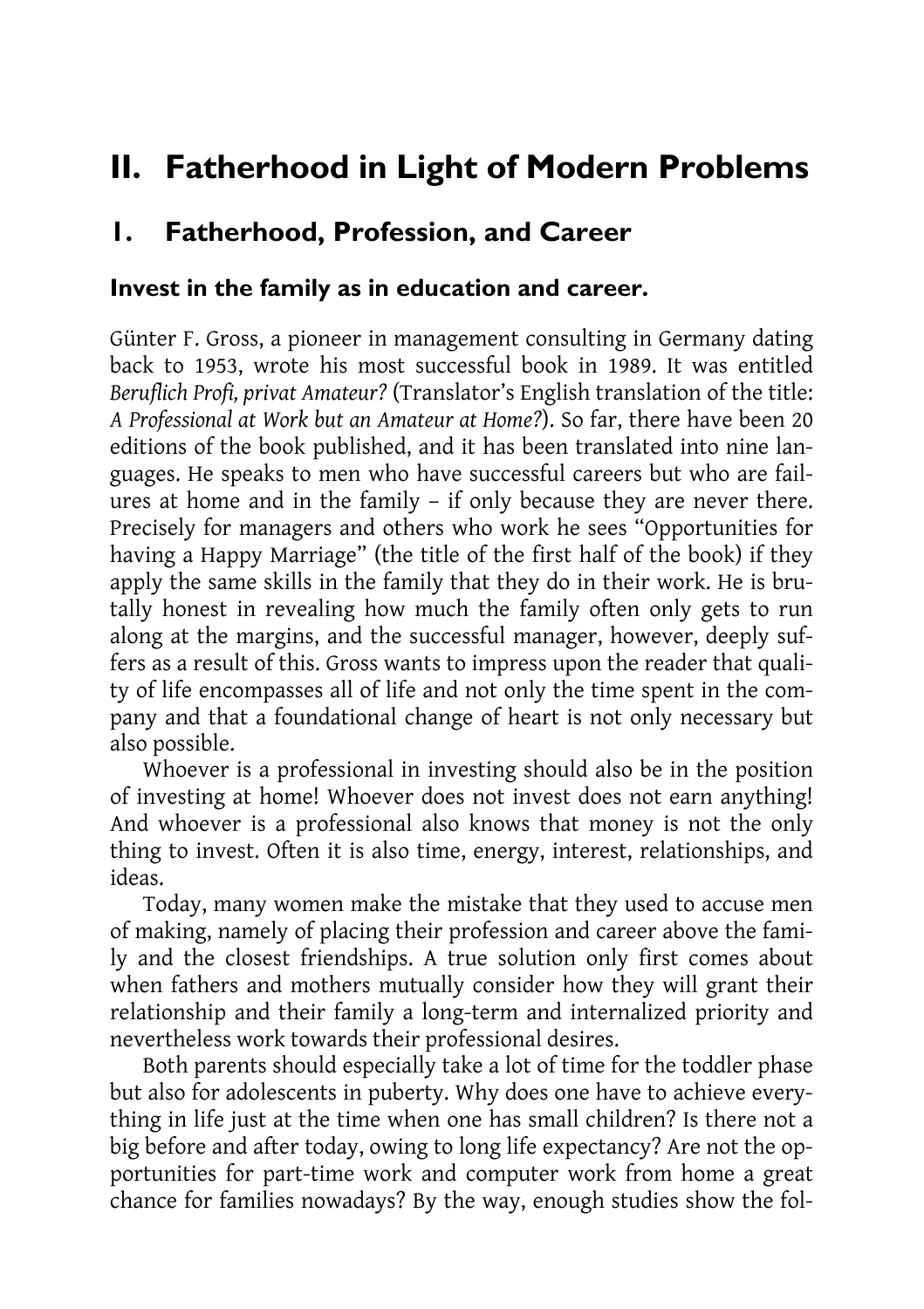lowing: If the husband becomes a "househusband," the children can be cared for just as well. The difference is that he does things in a bit of a different manner than a "housewife."<sup>89</sup>

My parents are presently in their mid-80s. What they have left is what they have invested in their family. What many studies show is that older people with family on average live happier and look back with satisfaction on their life's work. Their professional life has long since become history. In light of present life expectancy, is it not "modern" to convey to my children that family is more important than career? For my children, family begins with their conception and ends with death. Their profession begins at 20-25 years after conception and currently ends statistically 20-25 years prior to death. Also in the time between, it is the situation within the family which still more deeply determines true happiness in life than anything else.

Uniting professional life and family remains a constant challenge. It is above all made difficult from the side of business, which would prefer to hire only singles. However, the performance and social competence of fathers and mothers is by all means appreciated by business and gets "frittered away." Franz-Xaver Kaufmann has written, "Even where entitled rights exist, for example in the case of parental leave or part-time work, the circumstances outside of public service are so constituted that it is practically not doable – by men even less so than by women! It is not so much the prejudices and arbitrariness of individual people which hinders it. Rather, it has to do with the structural idiosyncrasies of our economic system, which does not have any regard for whether employees take on parental responsibility or not."<sup>90</sup> "We are therefore able to speak of a structural social lack of consideration towards families."<sup>91</sup>

For this reason, it is gratifying to see that the Federal Ministry for Family Affairs, in collaboration with industry, started a nationwide initiative which in the meantime has found expression in many efforts called "local alliances for the family." This is where companies and municipalities are designing family-friendly workplaces and are calling for "familyfriendly jobs instead of job-suitable families."<sup>92</sup> "Tying bibs and ties"<sup>93</sup> are possible, and model companies such as Hipp have developed excellent models for this and should serve as a role model for other companies. It should also embolden most fathers (and mothers) to call for similar measures in their workplaces.<sup>94</sup> Most fathers and parents have long since not exhausted everything there is which has to do with time-based, technological, and financial possibilities for making work more flexible and more family-friendly.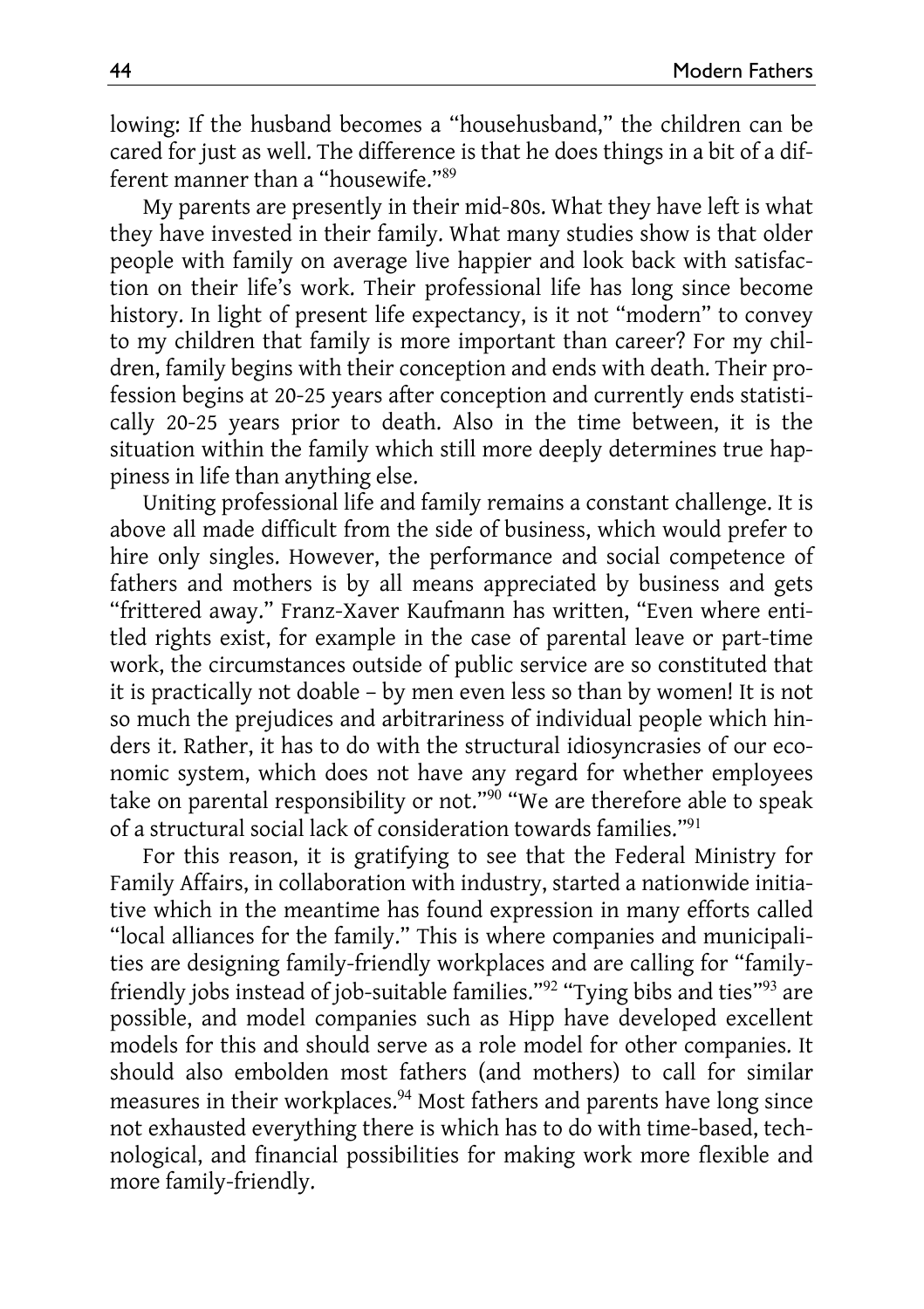And yet compatibility is torpedoed by wrong language rules and common opinions. For instance, the following is wrong: You only work if you "have a job." Indeed, the fourth of the Ten Commandments says that you are to work six days, but where does it state that work has to occur in exchange for money? It is just as wrong when a mother's work is not acknowledged when she stays at home full-time for her small children as it is for the father or for the mother who leaves their place of employment early for the sake of their children and has to hear: "So, you're already calling it a day?"

The idea is just as wrong that children "become stupid" or antisocial at home. One should be honest enough to say the following: kindergarten, child day-care centers, nannies, and all-day schools above all benefit the parents and not the children. The current message of many of those who are "politically correct," that full-day care has to be expanded in order to strengthen education and children's social skills, is a self-serving declaration for the relief of parents and not a fact that has been documented in any way through experience, much less a fact which has been substantiated by science. Neglect of children – never, however, highly involved parents who are able to work out taking a lot of time for their children – produces children who are uneducated and not socially integrated! Since we nowadays have an increasing lower class in which children get into a bad state<sup>95</sup> and increasingly have incomplete families coming into existence, state alternatives are sensible. However, this is not the case because the state could be thought to even to some degree replace two highly involved parents for their children, and much less that the state could trump them.

#### *Recommendations for reconciling profession and fatherhood*

- The more love, time, and energy you invest in marriage and family, the more love, time, and energy you get back, now, soon, and all the way into old age.
- Bring your profession and extra-familial interests into your family and do not "privatize" your conversations at home – your children will appreciate being led to harsh realities and appreciate the fact that they do not have to get to know about these things in a completely surprising and ambush-like manner.
- Take your children as often as possible to your place of work and let them be there when you are practicing your profession. Children want to be proud of what their parents do. Additionally, they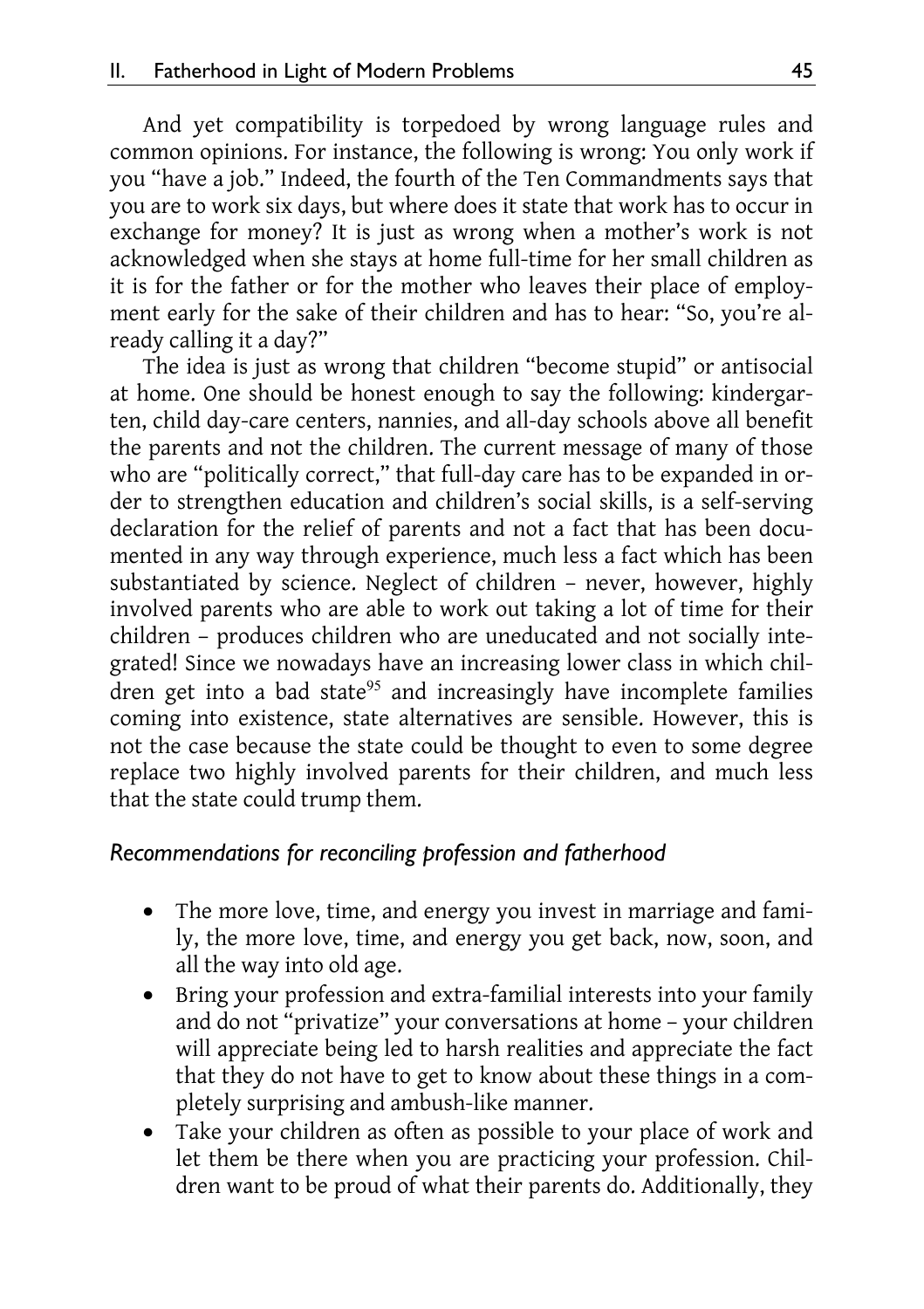will be able to experience that parents are subject to just as many constraints as, for instance, children in school and can learn how to deal with that. Children never ask more questions than when they are confronted with the everyday profession of their parents!

- "For the love of money is a root of all kinds of evil" (1 Timothy 6:10). Pay attention that money does not rule your relationships in your marriage and to your children. Money cannot secure or buy love, but one can entrust one's life to money and in the process lose love and relationships.
- Collect ideas about how you can better combine your profession and family. Is there the possibility of telecommuting, of part-time work, of flexible work hours? What is important in the process is the following: not what others think about you but rather finding a mutual solution in which one can completely support the other partner and does not feel like the sole victim.<sup>96</sup>
- For instance, make yourself clear when an important meeting in the company is set for 4:00 p.m. and you would rather have it in the morning.
- Discuss as a couple how you can alternate giving priority to your profession and your family. Whenever I was completing a doctorate, my wife took over practically all tasks at home. When she was completing her doctorate, I was responsible at home. We also never write books at the same time. When one of us plunges into such a task, the other is especially there for the children.
- Buy for your wife (and for yourself) the newest time-saving appliances for your household after you have closely observed your everyday life and have asked your wife precise questions. And learn how to use it yourself.
- Divide up the work in the household, from cooking to repairs, by first of all saying what 1. each of you like to do anyway and 2. what is not too much trouble. What really has to be broken down is what is left over, which both of you really do not want to do. When you divide up the work for the family, think about everything which takes a lot of time and energy and what costs a lot of nerves:

providing care, feeding, cleanliness, repairs, dealing with the authorities, watching over the accounts, administrative work, relaxation, spiritual education, prayer, going-to-bed-rituals, etc.

 Give away work in the household rather than your children. Invest in a cleaning company instead of a day care center.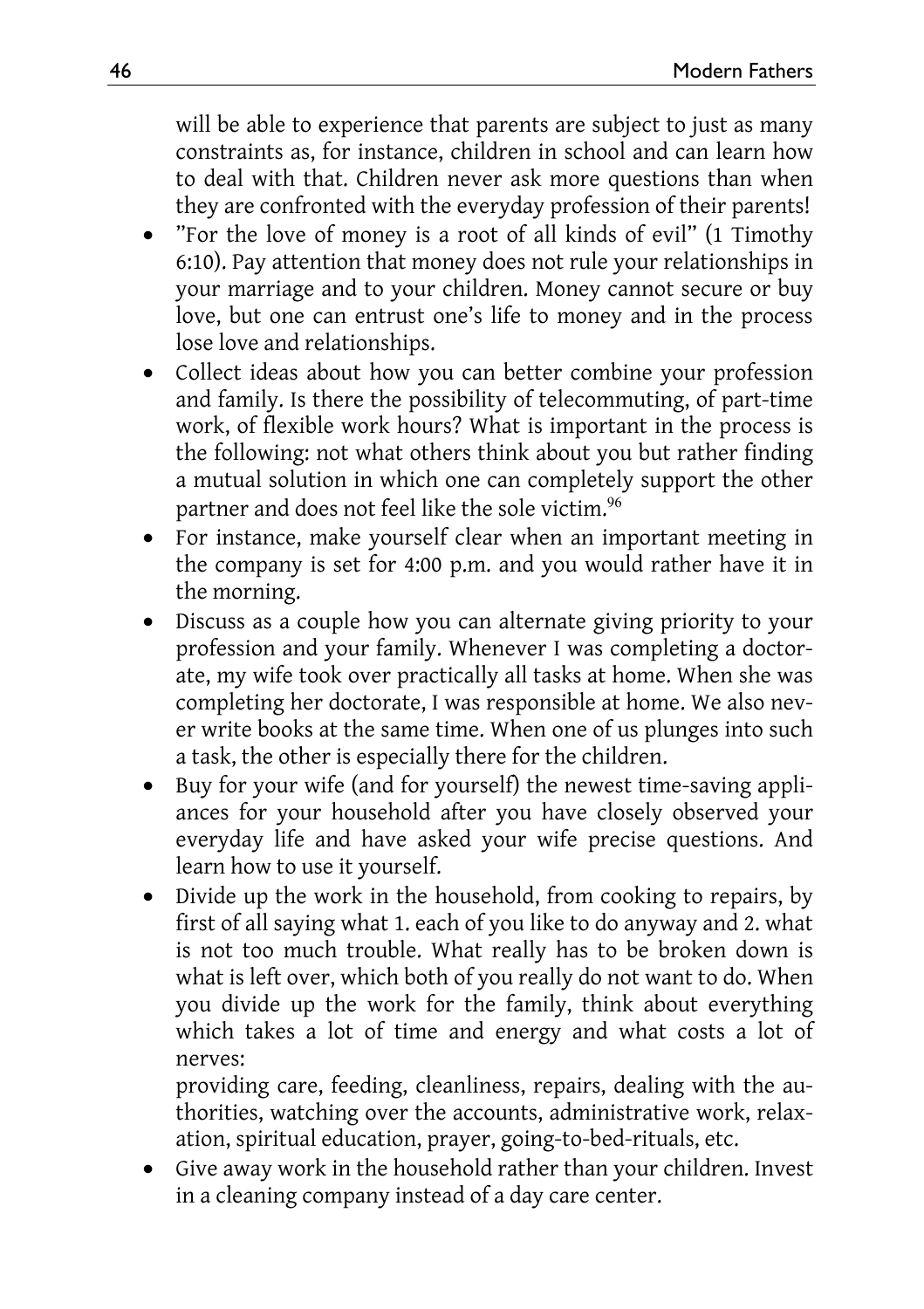### **Excursus from a Christian Point of View: The Task of the Father in the Bible – Provider or Child-Rearer?**

*1. In the Bible it is the father and mother who continually – and who innumerable times are mentioned together – as mutually having the final responsibility for the raising of the children and share the work associated with this.* It is almost without exception that father and mother are mentioned as role models, portrayed with authority and blessing, and more seldom only the father or the mother. A harmonious marriage is the best precondition for childrearing because the husband and wife find fulfillment towards their children in an interplay wonderfully planned by the Creator.

### Father and Mother in the Bible (Examples)

- "Honor your father and your mother, so that you may live long in the land the Lord your God is giving you" (Exodus 20:12 [= Deuteronomy 5:16]).
- "'Honor your father and mother' which is the first commandment with a promise" (Ephesians 6:2).
- "Listen, my son, to your father's instruction and do not forsake your mother's teaching" (Proverbs 1:8). "When I was a boy in my father's house, still tender, and an only child of my mother . . ." (Proverbs 4:3).
- "My son, keep your father's commands and do not forsake your mother's teaching" (Proverbs 6:20). "Listen to your father, who gave you life, and do not despise your mother when she is old" (Proverbs 23:22).
- "May your father and mother be glad; may she who gave you birth rejoice!" (Proverbs 23:25).
- "For a son dishonors his father, a daughter rises up against her mother . . ." (Micah 7:6)
- "Anyone who loves his father or mother more than me is not worthy of me . . ." (Matthew 10:37)

*Paul compares himself with a mother and a father:* 

 ". . . but we were gentle among you, like a mother caring for her little children. We love you so much that we were delighted to share with you not only the gospel of God but our lives as well, because you had become so dear to us" (1 Thessalonians 2:7-8).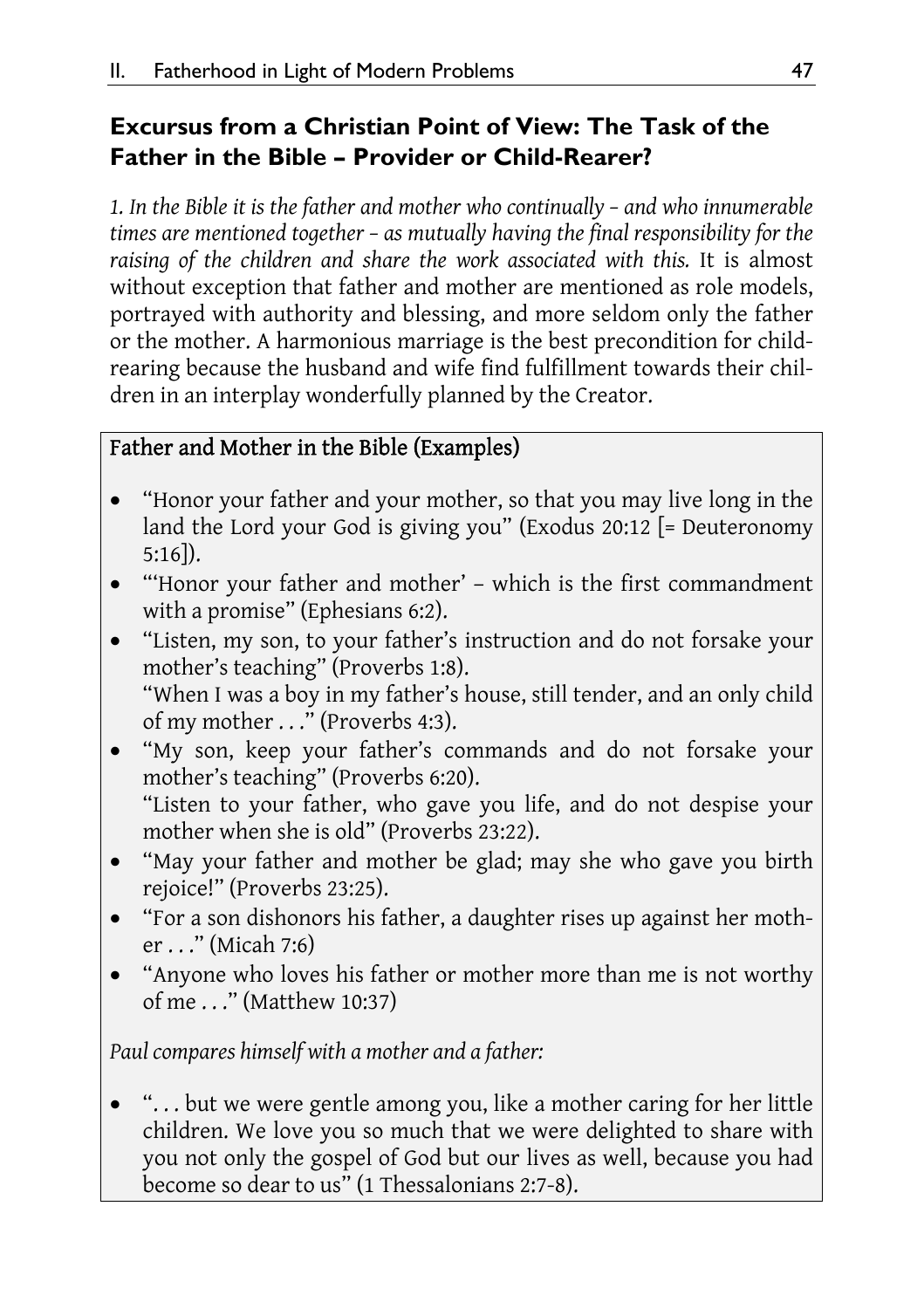"For you know that we dealt with each of you as a father deals with his own children, encouraging, comforting and urging you to live lives worthy of God, who calls you into his kingdom and glory" (1 Thessalonians 2:11-12).

2. Occasionally, the Bible mentions the child-rearing responsibility of the father towards the children without mentioning the mother (e.g., Ephesians 6:4; Isaiah 38:19; Joshua 4:21; comp. the warnings ibid. and Colossians 3:21). Surely, nowhere does it say that child-rearing is solely a matter for women. Thus, one reads: "Fathers . . . bring them up in the training and instruction of the Lord" (Ephesians 6:4). How does anyone want to do that from their place of work? Expressions such as "father's household" are used 201 times in the Old Testament (Genesis 46:21; Joshua 2:18) for family. And can we think that the father is not to have anything to do with the "home"? Fatherhood means to (co-) call something into being and carry responsibility for it both internally and outwardly.

### A warning about child-rearing which is either too strict or too lax

- "Fathers, do not exasperate your children; instead, bring them up in the training and instruction of the Lord" (Ephesians 6:4).
- "Fathers, do not embitter your children, or they will become discouraged" (Colossians 3:21).

## Negative examples

- David spared his sons too much. Thus, the following is mentioned as a reason for Adonijah's rebellion against David, his father and king: "His father had never interfered with him by asking, 'Why do you behave as you do?'" (1 Kings 1:6).
- Eli did not have the nerve to intervene towards his sons when they abused their priestly office, for which reason God judged him along with his family (particularly 1 Samuel 2-3; 2:22-25).
- For that reason, God has to turn the hearts of the fathers to their children (Luke 1:17; Malachi 4:6 – there is also a reversal there).

Love and strictness, compassion and admonishment, obedience and role modeling are part of fatherly child-rearing. Fathers are always role models for their children! A condition of the office of elder and of overseer is, therefore, believing children: 1 Timothy 3:4-5; Titus 1:6,9. In child-rearing it is the taught and lived-out law of God which plays the decisive role: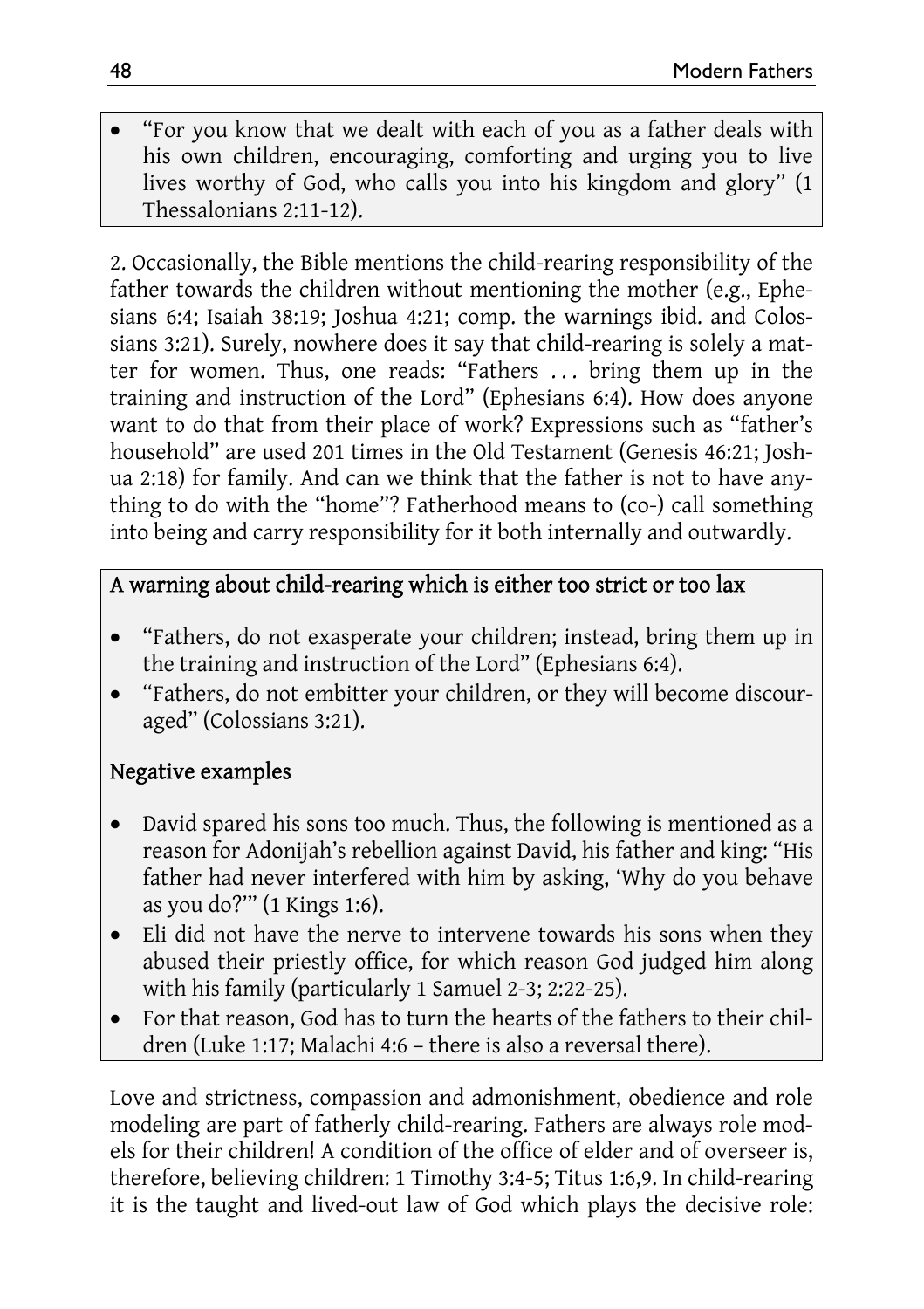"These commandments that I give you today are to be upon your hearts. Impress them on your children. Talk about them when you sit at home and when you walk along the road, when you lie down and when you get up" (Deuteronomy 6:6-7; similarly 11:19).

3. Man is addressed as the head in 1 Corinthians 11:3,4,7 and Ephesians 5:23; and in 1 Peter 3:1,5,6 and Ephesians 5:21-22 there is mention of the wife's being in submission or better integration. While the traditional interpretation sees a confirmation of patriarchal family circumstances, others see the placement of the husband as the representative of the family covenant and not, however, as the abolishment of marriage as a covenant between two equal individuals who are on equal footing. What in the process is decisive is the following: As far as the questions of the division of child-rearing responsibilities and the earning of a livelihood are concerned, items with practical consequences do not emerge from the Bible.

*In the Bible, being the head is nowhere linked with being the provider. Instead, the wife contributes to the livelihood* (e.g., Proverbs 31:10-31 speaks of being "profitable" and of the fact that the wife "provides . . . for her family" by being productive outside of the home, for instance as an entrepreneur), and nowhere in the Bible is a woman forbidden from working, and she is also not forbidden from working for money. Limiting fatherhood to the functions of earning and providing does not have a Biblical and Christian justification. Rather, it developed for the first time in the 19<sup>th</sup> century, as we have already seen.

*4. The duty the children have to obey is likewise not linked with the man's being the head. Rather, it is always related to the father and the mother.* For that matter, what is also important is that the Bible nowhere subordinates the wife and the children to the husband. Rather, it is the children who are placed in such a relationship with respect to both parents.

In the Bible, authority is otherwise *also* always linked to the authority to punish, which for instance, the father and the mother have towards the children but which the state also has towards its subjects (Romans 13:1-7). The husband also nowhere has even the hint of an authority to punish his wife. Nowhere is a call found for the husband to see to it that the wife complies, much less that he can punish her or introduce other measures against her dissenting views. The sole "weapon" the wife has is to love his wife as Christ loves the church (Ephesians 5:25). The main task of the husband is to selflessly encourage his wife and enable her to have a dignified and good life (Ephesians 5:26-29).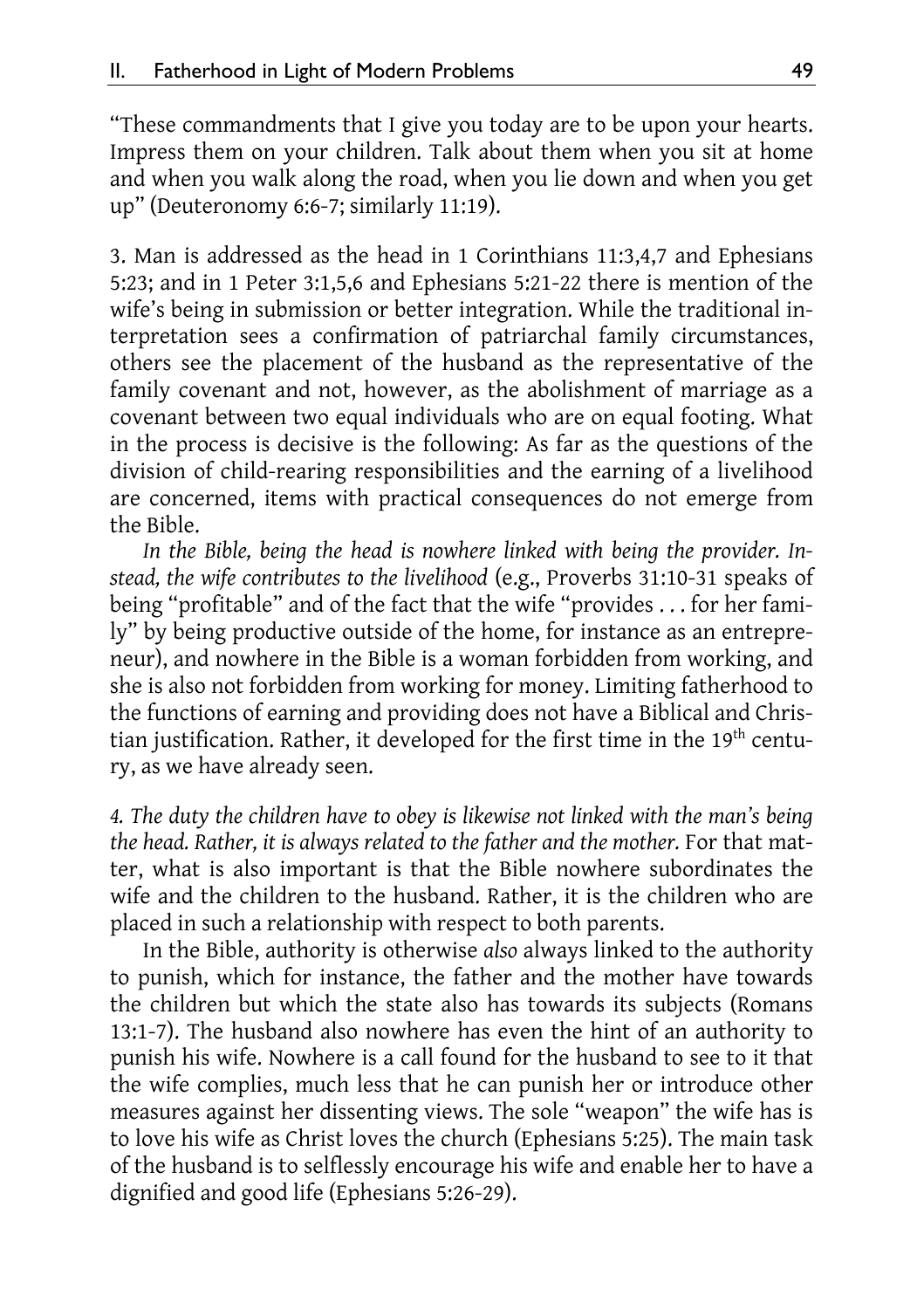*5. Authority and responsibility within the Biblical work ethic bring along more work* and not less, also with respect to the parents' authority and the authority of the father. The command to work also applies to the powerful and it precisely applies to the powerful. For that reason, kings lead a particularly industrious life. And Paul, who is certainly not without influence, writes, "I worked harder than all of them" (1 Corinthians 15:10; see also 2 Corinthians 11:23). That was the price for his responsibility. In the Bible, superiors work for their subordinates just as subordinates work for their superiors. Parents work for their children. Authority in the Bible means work, whereby the highest authority, God himself, works and does more for us than we would ever be able to do for others. Parents' authority over their children does not produce a comfortable life for the parents. Rather, it produces much more activity. And that is precisely not supposed to apply to the father? The authority humankind has over the earth (Genesis 1:26-30), as the crown of creation, thus the mandate to subdue the earth, which man and woman received together, means the mandate to work, to manage the earth, indeed not only to "work it" but rather to "take care of it" (Genesis 2:15).

*6. God is the archetype and role model of each expression of fatherhood*: "For this reason I kneel before the Father, from whom his whole family in heaven and on earth derives its name" (Ephesians 3:14-15). At the same time, (good) fathers serve as examples of God (e.g., Luke 11:11-13). Trust in the Father, is for that reason the best precondition for human fatherhood: "He who fears the Lord has a secure fortress, and for his children it will be refuge" (Proverbs 14:26).

The intent is not to put forth God as a man or fatherhood as more dignified than motherhood. However, it is to take it seriously that God's fatherhood is a role model for all fathers and one by which they will be judged. Man and woman are the image of God, and God stands above all genders. The Bible also has no reservations about speaking of mothers as good examples of God (Isaiah 66:13: "As a mother comforts her child, so will I [God] comfort you; and you will be comforted over Jerusalem") even if this is more seldom. Thus, the Bible can speak about the fact that we are "born" of God (John 1:13; 1 John 3:9 and six additional times in 1 John) and that God has a "womb" (Isaiah 46:3; 66:9).

*7. God's fatherhood is also expressed in the fact that he is compassionate and he consoles.* God's fatherhood is shown precisely in the fact that he has a personal relationship with us and raises us personally in a way that is best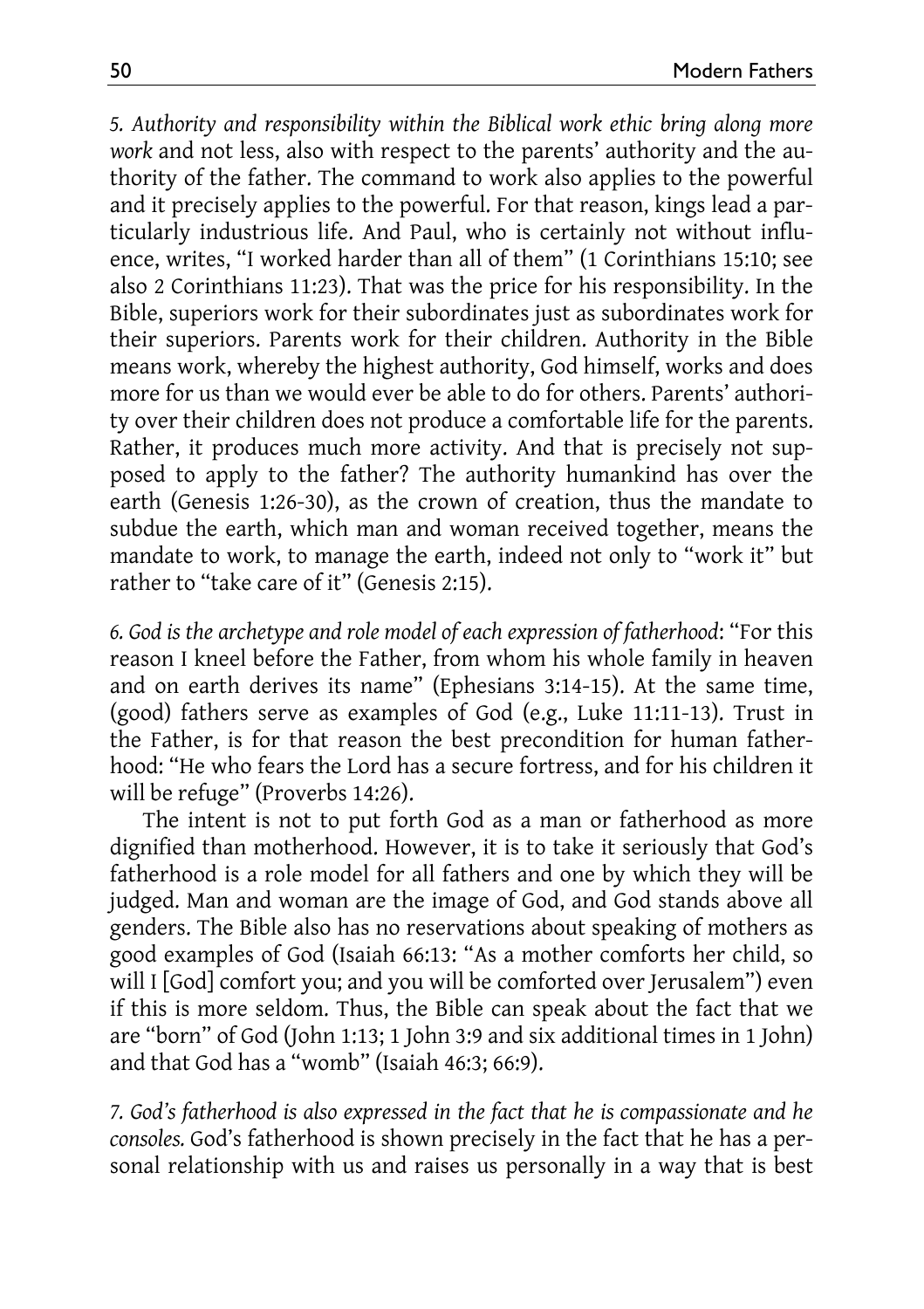for us (not for others or for everyone). The father who receives the prodigal son is the role model for every father!

In addition to compassion, *faithfulness* is a particular characteristic of a good father, and a father conveys in a special way what it means that God is faithful and reliable: ". . . fathers tell their children about your [God's] faithfulness" (Isaiah 38:19).

### Characteristics of God included in his Fatherhood and exemplary for biological and spiritual fathers

### Compassion and consolation

- "As a father has compassion on his children, so the Lord has compassion on those who fear him" (Psalm 103:13).
- "Praise be to the God and Father of our Lord Jesus Christ, the Father of compassion and the God of all comfort" (2 Corinthians 1:3).
- The father in the Parable of the Prodigal son (Luke 15:11-32)
- (God about Solomon:) "I will be his father and he will be my son. When he does wrong, I will punish him . . . But my love will never be taken away from him ..." (2 Samuel 7: 14-15; a balance between strictness and kindness).

### Redemption and preservation

- ". . . you, O Lord, are our Father, our Redeemer from of old is your name" (Isaiah 63:16).
- "In the same way, your Father in heaven is not willing that any of these little ones should be lost" (Matthew 18:14).

### Practicing protection and caring

- "You are my Father, my God, the Rock my Savior" (Psalm 89:27).
- "Though my father and mother forsake me, the Lord will receive me" (Psalm 27:10).
- ". . . a father to the fatherless, a defender of widows . . ." (Psalm 68:6; comp. Psalm 10:14)

### Teaching

Comp. Deuteronomy 6:6-7; 11:19; James 1:5; Proverbs 2:1-6.

### Being a role model

 "Be imitators of God, therefore, as dearly loved children . . ." (Ephesians 5:1).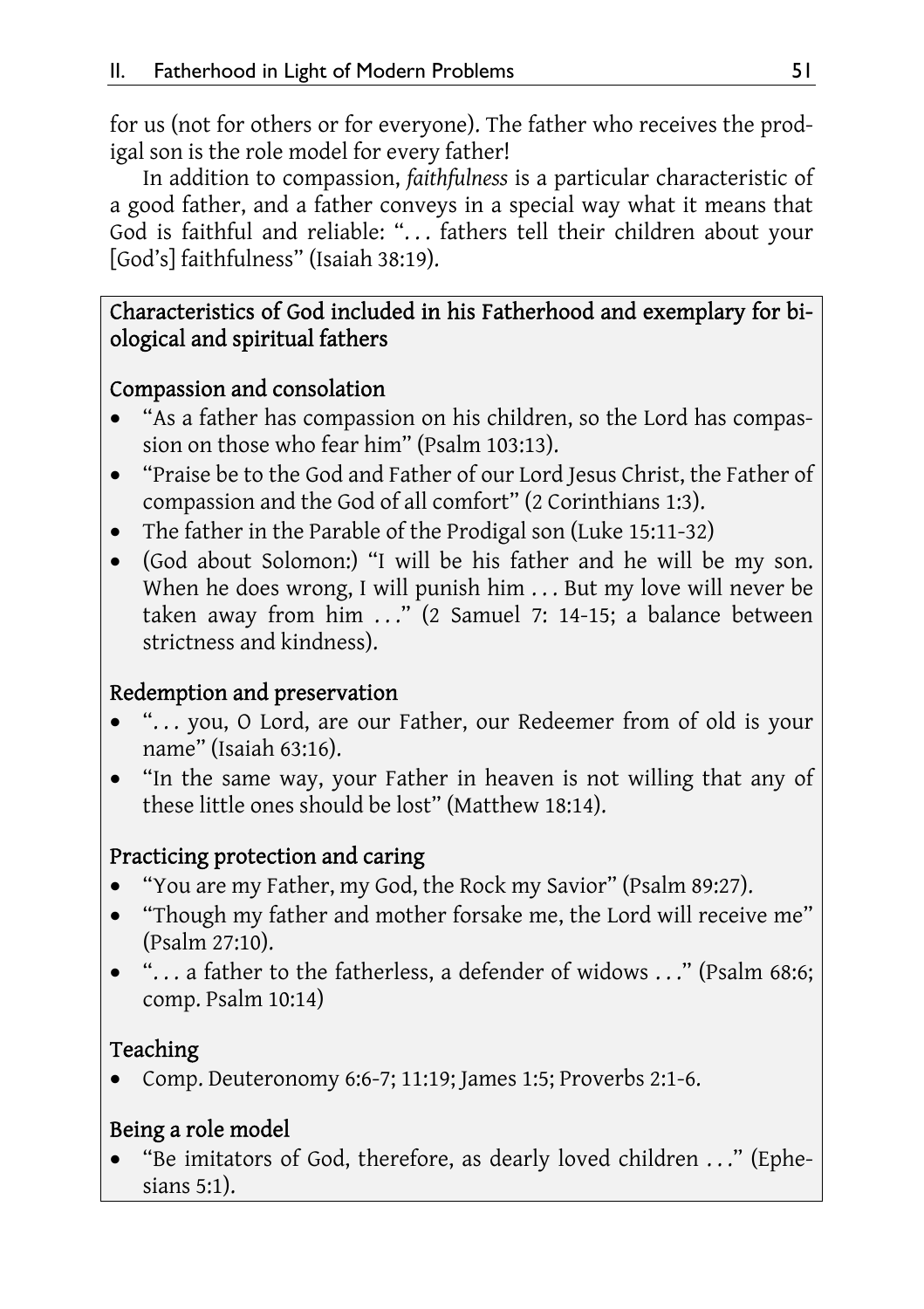"You became imitators of us and of the Lord . . ." (1 Thessalonians 1:6).

### Having authority

- "A son honors his father . . . If I am a father, where is the honor due me?" (Malachi 1:6).
- (about Jesus:) For he received honor and glory from God the Father . . ." (2 Peter 1:17)

# Leading

 "as I bring them back . . . because I am Israel's father . . ." (Jeremiah 31:9)

## Admonishing, child-rearing, punishment

- The suffering of an individual is understood as fatherly child-rearing: Proverbs 3:12; Job 36:5; Psalm 66:10; 118:18; 119:67, 71.
- Proverbs 3:12: ... because the Lord disciplines those he loves, as a father the son he delights in" (Proverbs 3:12; quoted in Hebrews 12:4- 11).
- "Know then in your heart that as a man disciplines his son, so the Lord your God disciplines" (Deuteronomy 8:5).
- "Return, faithless people . . ." (Jeremiah 3:19, 22)
- 2 Samuel 7:14-15 (see above)

# Creating

- (God creates and conceives, while a biological and spiritual father only conceives.)
- Malachi 2:10; Deuteronomy 32:6; Job 38:28; Isaiah 45:10, comp. 45:9-11

# **2. Single Fathers, Stepfathers, "Ex-Fathers"**

# **Single fathers**

In the following it is not a question of making life difficult for single fathers, stepfathers, and others. However, only those who soberly recognize a possible deficit can produce a remedy and alternatives. Moves to another location, for example, are among the most stressful events for children. For that reason, one should think twice about doing this during the phase when you have children. However, if it is unavoidable, then ignoring the situation is of no help. Rather, actively processing this is the only answer. There has to be a lot of talking before and after and ways to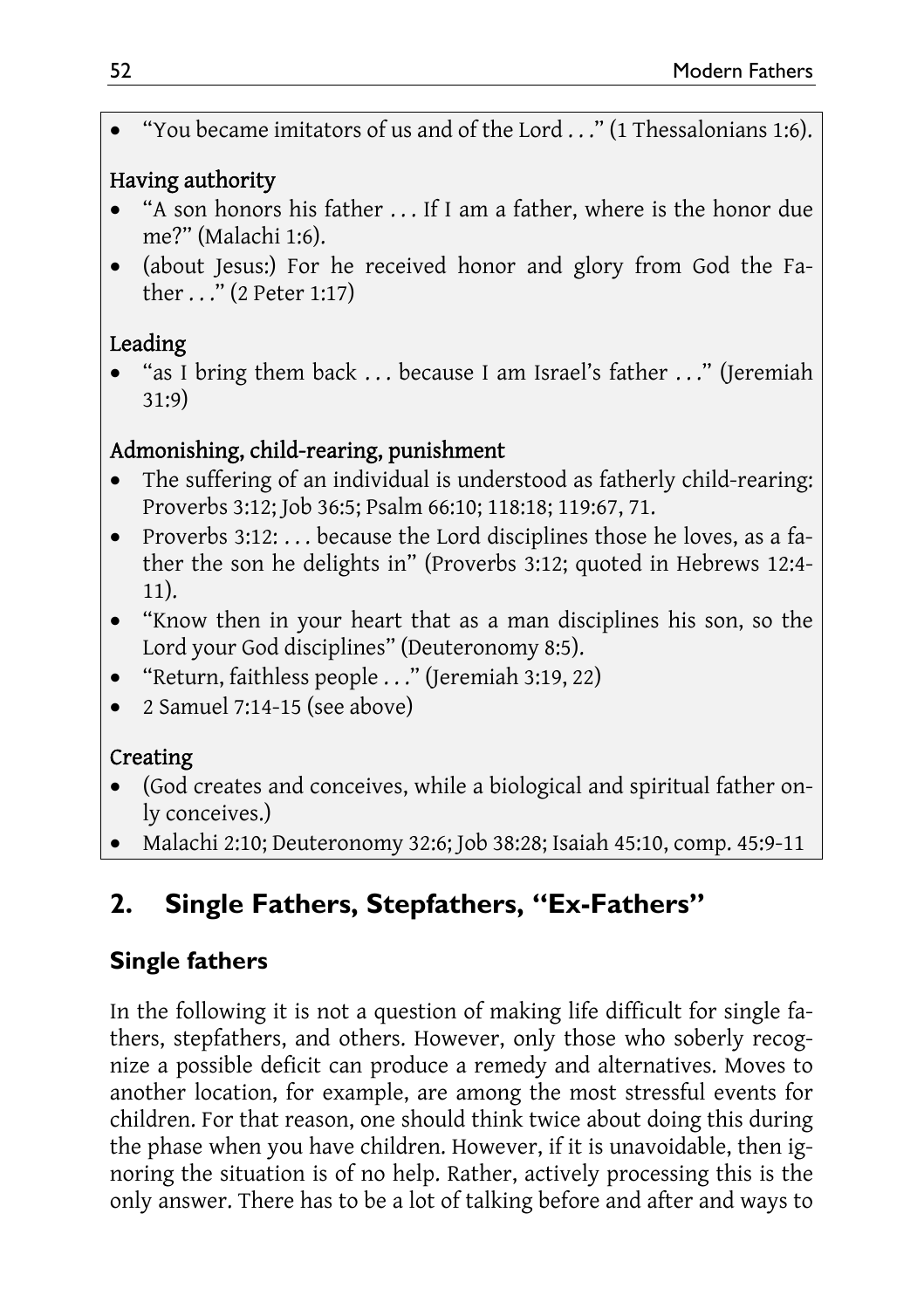ease the upheavals within their trusted living environment. Fatherlessness or raising a child alone has similar consequences which are not solved by angrily declaring them to be non-existent. Rather, it is done by taking a lot of time for children, getting your own ideas, collecting ideas with others, and actively counteracting typical problems.

There are more than 300,000 single fathers in Germany. It is the fastest growing family form. However, along with single mothers, it is often hardly mentioned publicly for reasons of "political correctness." This is the case, although in the meantime they make up 20% of all single parents. In about 75% of all cases, a single father is the result of a divorce or separation, and in about 15% of all cases it is a matter of the death of the female partner. In less than 10% of all cases the man had always been single or had only a loose relationship with a woman.

Most single fathers have already demonstrated an above average level of activity in the household. They come from all levels of society, since this way of life is seldom chosen consciously. Single fathers are mostly better off due to their profession than single mothers. However, the threat of unemployment is a great challenge, especially since only one out of five mothers pays support for the children of single fathers.

In somewhat more than one-half of divorce cases, the ruling is consensually agreed upon that the children grow up with the father, while in something less than one-half of the cases the request on the part of the mother is not granted on account of alcoholism, drugs, psychological illness, or child neglect.

Even if it is the case that the fewest number of single fathers want this situation to be a permanent condition, in most cases it is a permanent way of life. This means that despite principally being open for a new partnership, there is mostly no new partner who comes into question as a stepmother.

Single fathers can be successful.<sup>97</sup> Whoever has understood that a father and a mother are equally important for the rearing of children also understands that a single father indeed has other deficits than a single mother. However, they are not more serious deficits. Single fatherhood is not easier or more difficult than single motherhood, and fathers as well as mothers can – and this has been shown by many studies – successfully take on an astonishingly great number of tasks when the husband or the wife needs to do so.

Since 1998, when new legislation was passed governing the rights of the child in Germany, there has fortunately been the following in § 1626 (3) of the German Civil Code: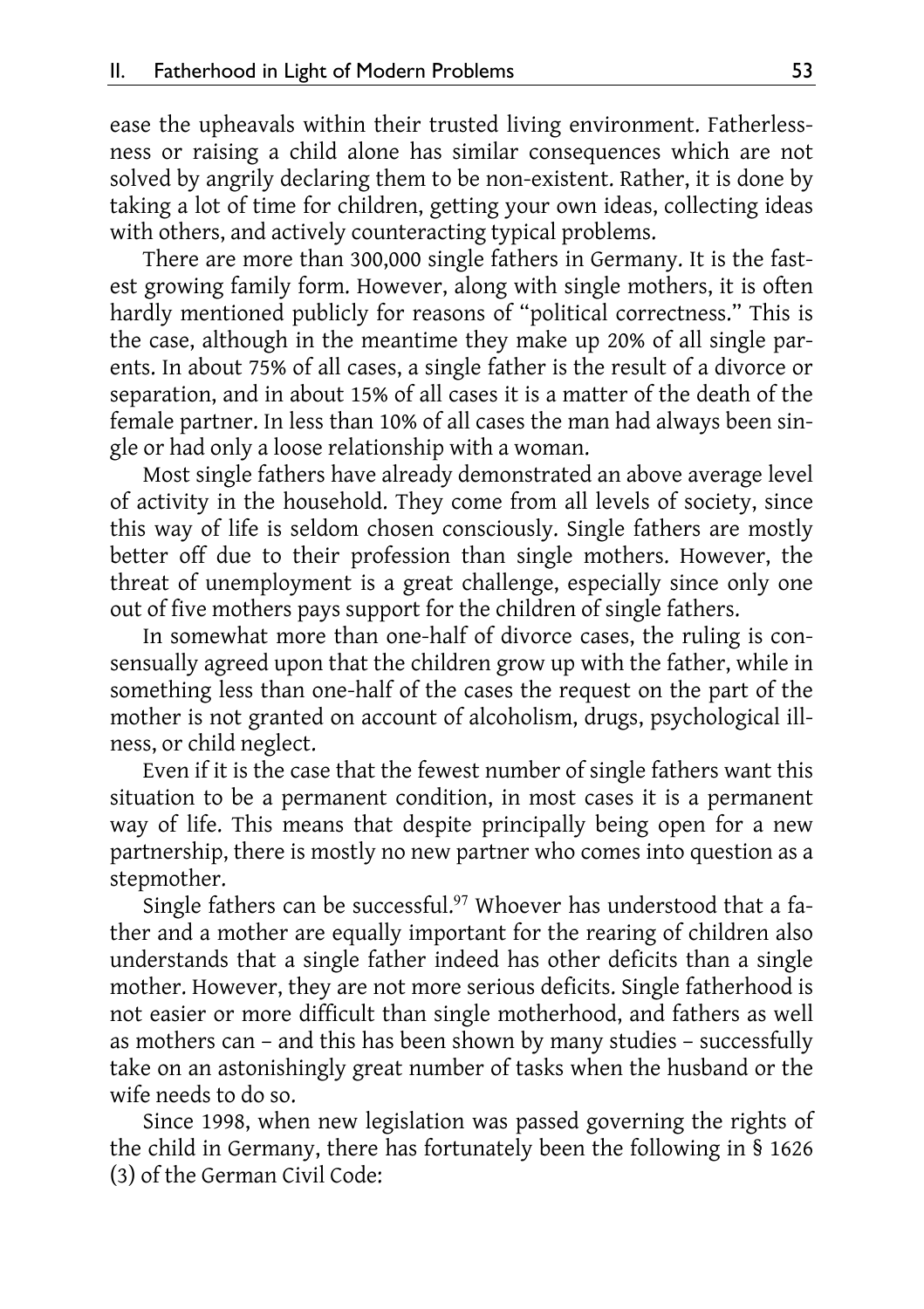"The best interests of the child as a general rule include contact with both parents." This also puts Article 9 of the Convention on the Rights of the Child into practice, which was accepted in 1989 by the General Assembly of the United Nations and has applied in Germany since 1992. Therein, the right to live with both parents is among the rights of a child. This is a good thing, and it also applies as much as possible after a divorce.

### *Recommendations for single fathers and divorced fathers*

- Make sure that your children have a good picture of their biological mother in their mind or retain such a memory. Tell them about the good days from the time of pregnancy and birth.
- Convey clearly to your children that they are not guilty and that this mistake lies between the adults. Do not make allies out of the children.
- Make sure that your children have at least one woman as a role model in their life whom they truly get to know, be it a relative (e.g., an aunt, a grandmother), teacher, church worker, or a longstanding female friend.
- Take everything to heart that is recommended to single mothers in the following. As far as is possible after a divorce, make sure there are good rights of access granted to the biological mother.

### *Recommendations for single mothers and divorced mothers*

I am making an exception to speak to mothers here, because in 80% of all cases it is the mother who files for divorce.<sup>98</sup> After that, it is mostly the mother who decides which type of contact to the biological father the children will have. Naturally, all of this can also apply to the father when they are in charge of the child or the children after a divorce.

• If the child is not directly threatened by the father (e.g., violence, sexual abuse), do not alienate the child from his or her biological father. Your child does not have the least to do with what occurs between your partner and you or what is still occurring. Strictly separate your feelings for your ex-husband from your care for the child and the feelings the child has for his or her father.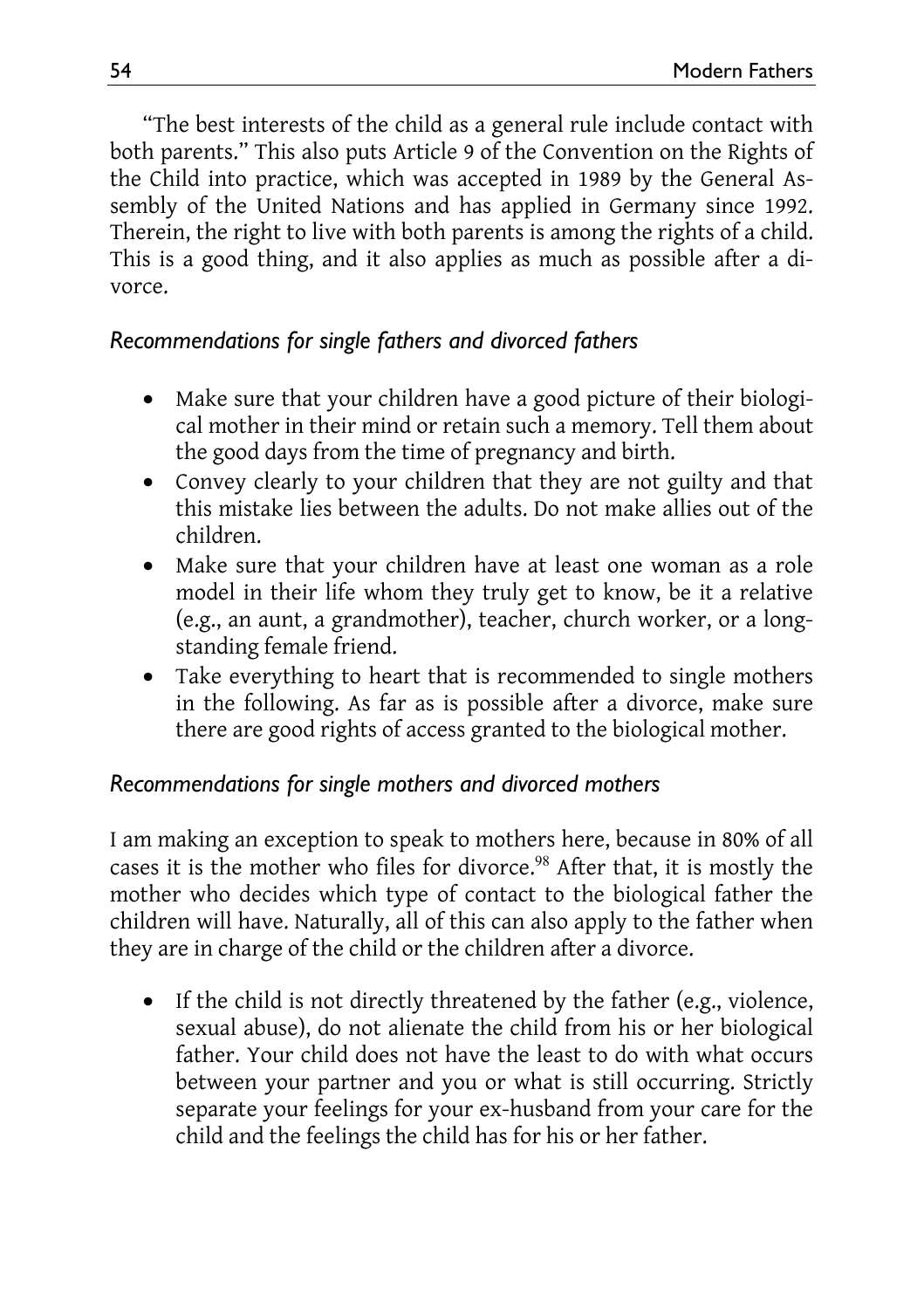- Always speak positively about the time when the three of you lived together. Unload your bitterness about the past with other adults.
- When you have to mention certain negative actions on the part of your ex-husband, make sure that it is a question of clearly outlined and documented actions which the children can understand. Avoid demonizing or giving a fundamentally negative depiction of the character of your ex-husband.
- Your child is not your psychiatrist from whom you want to get advice. Your child is not your judge, before whom you have to justify yourself. Your child is not your mother or friend, to whom you go to have a cry. Your child needs trust, warmth, protection, leadership, and counseling. When you speak about family affairs and the ex-husband, speak about the life and identity of the child because for the child even the worst father will always remain his or her father.

# **Stepfathers**

Stepfathers have long since become a part of everyday life in our time. The central problem is "that up to just a few decades ago, the role of the stepfather in our cultural environment was relatively clearly defined. He had to replace the deceased father as the head of the family, as the childrearer of the family, and in many cases as the provider for the children. The fact that becoming a stepfather is in many cases preceded by a divorce or a separation between the biological parents and the fact that the stepfather comes along in addition to the biological father who is still alive, as well as due to circumstances where the role of the father has been subject to massive changes over past decades, have all led to the role of the stepfather being an extremely indefinable one. There is no generally valid or institutionally expected role for the stepfather. He does not possess any rights and duties towards his stepchildren, and he is not related to them. It is unclear as to the degree he replaces the father who lives outside of the family, whether he should be the child-rearer, a leisure time buddy, a good friend, or only the mother's partner. It is often expected that he is at the same time a parent and a 'non-parent' Thus the biological mother mostly expects that the stepfather be integrated into the family, that he take on the tasks of a father, and that he relieve her in providing care and participating in the upbringing. At the same time, mothers often react in a contradictory manner when their partners be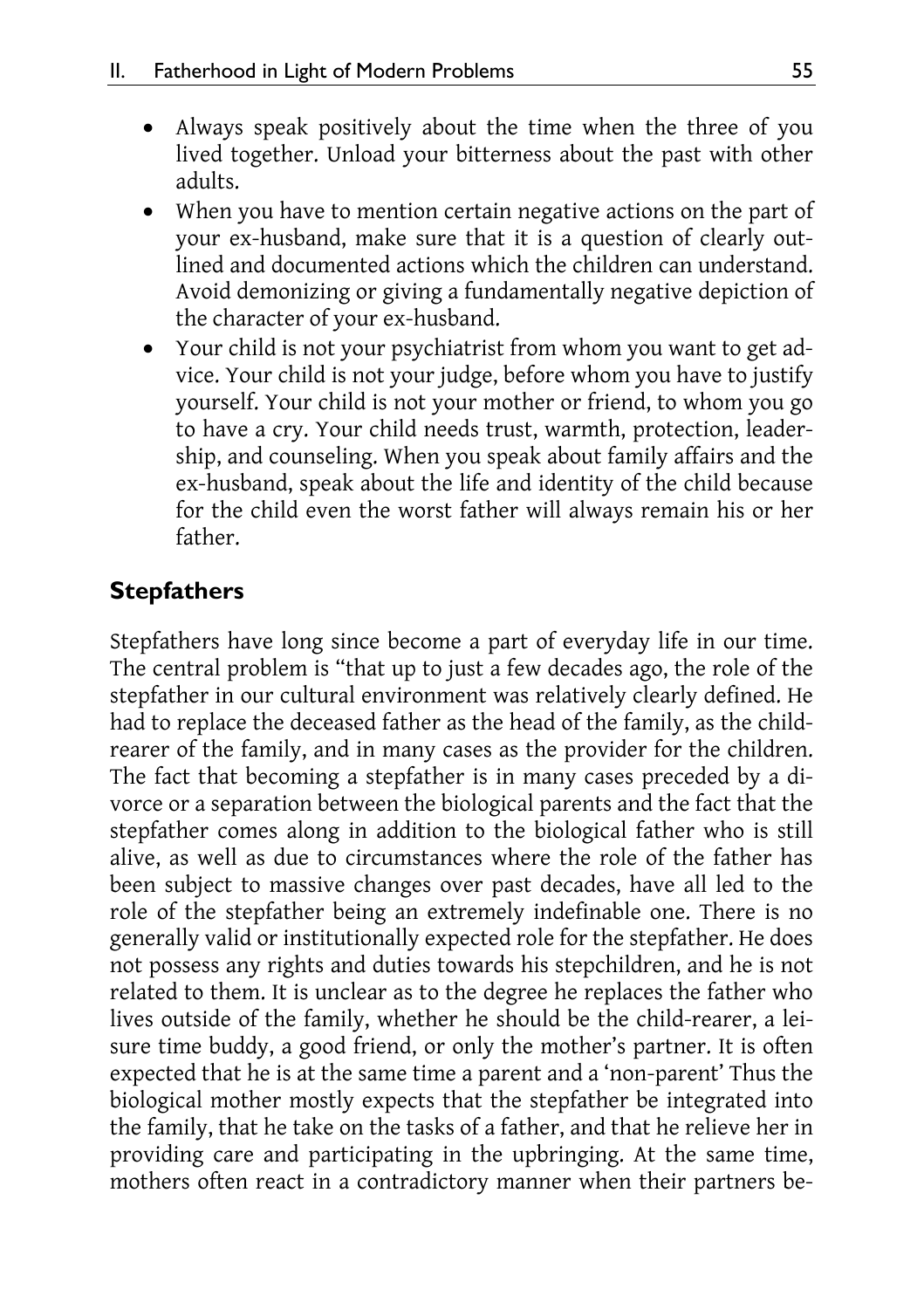have in a manner corresponding to these expectations. Indeed, many mothers often want support and relief with respect to the children, but they are not prepared to give up a part of their upbringing competence and responsibility ... Also, the expectations and desires the children have with respect to the 'new' man in the family can be extremely different and sometimes contradictory. They can range from the hope of getting the 'right' father, to the expectation of having gained a leisure time buddy, a chum, or a good friend, and on to the desire that this man will not interfere in the affairs of the family and that he will again be gone from the family as quickly as possible. In light of these ambiguities, it is not surprising that stepfathers often evaluate themselves worse than biological fathers, that they entertain doubts, and face their own role selfcritically . . . "99

On the other hand, stepfathers also have great opportunities, since loving and determined men who have time, can be esteemed by children, and stepfathers can be true companions for life. Children like having exemplary men in their life, and most of the time stepfathers remain the only men playing a shaping role in the life of the children.

It is thus tremendously important for stepfathers to discuss in detail with the mother what roles they are to play and to then convey this clearly to the children. Should they replace the biological father with all his rights and duties? Should they only be a good friend of the family and not question the role of the biological father, etc.? Children can adjust to an astonishingly large number of situations and rules. There is only one thing which they do poorly: constantly see the rules changed and thus grow up in uncertainty.

If one asks which factors, seen statistically, help stepfathers form a positive relationship with their children, these are 1. one's own biological children, 2. being married to the mother, 3. having a harmonious permanent relationship with the mother, 4. the expressed desire of the mother that the stepfather assume full rights and duties, 5. mutual values of upbringing held by the father and the mother, 6. the age of the children – the older they are, the more difficult it is for them to accept the new father. If the first father has died, the stepfather is mostly accepted rather easily. If the first father is still living and is only no longer present in the family due to divorce, being a stepfather is a significantly greater challenge.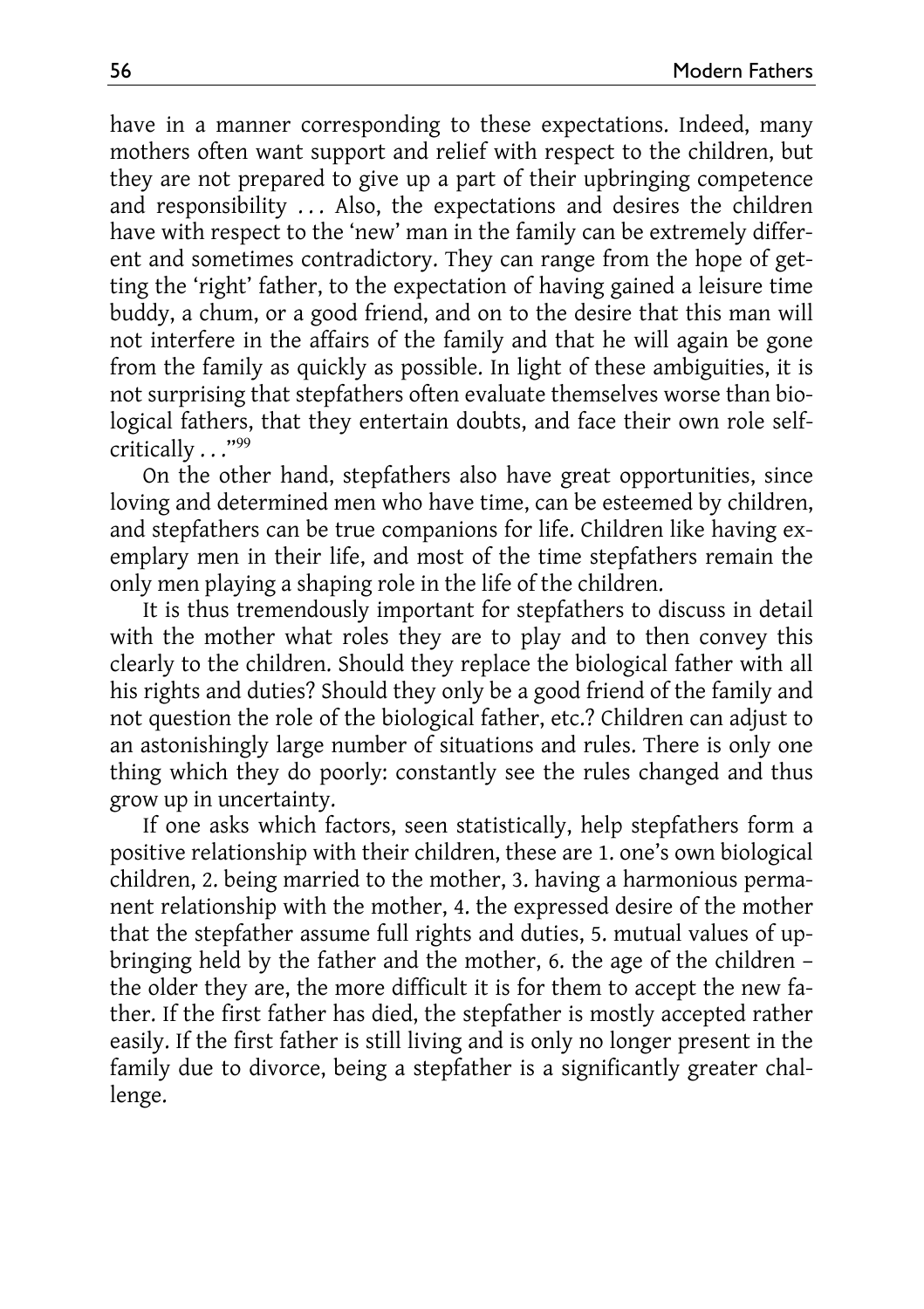### *Recommendations for stepfathers*

- Agree upon with the mother which of the many different possible roles you should have and want as a stepfather, and take a consistent stand for holding to this agreement and not changing your role daily according to the situation or mood.
- Make sure that when the family meets it is clearly communicated to the children which tasks they have and what their rights and duties are and are not.
- It is absolutely important to consider adoption if the biological father is no longer living or is completely unknown to the child. However, if the biological father is still living and the child regularly sees him, you should not create a legal situation where an appearance is conveyed to the child that you want to cut out the child's biological father.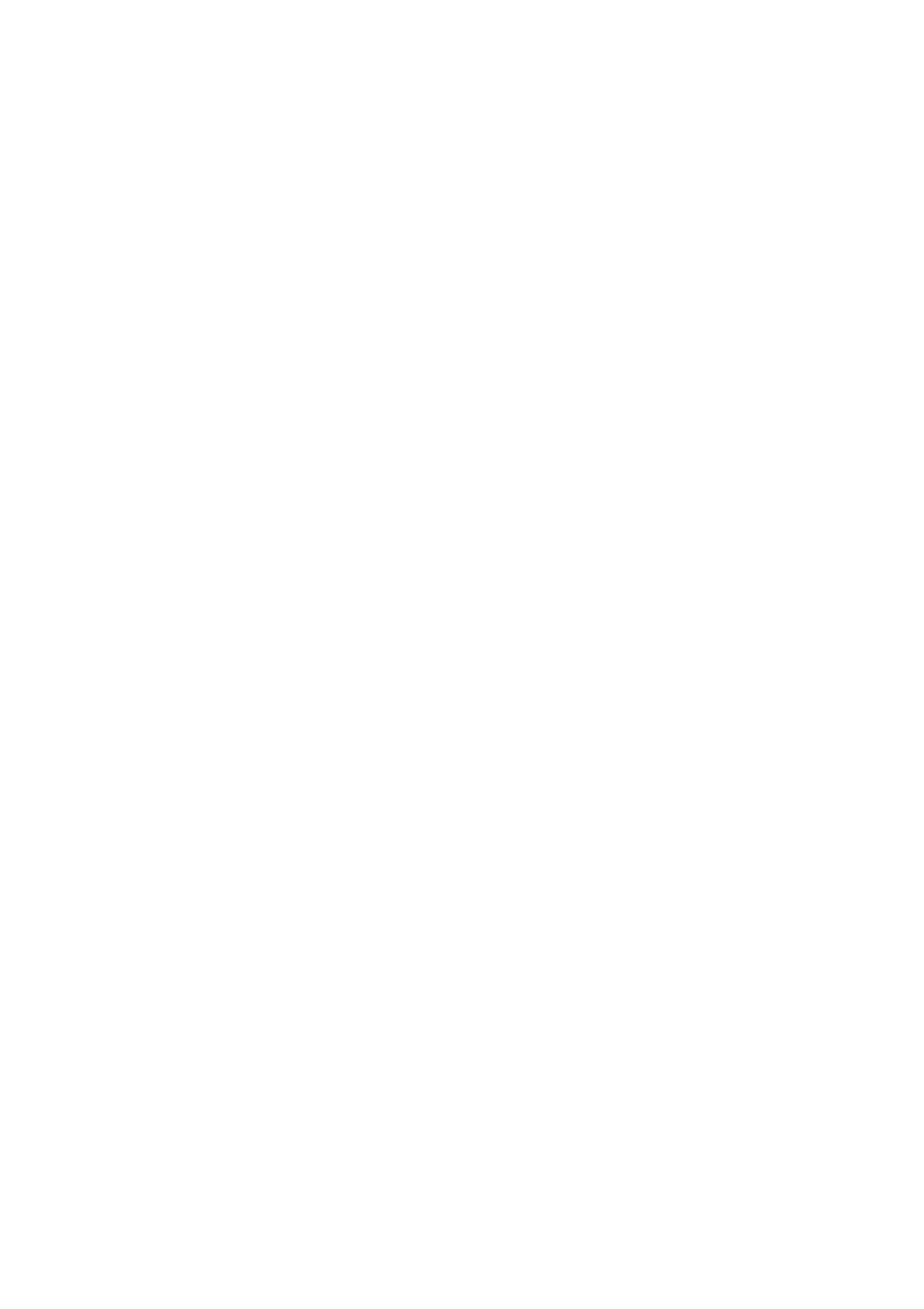# **III. Literature Tips**

### **The Importance of Fathers and Families and the Dangers of Fatherlessness**

- https://www.fatherly.com/health-science/science-benefits-offatherhood-dads-father-effect/
- https://www.focusonthefamily.com/socialissues/marriage/high-cost-offatherlessness/high-cost-to-fatherlessness-to-children
- http://fathers.com/statistics-and-research/the-consequences-offatherlessness/ (2019)
- https://mensrights.com.au/hot-topics/the-high-costs-of-fatherlessness/ (2019)
- https://www.psychologytoday.com/us/blog/the-time-cure/201808/thefatherless-generation (2018)
- https://www.ncbi.nlm.nih.gov/pmc/articles/PMC3904543/ (2013)
- http://www.fira.ca/cms/documents/29/Effects\_of\_Father\_Involvement. pdf (2007)
- http://www.ecdip.org/docs/pdf/IF%20Father%20Res%20Summary%20% 28KD%29.pdf (2002)
- Meg Meeker. *Strong Fathers, Strong Daughters*. Regnery: Washington, 2007
- Kyle D. Pruett, *Fatherneed: Why Father Care is as Essential as Mother Care for Your Child*, New York: Broadway Books, 2000.
- Pamela Thomas. *Fatherless Daughters: Turning the Pain of Loss into the Power of Forgiveness*. Simon & Schuster: New York, 2018
- Babul Luise. The Fatherless Daughter Project: Understanding Our Losses and Reclaiming Our Lives. Penguin Random House, New York City, 2016
- David Blankenhorn. *Fatherless America: Confronting Our Most Urgent Social Problem*. HarperCollins: Neww York City, 1996
- Sam Mehaffie, Darlene Mehaffie. *Fatherless America and the Church*. Createspace Independent Pub, n. pl., 2014
- John A. Sowers, Donald Miller. *Fatherless Generation: Redeeming the Story*. Zondervan: Grand Rapids (MI), 2010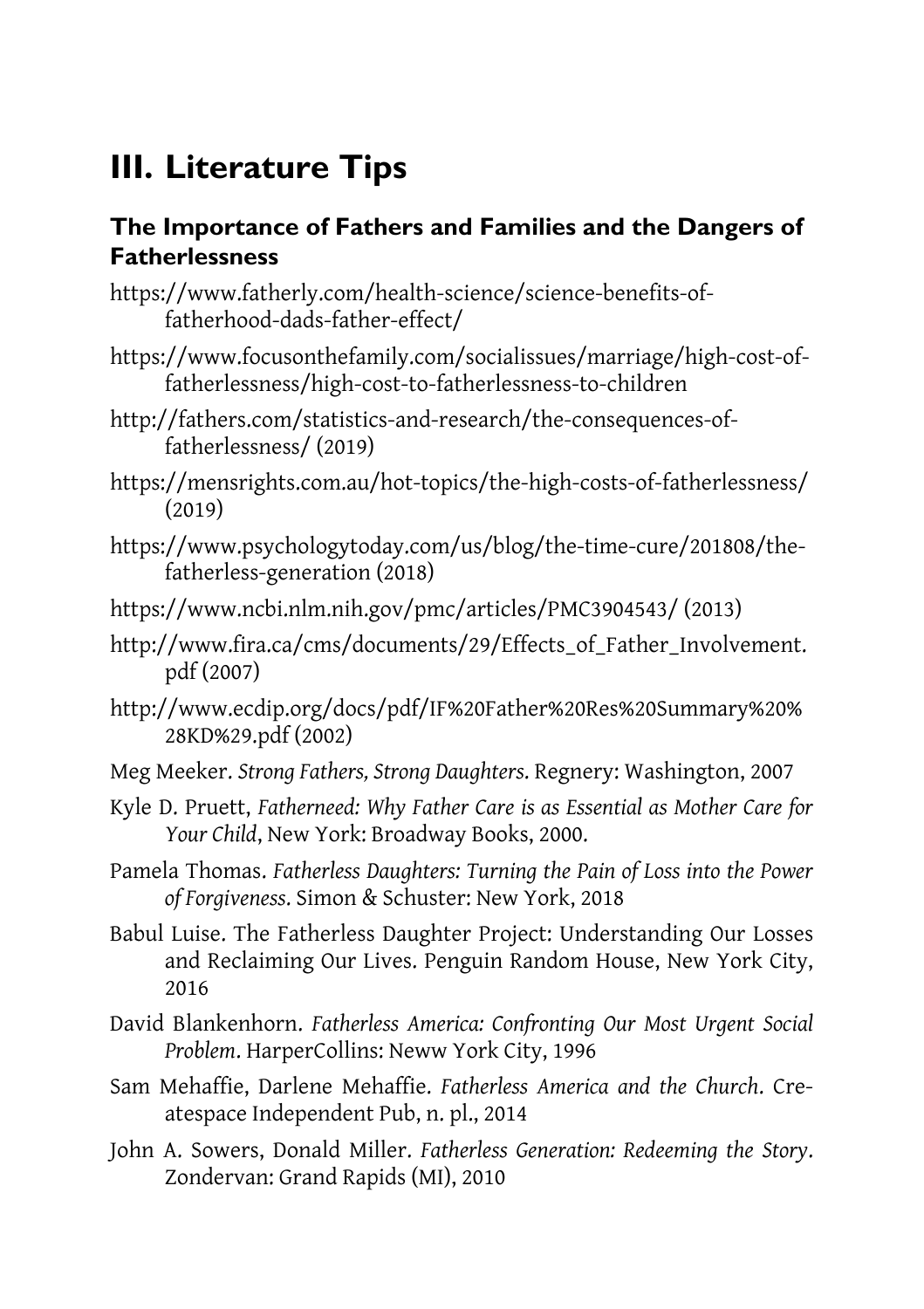- Jonathan Diamond. *Fatherless Sons*. Healing the Legacy of Loss. John Wiley & Sons: New York City, 2006
- David Popenoe. *Families Without Fathers*. Aldine Transaction: New Brunswick, 2009
- David Popenoe, *Life without Father: Compelling New Evidence that Fatherhood and Marriage are Indispensable for the Good of Children and Societ*y, New York: Free Press, 1996.
- Marybeth Shinn, "Father Absence and Children's Cognitive Development," *Psychological Bulletin* 85 (1978), pp. 295-324.
- Louis Kriesberg. *Mothers in Poverty A Study of Fatherless Families*. Aldine Transaction: New Brunswick, 2006

#### *In German:*

- *Facetten der Vaterschaft*. Berlin, Bundesministerium für Familie, Senioren, Frauen und Jugend, 2006. 250 pp. (mainly by Wassilios E. Fthenakis and colleagues), only electronically: www.bmfsfj.de/Kategorien/ Forschungsnetz/forschungsberichte,did=70116.html.
- Franz-Xaver Kaufmann, *Schrumpfende Gesellschaft: Vom Bevölkerungsrückgang und seinen Folgen*, Frankfurt: Suhrkamp, 2005.
- Dieter Lenzen, *Vaterschaft: Vom Patriarchat zur Alimentation*, Reinbek: Rowohlt Taschenbuch Verlag, 1991 (Original date of publication)/2002.
- Frank Pittman, *Warum Söhne ihre Väter brauchen: Der schwierige Weg zur Männlichkeit*, München: dtv, 1996.
- Thomas Schirrmacher, *Der Segen von Ehe und Familie*, Bonn: Verlag für Kultur und Wissenschaft, 2006.
- Matthias Franz, among others, "Wenn der Vater fehlt: Epidemiologische Befunde zur Bedeutung früher Abwesenheit des Vaters für die psychische Gesundheit im späteren Leben," Zeitschrift für psychosomatische Medizin 45 (1999), pp. 260-278 (abridged version in Psychologie heute 3/2004: www.vafk.de/themen/wissen/psycho/ wenn\_der\_vater\_fehlt.htm).
- Ellen Frauenknecht, "Der Schlüssel zum Glück: geteilte Kinder-Erziehung," Die Welt, May 30, 1998, p. G10.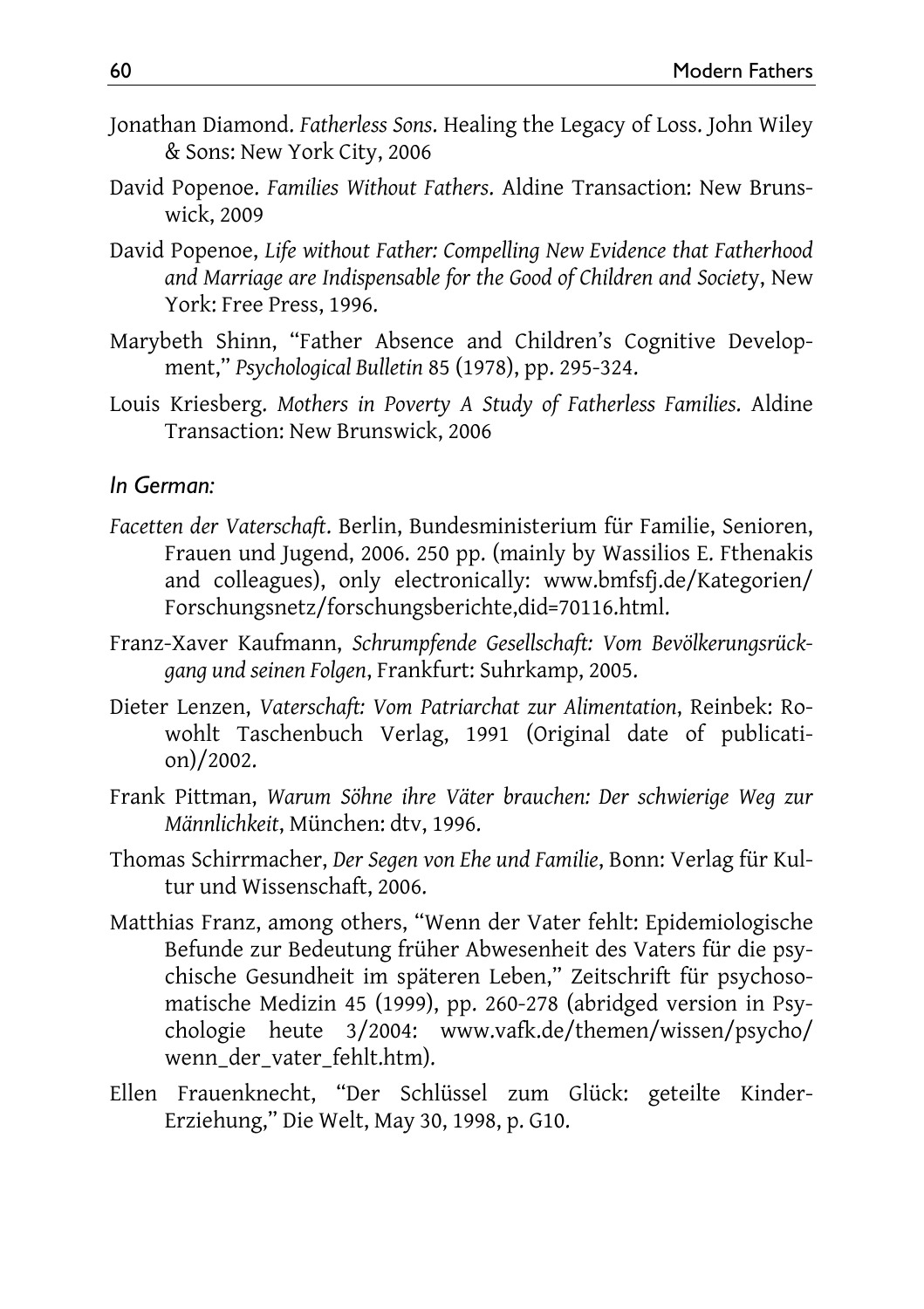- Horst Petri, "Vaterlose Gesellen: Es wird höchste Zeit zu erkennen, welche Katastrophe für die Gesellschaft in der Vaterlosigkeit steckt," Die Welt, April 19, 2000, p. 11.
- Ulrike Plewina, "Das Trauma der Trennung: Wenn Mama und Papa auseinandergehen, leiden die Kinder oft ein Leben lang," Focus 49/2001, pp. 52-65.
- Paul Josef Cordes, *Die verlorenen Väter: Ein Notruf*, Freiburg: Herder, 2003.
- Matthias Franz, "Wenn der Vater fehlt Spätfolgen einer vaterlosen Gesellschaft," pp. 167-182 in: Eberhard Beckers, among others, Die Programmierung des kindlichen und jugendlichen Gehirns, Gießen: Verlag des Professorenforums, 2002.
- Michiaki und Hildegard Horie, Auf der Suche nach dem verlorenen Vater, Wuppertal: R. Brockhaus, 1989<sup>2</sup>.
- Horst Petri, Das Drama der Vaterentbehrung: Chaos der Gefühle Kräfte der Heilung, Freiburg: Herder, 2000<sup>2</sup> (not used here: 2006<sup>3</sup>).
- Thomas Schirrmacher, Der Segen von Ehe und Familie, pp. 74-82, 116-124 (see above).
- Alexander Thomas, "Untersuchungen zum Problem der vaterlosen Erziehung in ihrem Einfluß auf die psycho-soziale Entwicklung des Kindes," *Psychologische Beiträge* 22 (1980), pp. 27-48.

# **Father Research**

http://thefatheringproject.org/research/

https://aleteia.org/2017/06/30/the-research-is-in-fathers-areirreplaceable/

http://www.fatherhoodinstitute.org

https://www.fatherhood.org/fatherhood-research

http://www.fathers.com/statistics-and-research/

http://www.fira.ca

https://www.fatherly.com/health-science/science-benefits-offatherhood-dads-father-effect/

http://www.fatherhoodinstitute.org/2018/contemporary-fathers-in-the-

uk/ https://www.frpn.org

Henry B. Biller, Fathers and Families. Paternal Factors in Child Development, Westport (CT, USA)/London: Auburn House, 1993.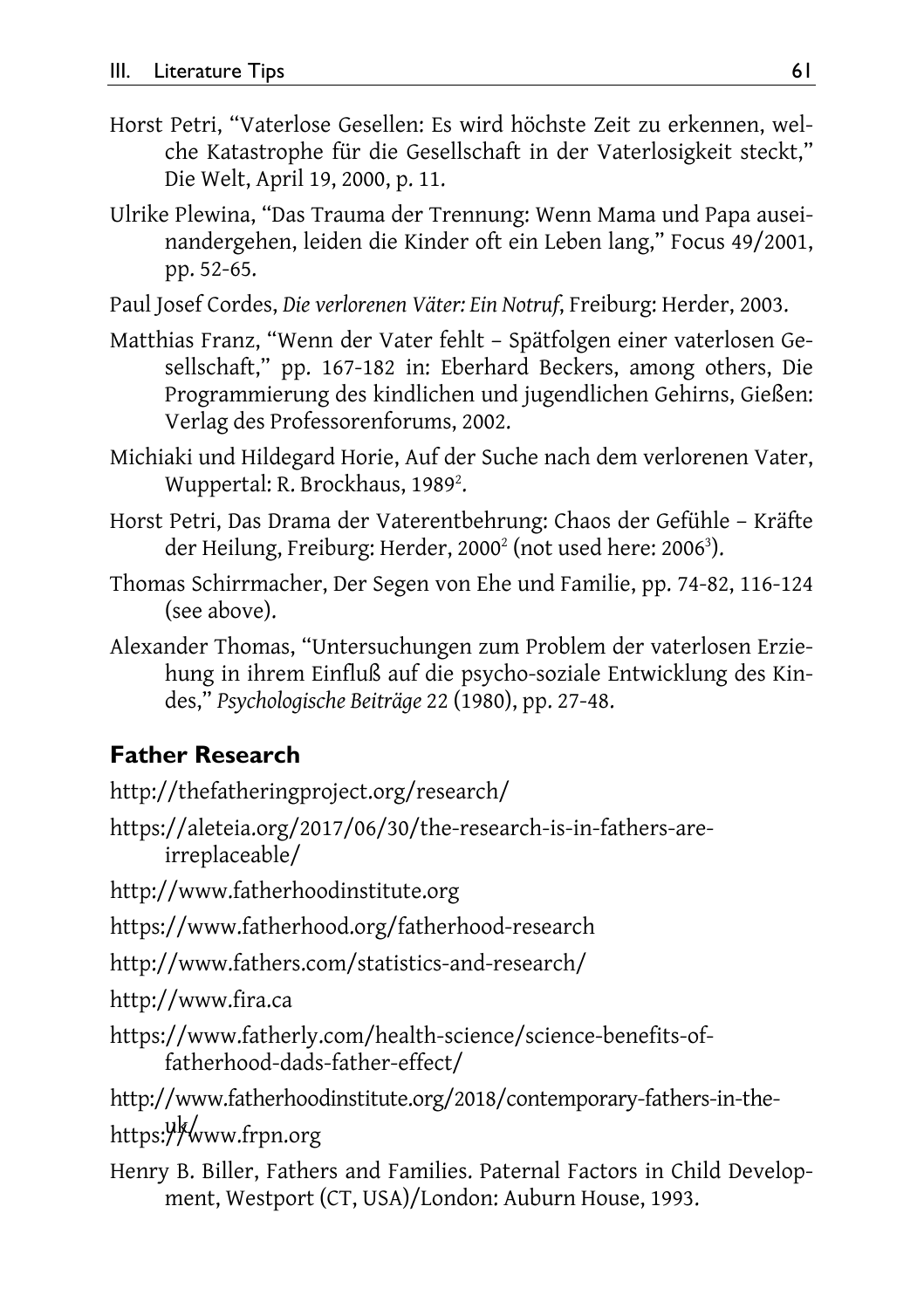- Henry B. Biller/Richard S. Solomon, Child Maltreatment and Paternal Deprivation, Lexington (MA, USA)/ Toronto: Lexington Books, 1986.
- Henry B. Biller, Paternal Deprivation, Lexington (MA, USA): Heath, 1974.
- Natasha Cabrera, Catherine S. Tamis-LeMonda, Robert H. Bradley, Sandra Hofferth, Michael E. Lamb, "Fatherhood in the Twenty-First Century," Child Development 71 (2000), pp. 127-136.
- Michael E. Lamb (ed.), The Role of the Father in Child Development, New York: John Wiley & Sons 1976<sup>1</sup>; 1981<sup>2</sup>; 1997<sup>3</sup>; 2004<sup>4</sup> (the respective editions are significantly expanded and updated).
- Michael E. Lamb/Charlie Lewis, "The Development and Significance of Father-Child Relationships in Two-Parent Families," pp. 272-306, in: Michael E. Lamb (ed.), The Role of the Father in Child Development, New York: John Wiley & Sons 2004<sup>4</sup>.
- Margaret O'Brien, "Social Science and Public Policy Perspectives on Fatherhood in the European Union", pp. 121-145, in: Michael E. Lamb (ed.), The Role of the Father in Child Development, New York: John Wiley & Sons 2004<sup>4</sup>.

#### *In German:*

- Stephan Barth, "Vaterschaft im Wandel." www.stephan-barth.de/vater sch.htm.
- "Das neue Bild vom Vater," Geo 1/2001. www.geo.de/GEO/kultur/gesell schaft/780.html?p=1.
- Judith Rauch, "Das neue Bild vom Vater." Spiegel Online, April 25, 2006. www.spiegel.de/wissenschaft/mensch/0,1518,411244,00.html.
- Christine Brinck, "Familie ist nicht gleich Familie," Die Welt, March 15, 2000, p. 11.
- Jean Le Camus, Väter: die Bedeutung des Vaters für die psychische Entwicklung des Kindes, Weinheim: Beltz, 2001, 2003.
- Jean Le Camus, Vater sein heute: für eine neue Vaterrolle, Weinheim: Beltz, 2001.
- Horst Petri, Väter sind anders: Die Bedeutung der Vaterrolle für den Mann, Stuttgart: Kreuz, 2004.
- Ursula Lehr, "Die Rolle von Vater und Mutter in der frühen Sozialisation des Kindes." Therapiewoche 30 (1980), pp. 649-665.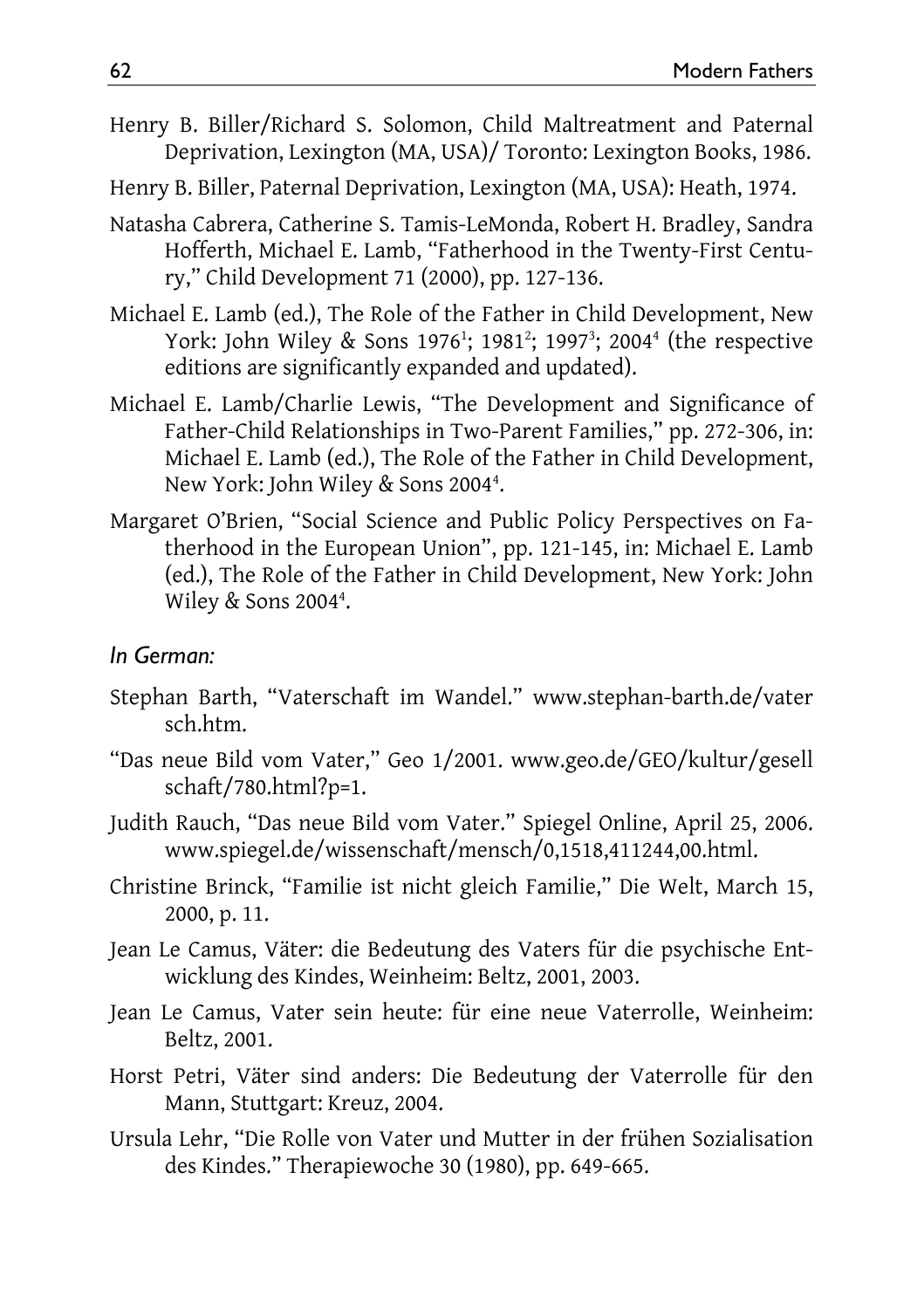- Wassilios E. Fthenakis, among others, Engagierte Vaterschaft, Opladen: Leske und Budrich, 1999.
- Wassilios E. Fthenakis, Väter, 2 Vols., München: Urban und Schwarzenberg, 1985; München: dtv, 1988.
- Wassilios E. Fthenakis/Beate Minsel. Die Rolle des Vaters in der Familie. Schriftenreihe des Bundesministeriums für Familie, Senioren, Frauen und Jugend 213, Stuttgart: W. Kohlhammer, 2002.
- Karin Grossmann/Klaus E. Grossmann, Bindungen das Gefüge psychischer Sicherheit, Stuttgart: Klett-Cotta 2004 (additionally: Katrin Sachse. "Der geheimnisvolle Code," Focus 38/2004, pp. 124-132).
- Inge Seiffke-Krenke, Psychotherapie und Entwicklungspsychologie, Berlin/Heidelberg: Springer, 2004, Chapter 7, pp. 195-224.
- Inge Seiffke-Krenke. "Neuere Ergebnisse der Vaterforschung." Psychotherapeut 46 (2001) 6, pp. 391-397.

### **Practical Tips for "Expectant Fathers;" Advice for Phases of Development**

- https://www.parents.com/parenting/dads/101/how-life-changes-whenyou-become-a-dad/
- https://kidshealth.org/en/parents/father.html
- https://www.verywellfamily.com/ways-becoming-a-dad-changes-you-1270648
- https://www.gq.com/story/how-to-be-a-father

http://www.hackingfatherhoodbook.com

- Ken Canfield, *The Heart of a Father: How Dads can Shape the Destiny of America*, Chicago: Northfield, 1996.
- Nate Dallas. *Hacking Fatherhood: Preparing for Success in the Biggest Role of Your Life*. Nathan Dallas: New York, 2017
- Armin A. Brott. *The New Father: A Dad's Guide to the First Year*. Abbeville: New York, 2015-7<sup>th</sup> ed.
- Armin A. Brott. *The Expectant Father: The Ultimate Guide for Dads-to-Be.* Abbeville: New York, 2015-4<sup>th</sup> ed.
- Tom Limbert. *Dad's Playbook*. Chronicle Books: San Francisco, 2012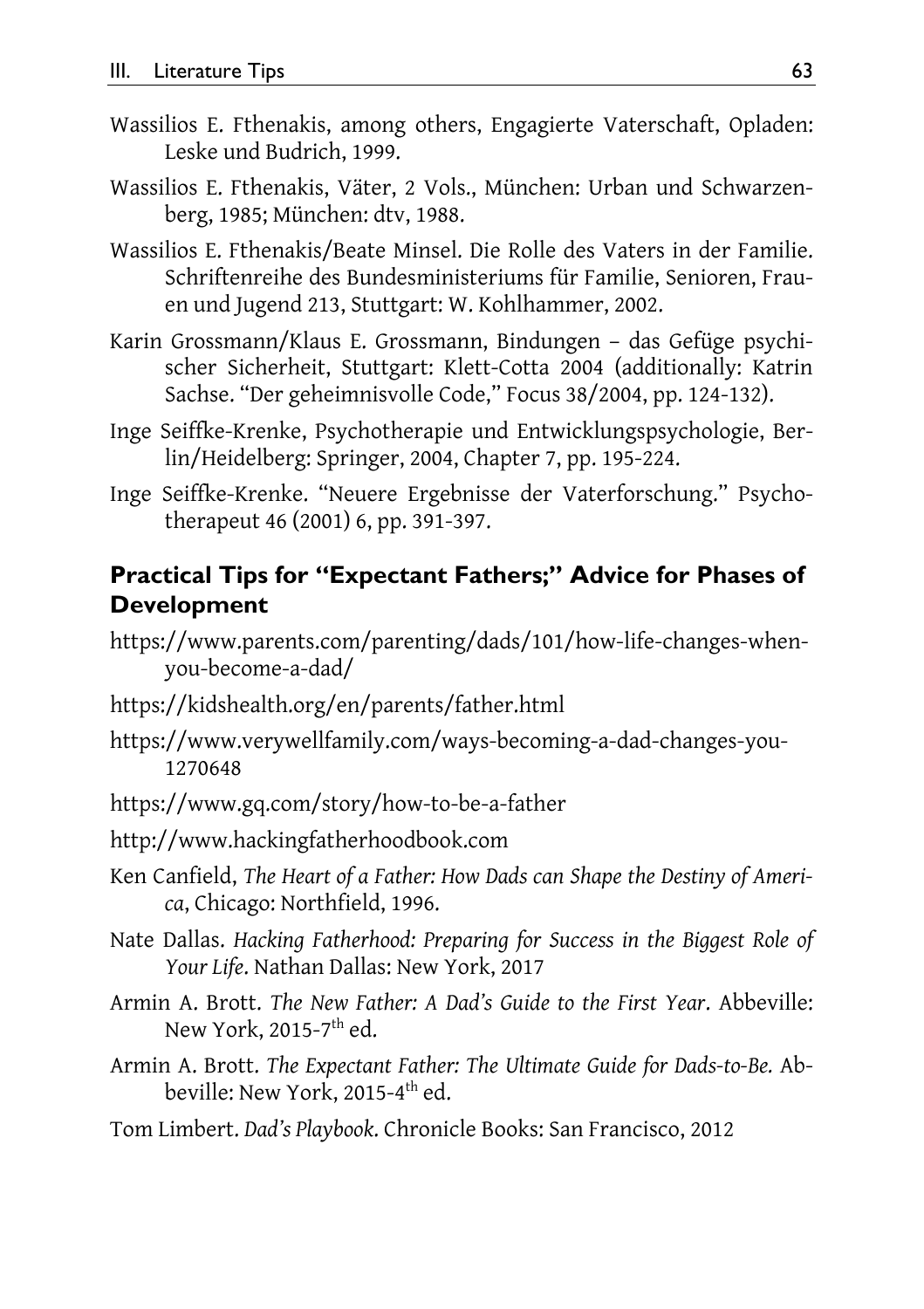- Larry Hagner. *The Dad's Edge*. Larry Hagner, USA. 2015, Download: https://www.orderofman.com/wpcontent/uploads/2016/07/Dads-Edge-for-Chris.pdf
- Gary Greenberg, Jeannie Hayden. Be Prepared: A Practical Handbook for New Dads. Simon & Schuster: New York, 2004

Nate Dallas. Hacking Fatherhood. Nate Dallas: USA, 2017

### *In German:*

www.familienhandbuch.de.

- Ian Banks, Vater sein dagegen sehr: Kluger Rat für werdende und erziehende Väter und ihre Partnerinnen, Zürich: Oesch, 2003.
- Lothar Beyer, Das Baby-Buch für neue Väter, München: Mosaik/Ullstein, 2005.
- Wassilios E. Fthenakis/Martin R. Textor (eds.), Knaurs Handbuch Familie, München: Knaur, 2004.
- Harry H. Harrison, Vater & Sohn, Hamburg: Lardon Media, 2004.
- Harry H. Harrison, Vater & Tochter, Hamburg: Lardon Media, 2004.
- Jens Oenicke, Der werdende Vater Anleitung zur perfekten Vaterschaft, Berlin: Zeitgeistfactory, 2005.
- Jan-Uwe Rogge, Kinder brauchen Grenzen, Reinbek: Rowohlt Taschenbuch Verlag, 2004<sup>25</sup>; Kinder brauchen Grenzen. Eltern setzen Grenzen, ibid. 2007.
- Robert Richter/Eberhard Schäfer, Das Papa-Handbuch: Alles, was Sie wissen müssen zu Schwangerschaft, Geburt und dem ersten Jahr zu dritt, München: Gräfe und Unzer, 2005.
- Felix Rohner-Dobler, Familien brauchen Väter: Ermutigung und Rituale, München: Kösel, 2006.
- Ralf Ruhl, Kinder machen Männer stark: Vater werden, Vater sein, Reinbek: Rowohlt Taschenbuch Verlag, 2000.

## **Christian Guidebooks and Aids, Research on Christian Families**

Rick Johnsone. *Better Dads, Stronger Sons*. Fleming H. Revell: Acta (MI), 2017

Traci Smith. *Faithful Families*. Chalice Press: Atlanta (GA), 2017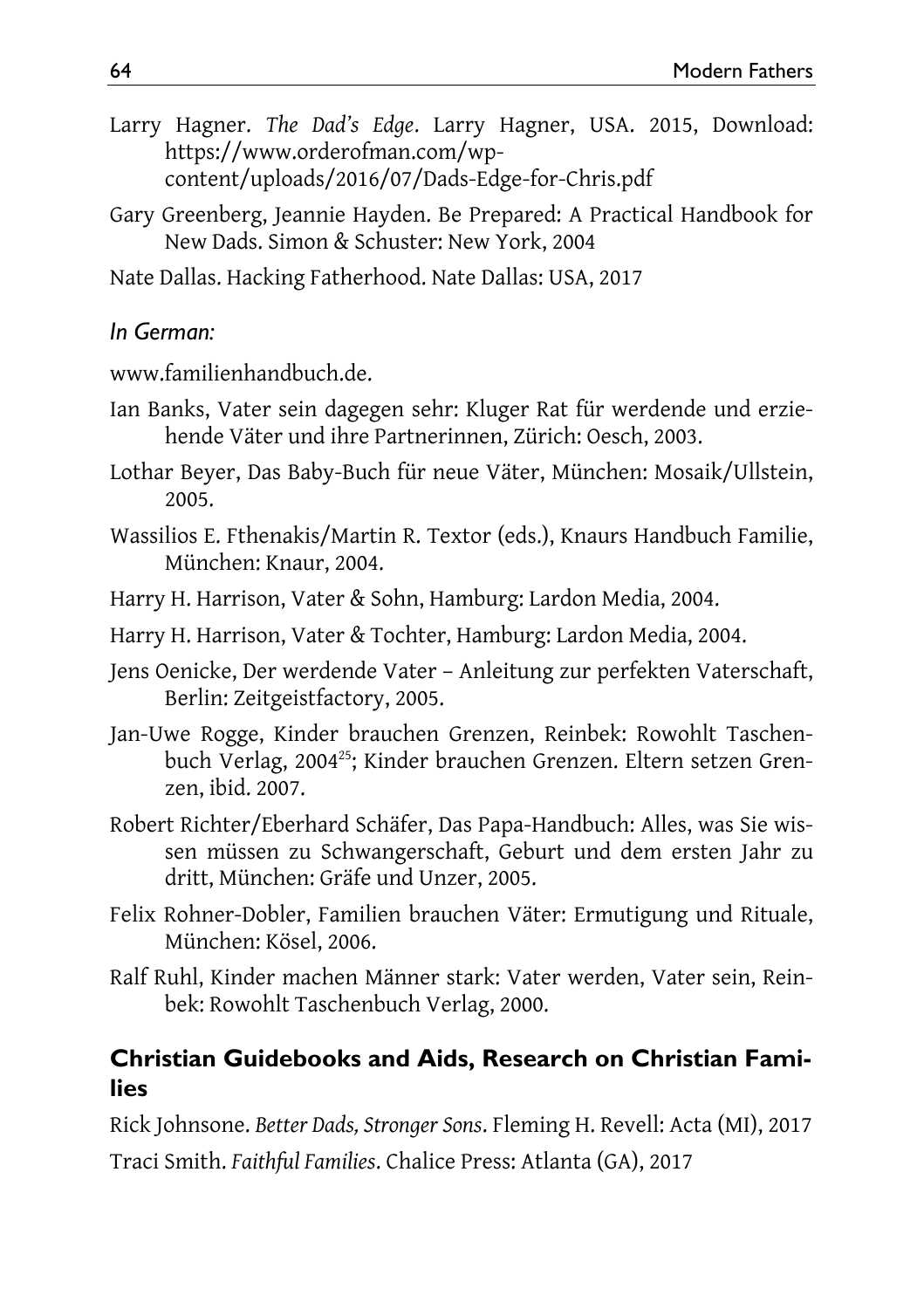W. Bradford Wilcox, *Soft Patriarchs, New Men: How Christianity Shapes Fathers and Husbands*, Chicago/London: The University of Chicago Press, 2004.

Etan Thomas, Nick Chiles (ed). *Fatherhood*. Penguin: New York, 2013

#### *In German:*

- James Dobson, Das eigenwillige Kind, Holzgerlingen: Hänssler, 2001<sup>4</sup>.
- James Dobson, Anti-Frust-Buch für Eltern von willigen und eigenwilligen Kindern, Kehl: Edition Trobisch, 1993<sup>2</sup>.
- James Dobson, Der große Familien- und Erziehungsratgeber, Holzgerlingen: Hänssler, 1998.
- James Dobson/Shirley Dobson, Stille Zeit für Eltern: Andachten zum Auftanken, Asslar: Gerth, 2005<sup>2</sup>.
- Wilhelm Faix, Wie viel Vater braucht ein Kind? Holzgerlingen: Hänssler, 2003.
- Wilhelm Faix, Die christliche Familie heute: Ergebnisse einer Untersuchung, Bonn: VKW, 2000.
- Michiaki und Hildegard Horie, Auf der Suche nach dem verlorenen Vater, Wuppertal: R. Brockhaus, 1989<sup>2</sup>.
- Cornelia Mack/Friedhilde Stricker (eds.), Zum Leben erziehen, Hänssler: Holzgerlingen, 2002, therein by Thomas Schirrmacher: "Die Ehe der Eltern," pp. 101-107 and "Generationen und unterschiedliche Erziehungsmaßstäbe," pp. 182-187.
- Eberhard Mühlan, Bleib cool, Papa! Guter Rat für gestreßte Väter, Asslar: Gerth, 2001<sup>4</sup>.
- Thomas Schirrmacher, Erziehung, Bildung, Schule, VTR: Nürnberg, 2002.
- Thomas Schirrmacher, Ethik, 7 Vols., Hamburg: RVB/Nürnberg: VTR, 20043 , Vol. 4.
- Hermann J. Zoche, Vorbilder prägen Weltbilder: Kleinkinder mit christlichen Werten erziehen, Augsburg: Sankt Ulrich, 2002.

### **Compatibility of Fatherhood /Parenthood and Career**

Josh Levs. All in: How Our Work-First Culture Fails Dads, Families, and Businesses--And How We Can Fix It Together. HarperOne: New York, 2015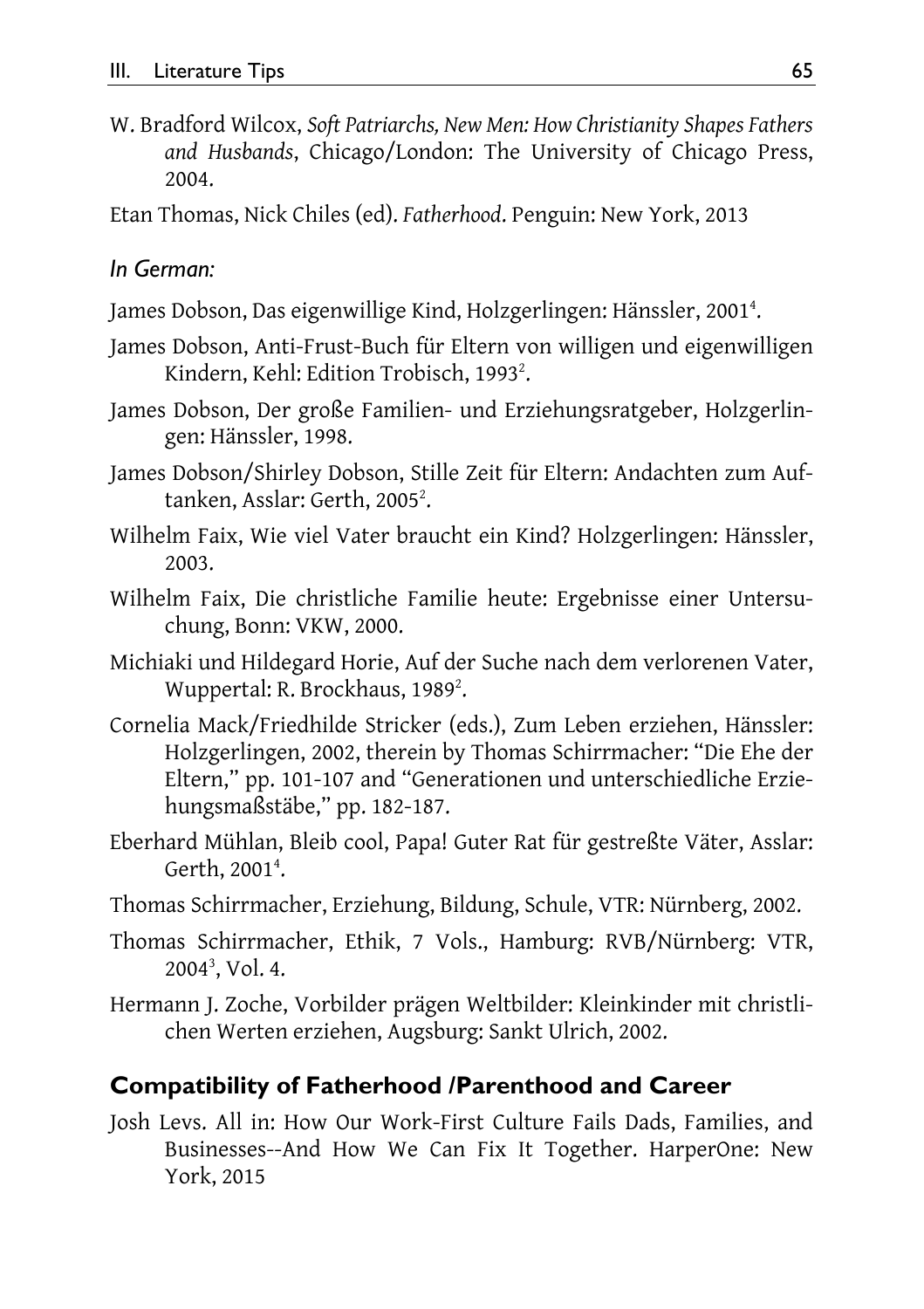Neil Sinclair. Commando Dad: Mission Adventure: Get Active with Your Kids. Summersdale Publishers: Chister (UK), 2016

### *In German:*

- Projekt "Balance von Familie und Arbeitswelt" on the following websites: www.bmfsfj.de and www.bertelsmann-stiftung.de.
- Consuelo Gräfin Ballestrem, *Familie contra Beruf?*, Augsburg: Sankt Ulrich 2002
- Werner *Eichhorst*, among others, *Vereinbarkeit von Familie und Beruf im internationalen Vergleich*, Gütersloh: Verlag Bertelsmann Stiftung 2007.
- Günter F. Gross*, Beruflich Profi, privat Amateur? Berufliche Spitzenleistungen und persönliche Lebensqualität*, Landsberg: verlag moderne industrie 1989<sup>1</sup>; 2005<sup>19</sup>.
- Liz Mohn/Ursula von der Leyen (eds.), *Familie gewinnt*, Gütersloh: Verlag Bertelsmann Stiftung 2007.

# **Fathers and Divorce**

- https://www.fatherly.com/health-science/psychological-effectsdivorce-fathers-men-suicide/
- Paul R. Amato/Julie M. Sobolewski, "The Effects of Divorce on Fathers and and Children: Nonresidential Fathers and Stephfathers," pp. 341- 367 in: Michael E. Lamb (ed.), *The Role of the Father in Child Develop*ment, New York: John Wiley & Sons 2004<sup>4</sup>.
- Robert E. Emery. *The Truth About Children and Divorce: Dealing with the Emotions So You and Your Children Can Thrive*. Penguin: New York, 2006
- Robert E. Emery. *Coping With Divorce, Single Parenting, and Remarriage: A Risk and Resiliency Perspective*. Psychology Press: London, 2014
- Robert E. Emery. *Cultural Sociology of Divorce: An Encyclopedia*. Sage Publications: London, 2013
- JoAnne Pedro-Carroli. *Putting the Children First: Proven Stragegies for Helping Children Thrive Through Divorce*. Avedry: New York, 2010

### *In German:*

Das Kindschaftsrecht. Berlin: Bundesministerium der Justiz 2003, auch unter http://www.bmj.de/files/-/739/DasKindschaftsrecht.pdf.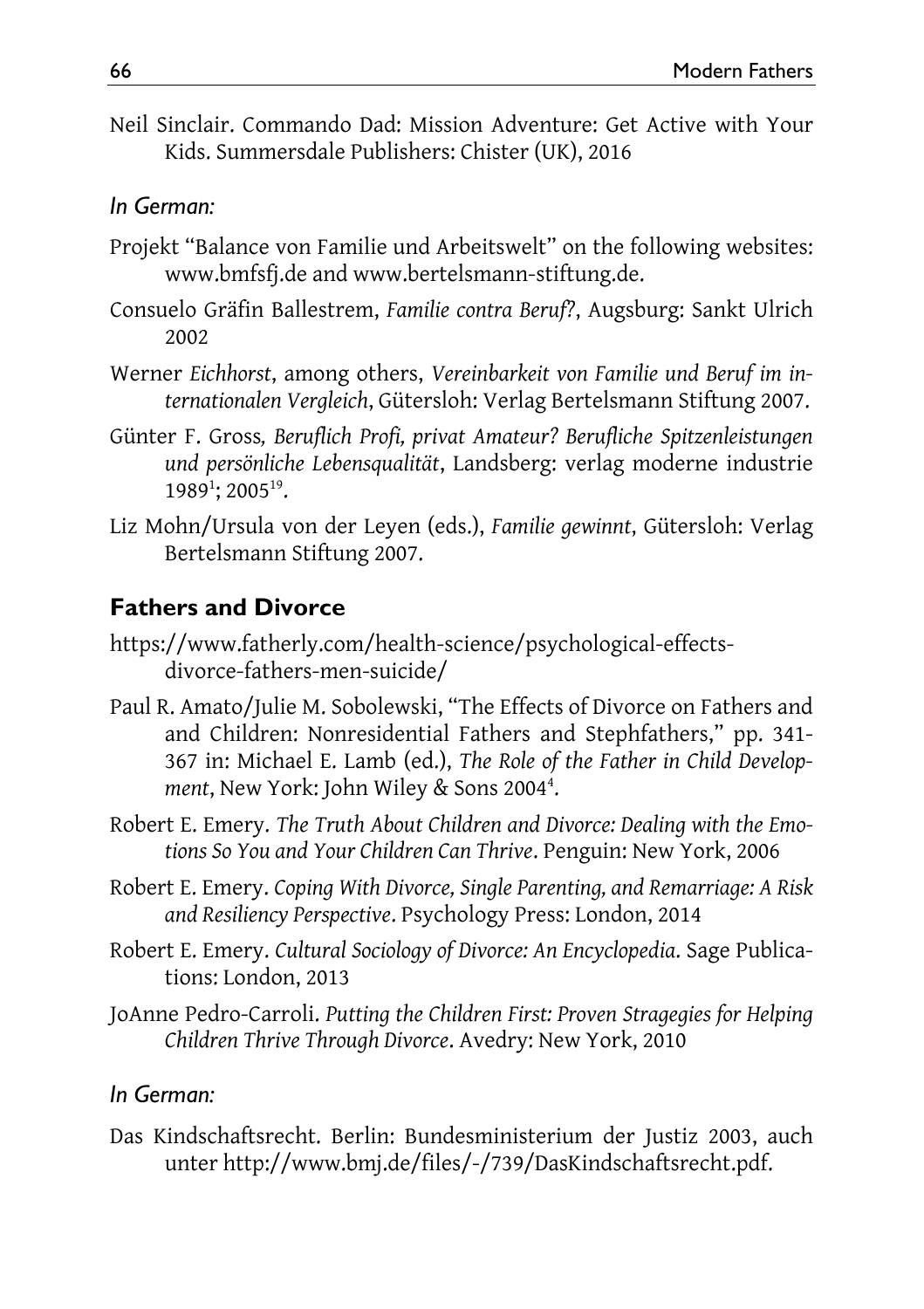- Gerhard Amendt, "Väterlichkeit, Scheidung und Geschlechterkampf," Aus Politik und Zeitgeschehen (2004) 19, pp. 19-25 – www.vafk.de/themen/aktuell/news/bpb-2004-19-A.html or www.bundestag.de/dasparlament/2004/19/Beilage/003.html.
- Gerhard Amendt, Scheidungsväter. Bremen: Institut für Geschlechterund Generationenforschung 2004; erweitert: Frankfurt am Main: Campus 2006.
- Lu Decurtins/Peter C. Meyer (ed.), Entschieden geschieden: Was Trennung und Scheidung für Väter bedeutet, Zürich: Verlag Rüegger 2001.
- Fthenakis/Textor, Knaurs Handbuch Familie, pp. 430-473 (see above).
- Matthias Matussek, Die vaterlose Gesellschaft, Reinbek: Rowohlt Taschenbuch Verlag 1998; updated: Frankfurt: Fischer Taschenbuch Verlag 2006.
- Anneke Napp-Peters, Ein-Elternteil-Familie: Soziale Randgruppe oder neues familiales Selbstverständnis?, Weinheim und München: Juventa 1987<sup>2</sup> (1985<sup>1</sup>).
- Anneke Napp-Peters, Scheidungsfamilien: Interaktionsmuster und kindliche Entwicklung, Frankfurt: Eigenverlag des Deutschen Vereins für öffentliche und private Fürsorge 1988.
- Thomas Schirrmacher, *Der Segen von Ehe und Familie*, pp. 82-110 (see above).

#### **Stepfathers**

https://www.ncbi.nlm.nih.gov/pmc/articles/PMC5159685/

- https://www.fatherly.com/health-science/science-how-to-be-goodstepfather-stepdads/
- https://onlinelibrary.wiley.com/doi/pdf/10.1111/j.1545- 5300.1979.00175.x
- Ron L. Deal. The Smart Stepdad: Steps to Help You Succeed. Bethany House: Bloomigton (MN), 2011
- Ron L. Deal. The Smart Stepfamily. Bethany House: Bloomigton (MN), 2014

Matthew Massimo. *Stepparenting.* Amazon: USA, 2014

Amato*/*Sobolewski, "Stepfathers," pp. 356-359 (see above)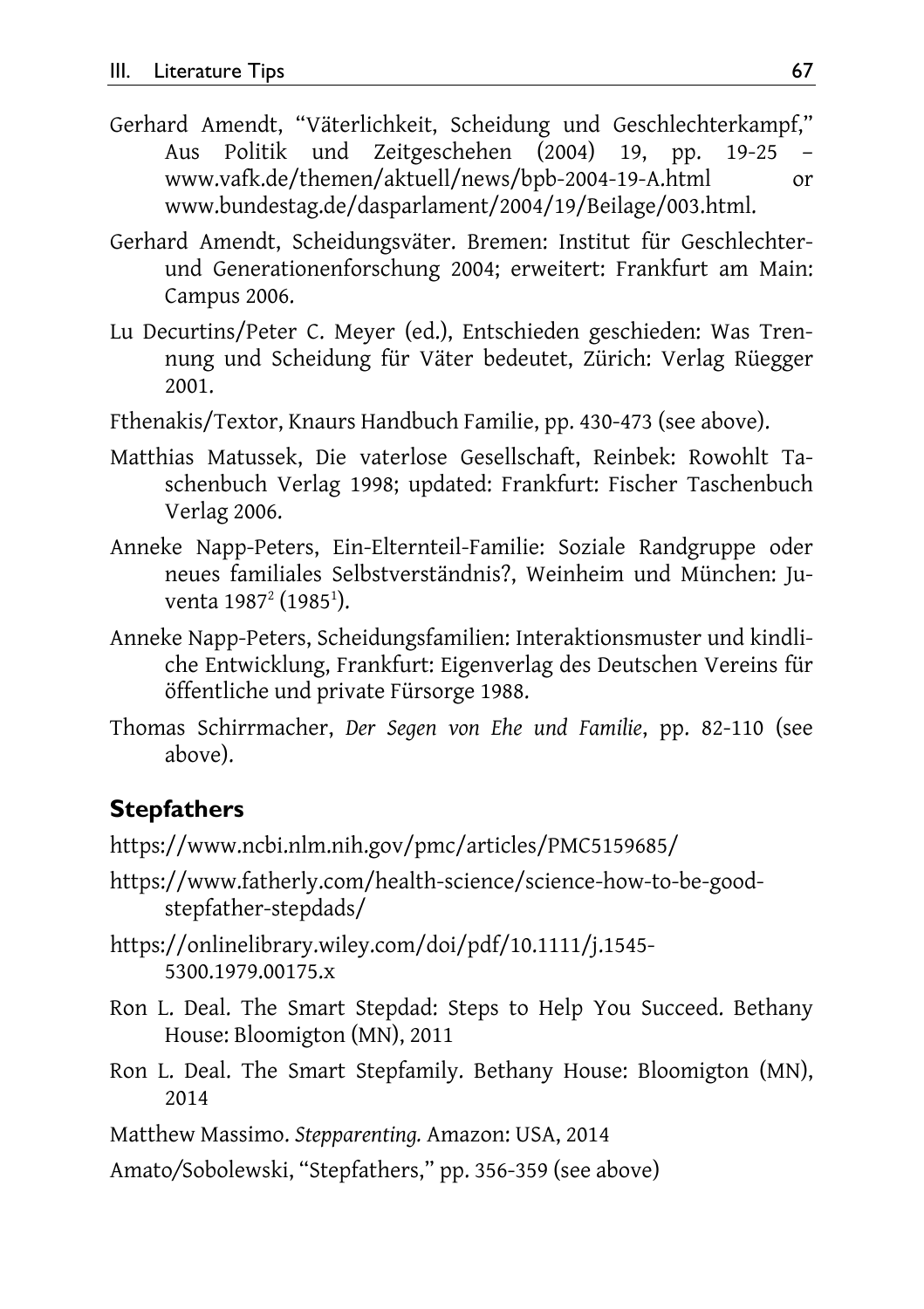### *In German:*

Facetten der Vaterschaft, pp. 118-125 (see above).

Fthenakis/Textor, Knaurs Handbuch Familie, pp. 490-497 (see above).

Schirrmacher, Der Segen von Ehe und Familie, pp. 110-116 (see above).

Liselotte Wilk, "Die Gestaltung multipler Vaterschaft in Stieffamilien," pp. 121-142 in: Sabine Walper/Beate Schwarz (eds.), Was wird aus den Kindern? Chancen und Risiken für die Entwicklung aus Trennungs- und Stieffamilien, Weinheim: Juventa 2002<sup>2</sup>.

### **Differences between Men and Women; Being a Man**

#### https://www.marsvenus.com

- Twelve books by John Gray on 'Mars' and 'venus', see https://www.marsvenus.com/list/john-gray-mars-venus-books
- Anne Moir/David Jessel, Brainsex: The Real Difference between Men and Women. New York: Delta, 1992
- Larry Crab. Men and Women: Enjoying the Differences. Grand Rapoids (MI): Zondervan, 2013

### *In German:*

- Rolf Degen, "Kleine Differenzen: Auch im Gehirn unterscheiden sich Frau und Mann." *Bild der Wissenschaft* (1992) 10, pp. 24-27.0
- Christof Gaspari, *Eins plus eins ist eins: Leitbilder für Mann und Frau*, Wien: Herold Verlag, 1985.
- John Gray, *Männer sind anders. Frauen auch*, München: Goldmann, 2002.
- John Gray, *Mars, Venus und Partnerschaft: Vertrautheit, Nähe und Liebe durch offene Kommunikation*, Rheda-Wiedenbrück: RM-Buch, 1999.
- Anne Moir/David Jessel, *Brainsex: Der wahre Unterschied zwischen Mann und*  Frau, Düsseldorf: Econ 1990<sup>1</sup>; 1996<sup>3</sup>.
- Paul M. Zulehner/Rainer Volz, *Männer im Aufbruch*, Ostfildern: Schwabenverlag, 1999<sup>3</sup>.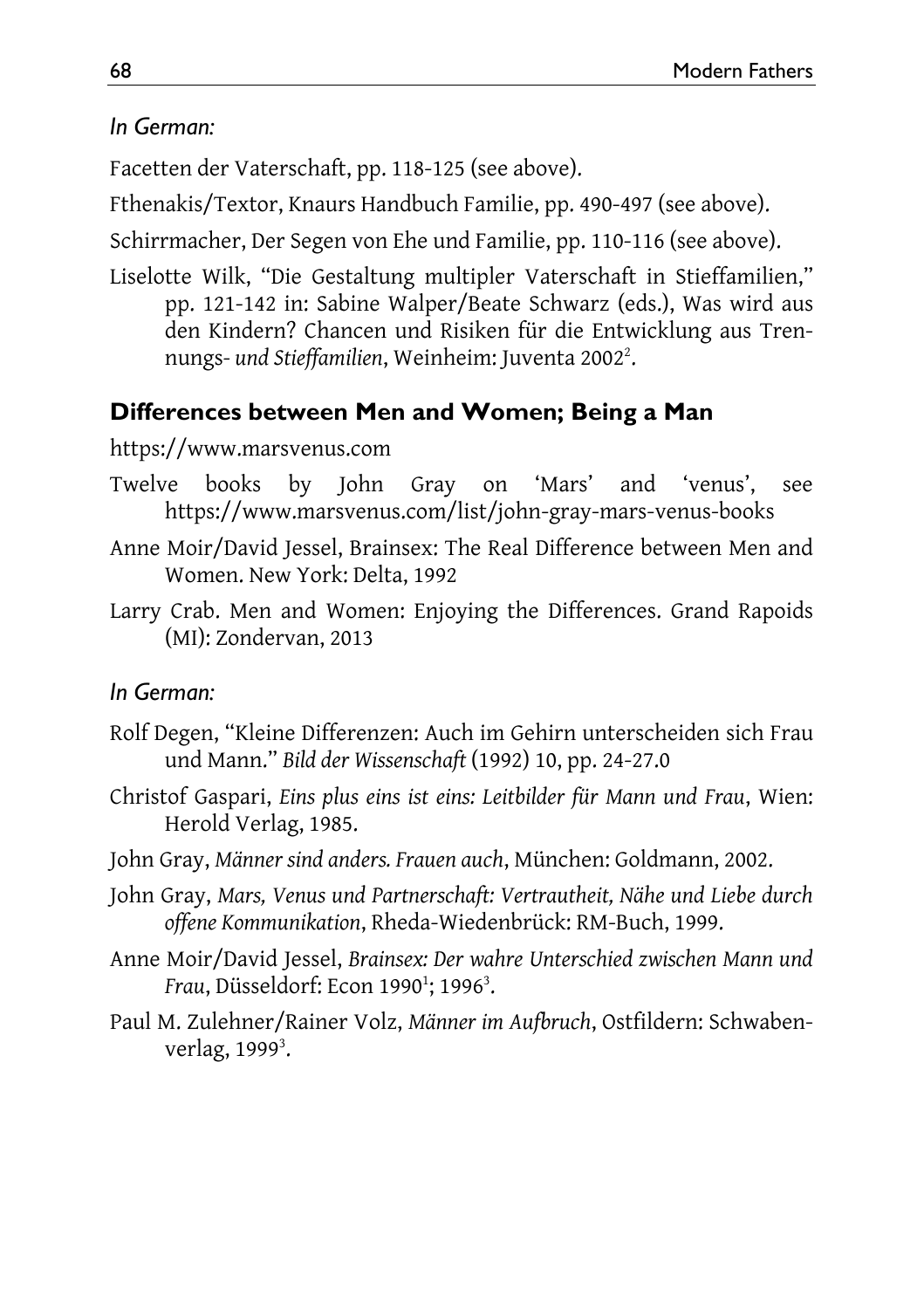# **Endnoten**

- Annette Zinkant, *Mr. Unentschieden: Warum Männer zu nichts taugen*, Frankfurt: Krüger, 20062.
- Cordes, *Die verlorenen Väter*, p. 9. Full information about materials in footnotes is found in the literature tips at the end of the book.
- Petri, "Vaterlose Gesellen," p. 11.
- Everything according to *Die Welt*, May 18, 2007, p. 4.
- Rohner-Dobler, *Familien brauchen Väter*, p. 29.
- Banks, *Vater sein dagegen sehr . . .*, p. 14.
- Op. cit., p. 11.
- Op. cit.
- Reprint by Thomas Schirrmacher, "Papa & Co.": *Neues Leben 44* (1999), p. 9.
- On the historical development see Lenzen, *Vaterschaft*, und in a short form: *Facetten der Vaterschaft*, pp. 6-15.
- Barth, "Vaterschaft im Wandel."
- *Facetten der Vaterschaft*, p. 9.
- See Rogge, *Kinder brauchen Grenzen*.
- Lamb, *The Role of the Father in Child Development*, p. 27.
- Biller/Solomon, *Child Maltreatment and Paternal Deprivation*, p. 67.
- Lamb, op. cit., p. 29.
- Lamb, op. cit., p. 15.
- Pruett, *Fatherneed*.
- Op. cit., p. 2.
- <sup>20</sup> See Rauch, "Das neue Bild vom Vater," and the studies mentioned there.
- "Das neue Bild vom Vater," *GEO*.
- Wassilios E. Fthenakis, *Väter*, in part. Vol. 1, pp. 23-48; pp. 209-283.
- *Facetten der Vaterschaft*, p. 30; comp. Le Camus, *Väter*, pp. 76-81.
- Grossmann, *Bindungen*, p. 243.
- Research by Lorenz was already refuted in 1975 in: Gunter Pilz/Hugo Moesch (eds.), *Der Mensch und die Graugans: Eine Kritik an Konrad Lorenz*, Frankfurt: Umschau, 1975.
- E. g., Grossmann, *Bindungen*, pp. 68; 102; 218-239.
- See Rauch, "Das neue Bild vom Vater," and the examples mentioned there.
- Lamb, *Role*, pp. 9-10; comp. Seiffke-Krenke, *Psychotherapie und Entwicklungspsychologie*, pp. 199-200; 220-224.
- Barth. "Vaterschaft im Wandel" with reference to Lenzen, *Vaterschaft*.
- Petri, *Das Drama der Vaterentbehrung*, p. 11.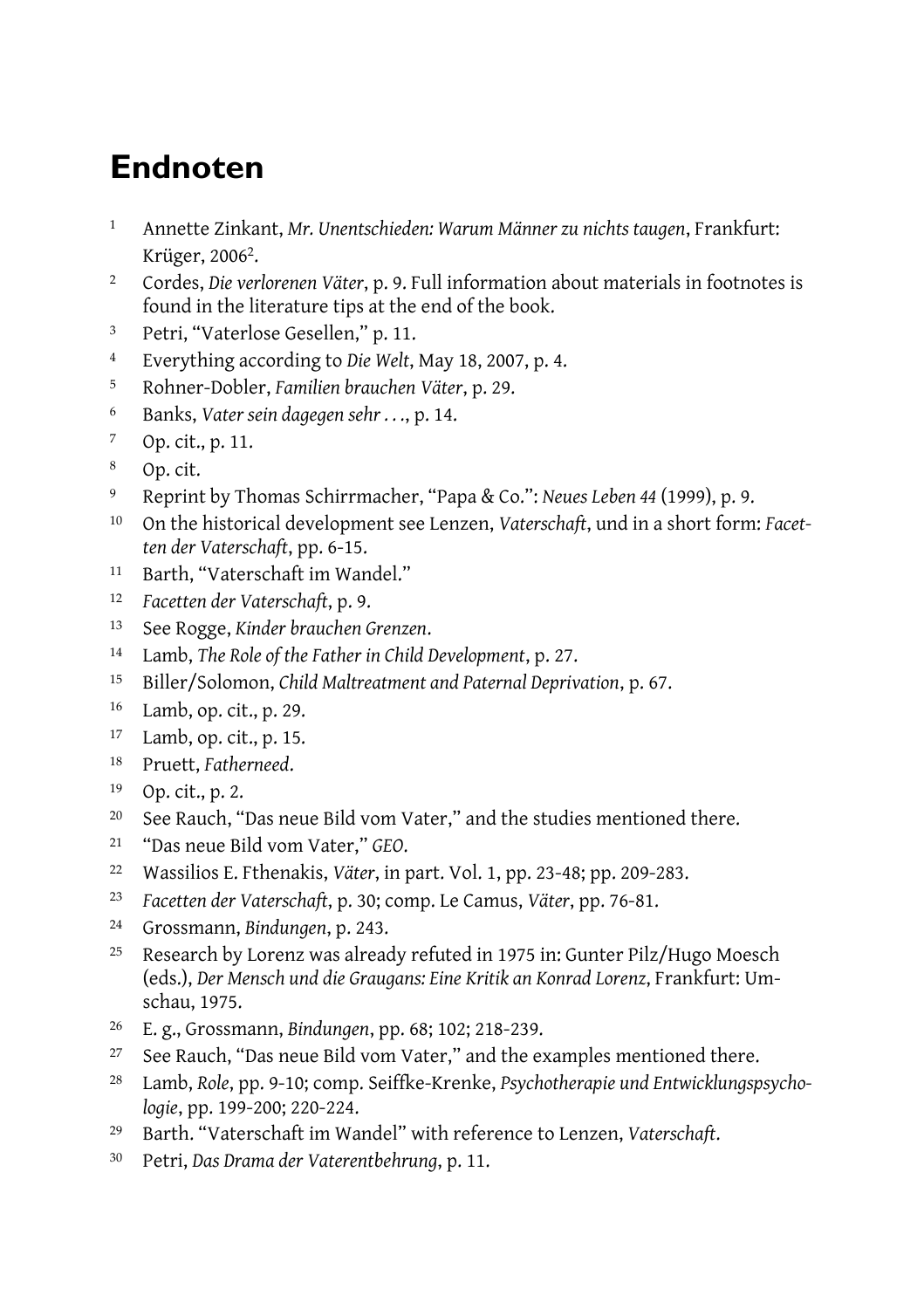- George A. Akerlof, "Men without Children," *The Economic Journal 108* (1998), pp. 287-309.
- Op. cit., pp. 296-297.
- Op. cit., pp. 303.
- Op. cit., p. 11; comp. Le Camus, *Väter*, pp. 113-128.
- Petri, *Väter sind anders*.
- Samuel Osheron, *Finding our Fathers*, p. 6.
- Petri, "Vaterlose Gesellen," p. 11.
- Biller, *Fathers and Families*, p. 3.
- Thomas, "Untersuchungen zum Problem der vaterlosen Erziehung . . .," p. 27.
- Petri, *Das Drama der Vaterentbehrung*, p. 158.
- Plewina, "Das Trauma der Trennung," p. 58.
- Franz, "Wenn der Vater fehlt" (1999).
- Franz, "Wenn der Vater fehlt Spätfolgen einer vaterlosen Gesellschaft" (2002).
- Op. cit., p. 180.
- Matussek, *Die vaterlose Gesellschaft*, p. 125. I have checked all sources mentioned there.
- Petri, *Das Drama der Vaterentbehrung*.
- Op. cit., p. 159.
- Lamb, *The Role of the Father in Child Development* (20044), pp. 163-164.
- Frauenknecht, "Der Schlüssel zum Glück: geteilte Kinder-Erziehung," Research results based on a study by Yale University over a period of more than 12 years.
- *Facetten der Vaterschaft*, p. 144.
- Schirrmacher, *Der Segen von Ehe und Familie*, pp. 72-74.
- Biller/Solomon, *Child Maltreatment and Paternal Deprivation*, p. 67.
- Op. cit., p. 67.
- Op. cit., p. 133
- See also Schirrmacher, *Ethik*, Bd. 4, pp. 435-495.
- Biller/Solomon, Op. cit., p. 59.
- See more detail in Schirrmacher, *Der Segen von Ehe und Familie*, pp. 67-72.
- Cordes, *Die verlorenen Väter*, p. 13.
- Op. cit.
- Thomas, "Untersuchungen zum Problem der vaterlosen Erziehung . . .," p. 35.
- Horie, *Auf der Suche nach dem verlorenen Vater*, p. 63.
- Both Ruhl, *Kinder machen Männer stark*, p. 101.
- Petri, *Das Drama der Vaterentbehrung*, pp. 31-32.
- Le Camus, *Väter*; Le Camus, *Vater sein heute*.
- Fthenakis, *Engagierte Vaterschaft*, p. 38.
- *Facetten der Vaterschaft*, p. 244.